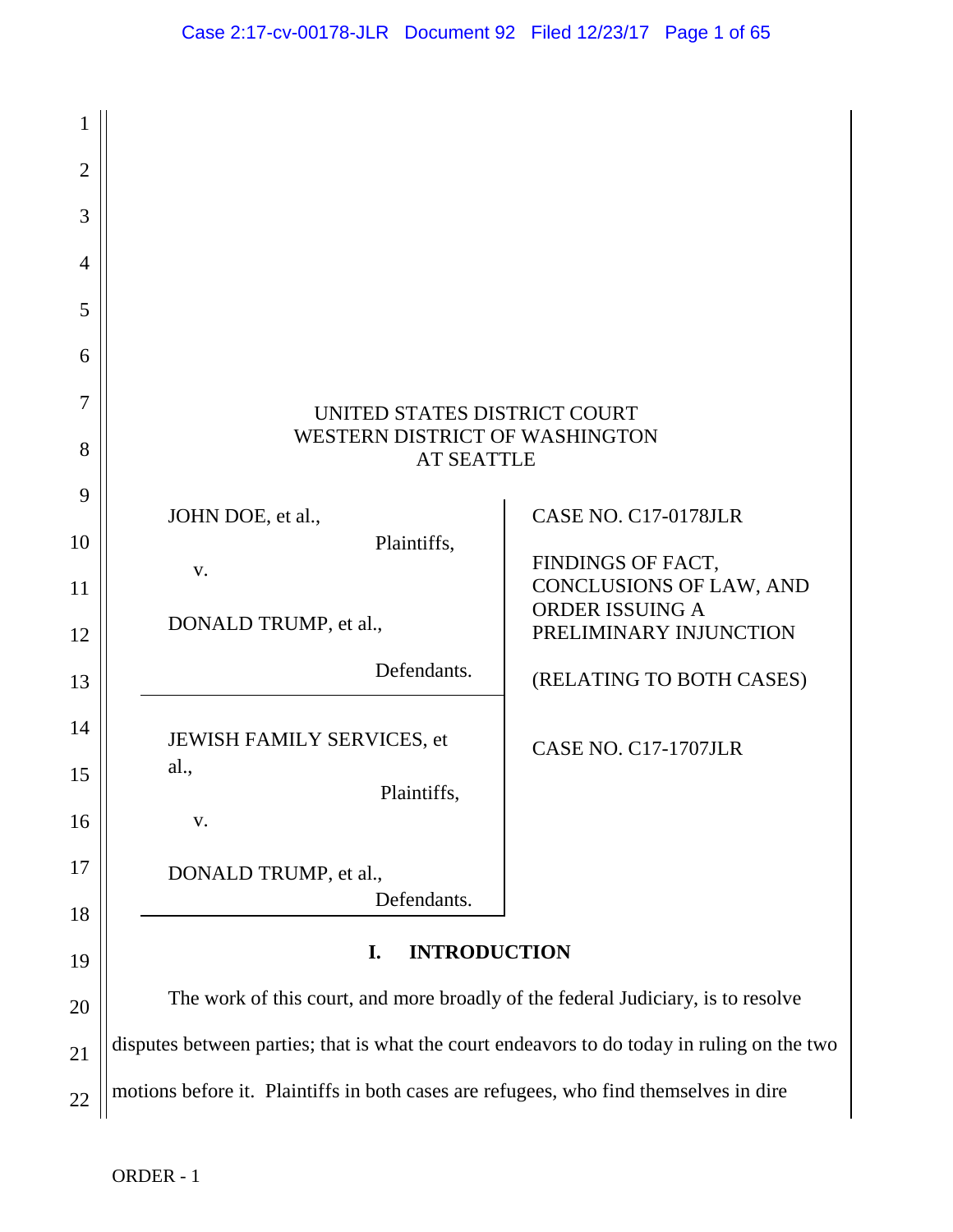1 2 3 4 5 6 7 8 9 10 11 circumstances, their family members who yearn to be reunited with them, and humanitarian organizations whose fundamental mission is to help these vulnerable refugees resettle in the United States. Plaintiffs in both cases present compelling circumstances of irreparable harm inflicted by the federal agencies' action at issue here. Nevertheless, the fundamental question the court must resolve is did the federal agencies act within their legal authority? If so, the court does not intervene, but leaves the decision to the other two branches of government—Congress and the Executive. Today, however, the court intervenes and preliminarily enjoins the federal agencies' action. It does so because, at this early stage in the proceedings, Plaintiffs show that they are likely to succeed on their claims that the agencies exceeded their statutory authority and also that they meet the other qualifying factors necessary for preliminary injunctive relief.

12 13 14 15 16 17 18 19 One further note: This is an area of rapidly developing law with related cases presently on appeal and decisions anticipated shortly.<sup>1</sup> Plaintiffs, however, seek a decision now and are entitled to one given the facts in this case. In deciding these motions, the court must rely on the precedent currently available to it. The court understands that appellate courts may issue additional guidance in the days to come. If the parties believe that the court should revisit any portion of today's decision on the basis of subsequent authority, they should raise this to the court's attention through appropriate motions. The court now turns to the motions at hand.

20

//

21

22

 $\overline{a}$ <sup>1</sup> Indeed, one such decision was issued last night. *See Hawaii v. Trump*, No. 17-17168, 2017 WL 6547095 (9th Cir. Dec. 22, 2017) ("*Hawaii III*"). The court has reviewed that opinion and incorporated it into this decision.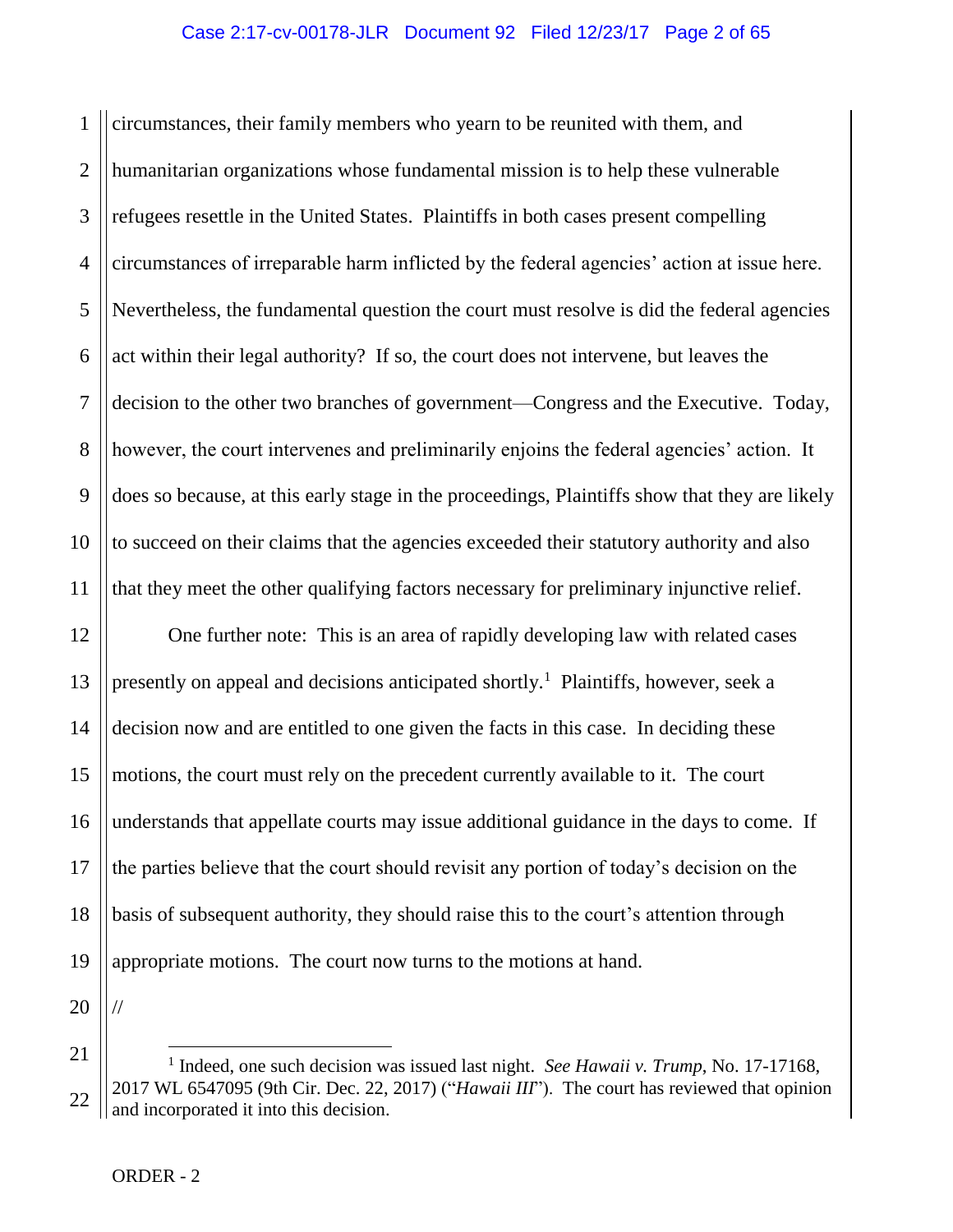1 2 3 4 5 6 7 8 9 10 11 12 13 14 15 16 17 18 19 20 Before the court are two motions seeking to preliminarily enjoin certain aspects of Executive Order No. 13,815 ("EO-4"), § 3(a), 82 Fed. Reg. 50,055 (Oct. 27, 2017), and its accompanying memorandum to Defendant Donald Trump, President of the United States, from Defendants Rex Tillerson, Secretary of the Department of State ("DOS"), Elaine Duke, Acting Secretary of the Department of Homeland Security ("DHS"), and Daniel Coats, Director of National Intelligence ("DNI") (Lin Decl. (Dkt. # 46) ¶ 3, Ex. B (attaching a copy of the memorandum) (hereinafter, "Agency Memo")). Plaintiffs John Doe, Jack Doe, Jason Doe, Joseph Doe, James Doe, Jeffrey Doe, the Episcopal Diocese of Olympia, and the Council on American Islamic Relations-Washington (collectively, "Doe Plaintiffs") filed the first motion for a preliminary injunction in *Doe, et al. v. Trump, et al.*, No. C17-0178JLR (W.D. Wash.) ("the Doe Case"). (*See* Doe PI Mot. (Dkt. # 45).) Shortly after Doe Plaintiffs filed their motion, Plaintiffs Jewish Family Service of Seattle ("JFS-S"), Jewish Family Services of Silicon Valley ("JFS-SV"), Allen Vaught, Afkab Mohamed Hussein, John Does 1-3 and 7, and Jane Does 4-6 (collectively, "JFS Plaintiffs") filed a separate action in *JFS-S, et al. v. Trump, et al.*, No. C17- 1707JLR (W.D. Wash.) ("the JFS Case") and a second motion for a preliminary injunction. (*See* JFS Compl. (17-1707 Dkt. # 1); JFS PI Mot. (17-1707 Dkt. # 42).)<sup>2</sup> Recognizing that both cases and motions for preliminary injunction concerned EO-4 and the Agency Memo, the court consolidated the cases. (*See* OSC re: Consol. (Dkt. # 52);

<sup>21</sup> 22  $2^2$  References to docket numbers in this order refer to filings the Doe Case, unless the docket number is preceded by "17-1707." Docket numbers preceded by "17-1707" refer to entries in the JFS Case.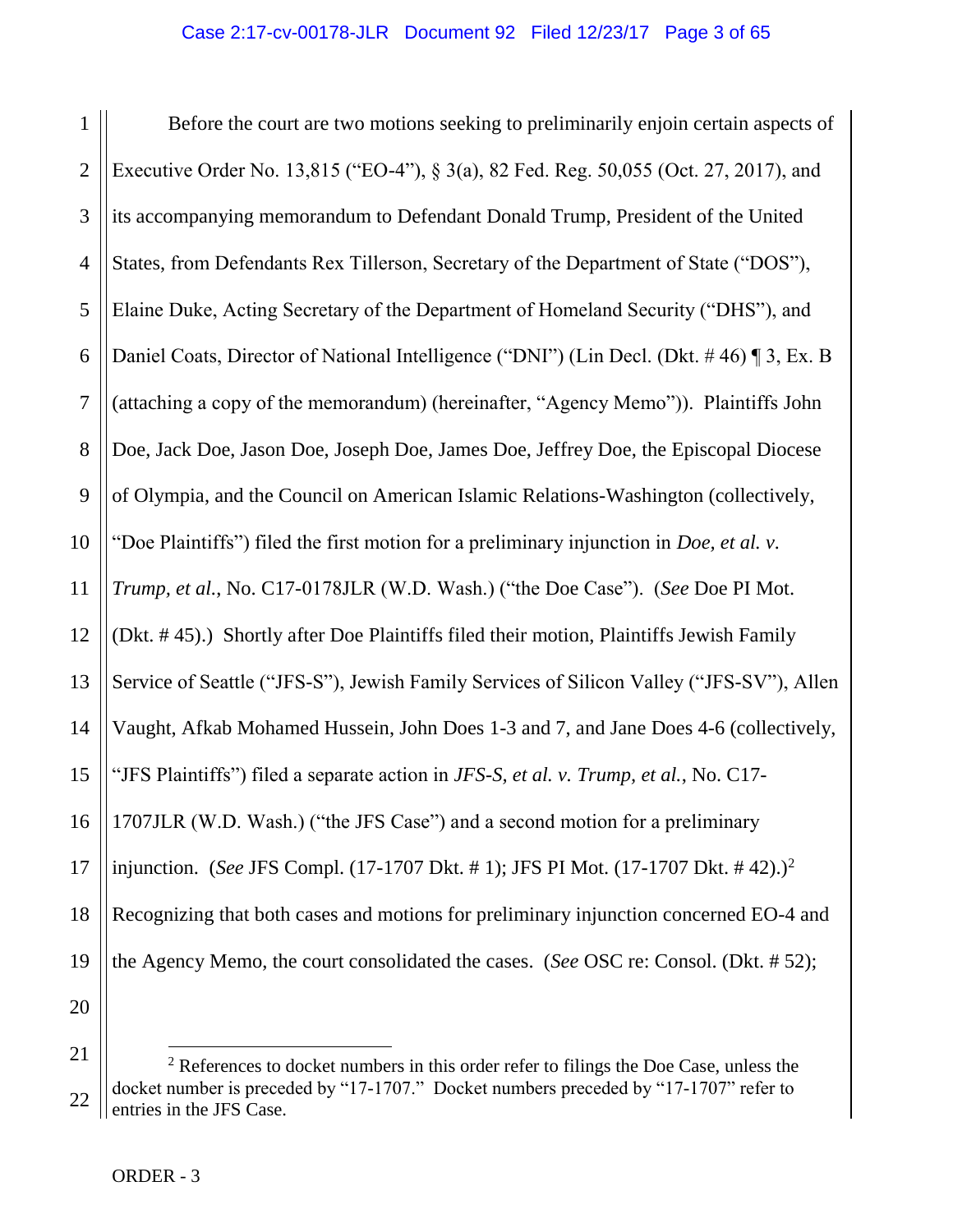1 2 3 Stip. Re: Consol. (Dkt. # 60); Consol. Order (Dkt. # 61).) Following consolidation, Doe Plaintiffs joined JFS Plaintiffs' motion, and JFS Plaintiffs joined Doe Plaintiffs' motion. (Doe Joinder (Dkt. #62); JFS Joinder (17-1707 Dkt. # 70).)

4 5 6 7 8 9 10 11 12 13 14 In addition to the parties' briefing (*see* Doe PI Mot.; JFS PI Mot.; Doe Resp. (Dkt. # 51); JFS Resp. (Dkt. # 77); Doe Reply (Dkt. # 54); JFS Reply (Dkt. # 79); Doe Joinder; JFS Joinder ; Doe Supp. Br. (Dkt. # 76); JFS Supp. Br. (Dkt. # 73); Def. Supp. Br. (Dkt. # 78)), the court has considered the relevant portions of the record, and the applicable law. Further, the court heard oral argument on December 21, 2017. Being fully advised, the court (1) GRANTS Doe Plaintiffs' motion for a preliminary injunction, and (2) GRANTS JFS Plaintiffs' motion for a preliminary injunction except for those refugees who lack a bona fide relationship with a person or entity in the United States.<sup>3</sup> See *Trump v. Int'l Refugee Assistance Project*, --- U.S. ---, 137 S. Ct. 2080, 2089 (2017) ("*IRAP*"). //

15 16 //

17

 $\overline{a}$ <sup>3</sup> In accordance with Federal Rules of Civil Procedure 52(a) and 65(d), this order shall constitute the court's findings of fact and conclusions of law setting forth the grounds for issuing the preliminary injunction contained herein. *See* Fed. R. Civ. P. 52(a); Fed. R. Civ. P. 65(d); *see also A.H.R. v. Wash. State Health Care Auth*., No. C15-5701JLR, 2016 WL 98513, at \*1 n.4

<sup>18</sup> 19 (W.D. Wash. Jan. 7, 2016). Although the court has not labeled paragraphs specifically as findings of fact or conclusions of law, such labels are not necessary. The nature of the findings

<sup>20</sup> and conclusions that follow is apparent. *See Tri–Tron Int'l v. A.A. Velto*, 525 F.2d 432, 435-36 (9th Cir. 1975) ("We look at a finding or a conclusion in its true light, regardless of the label that

<sup>21</sup> the district court may have placed on it.  $\ldots$  [T]he findings are sufficient if they permit a clear understanding of the basis for the decision of the trial court, irrespective of their mere form or

arrangement.") (internal citations omitted); *In re Bubble Up Del., Inc*., 684 F.2d 1259, 1262 (9th Cir. 1982) ("The fact that a court labels determinations 'Findings of Fact' does not make them so

<sup>22</sup> if they are in reality conclusions of law.").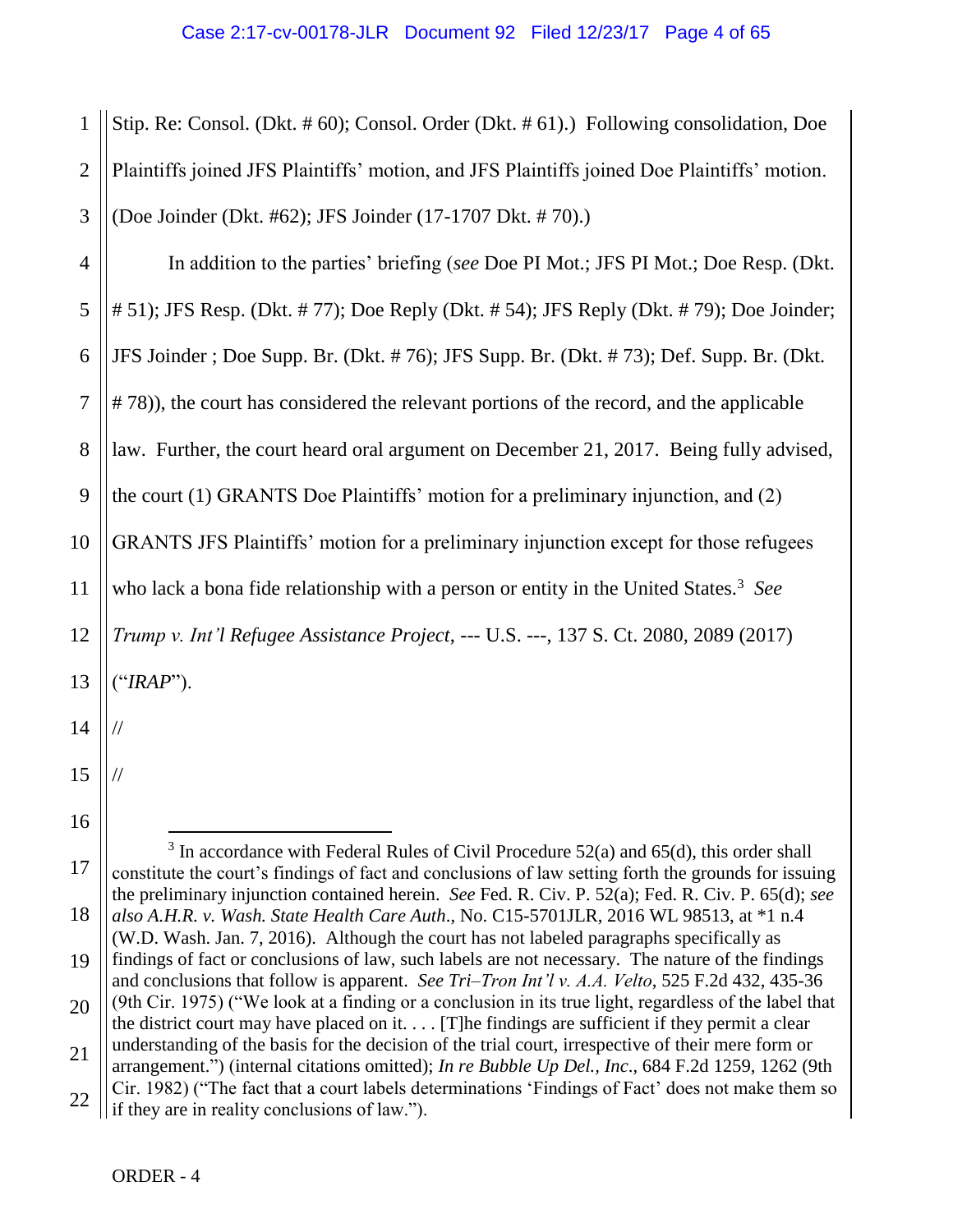# **II. BACKGROUND**

# **A. The President's Executive Orders on Immigration and Refugees** 1. EO-1

One week after his inauguration, President Trump issued Executive Order No. 13,769, 82 Fed. Reg. 8,977 (Feb. 1, 2017) ("EO-1"). In addition to suspending the entry of aliens from seven majority-Muslim countries for 90 days, EO-1 suspended the United States Refugee Admission Program ("USRAP") for 120 days and banned the entry of Syrian refugees indefinitely. *Id.* §§ 3(c), 5(a), 5(c). During the 120-day suspension of USRAP, EO-1 directed the Secretaries of DOS and DHS and the DNI to conduct a security review of USRAP. *Id*. § 5(a). In this period, refugees could be admitted on a case-by-case basis only if their admission was "in the national interest," which was defined to include when a person is "a religious minority in his country of nationality facing religious persecution." *Id*. § 5(e). EO-1 further directed that when USRAP resumed, DOS was to "prioritize refugee claims made by individuals on the basis of religious-based persecution, provided that the religion of the individual is a minority religion in the individual's country of nationality." *Id*. § 5(b).

On February 3, 2017, this court issued a nationwide temporary restraining order ("TRO") enjoining EO-1, including the suspension of USRAP. *Washington v. Trump*, No. C17-0141JLR, 2017 WL 462040, at \*1 (W.D. Wash. Feb. 3, 2017), *stay pending appeal denied*, 847 F.3d 1151 (9th Cir. 2017), *appeal dismissed*, No. 17-35105, 2017 WL 3774041 (9th Cir. Mar. 8, 2017). On appeal, the Ninth Circuit interpreted the court's TRO to be a preliminary injunction and declined the Government's request to stay this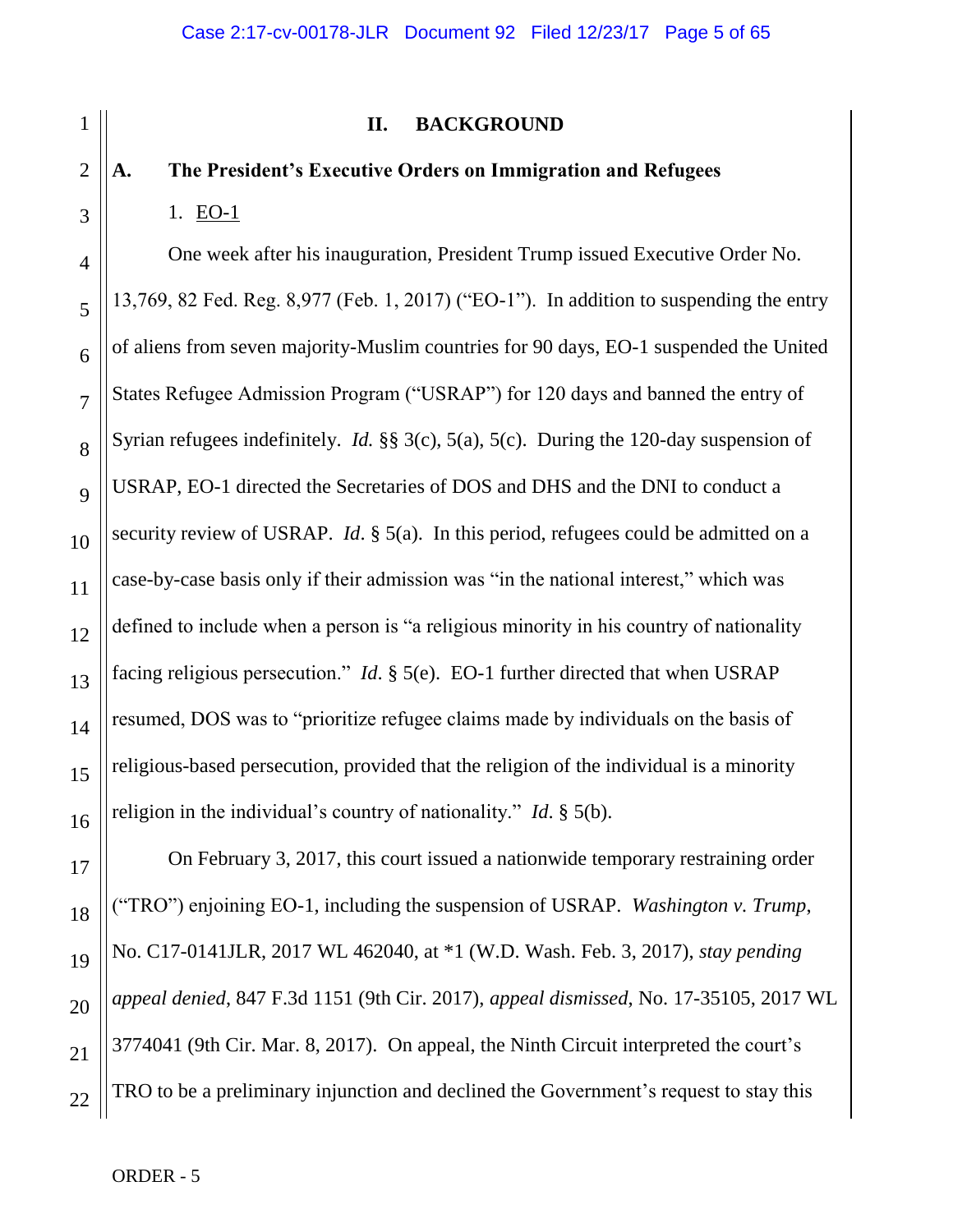1 2 court's order. *Washington v. Trump*, 847 F.3d 1151 (9th Cir. 2017), *appeal dismissed*, No. 17-35105, 2017 WL 3774041 (9th Cir. Mar. 8, 2017).

2. EO-2

3

4 5 6 7 8 9 10 11 12 13 14 15 16 After the Ninth Circuit's ruling, President Trump abandoned his efforts to defend EO-1, and issued Executive Order No. 13,780, 82 Fed. Reg. 13,209 (Mar. 9, 2017) ("EO-2"). EO-2 expressly revoked EO-1. EO-2  $\S$  13. EO-2 was similar to EO-1 except that it omitted the explicit preference for religious minorities and the indefinite suspension of Syrian refugees. EO-2 directed another review of USRAP and restarted the 120-day suspension of USRAP during the new review period, subject to case-by-case waivers. *Id.* §§ 6(a), (c). EO-2 stated that the suspension of USRAP was necessary to allow the agencies to "determine what additional procedures should be used to ensure that individuals seeking admission as refugees do not pose a threat to the security and welfare of the United States." *Id.* § 6(a). EO-2 also stated that at the conclusion of the review period, USRAP adjudications would resume for stateless persons and nationals of countries for which the agencies "determined that the additional procedures implemented . . . [we]re adequate to ensure the security and welfare of the United States." *Id*.

17 18 19 20 21 22 Before EO-2 could take effect, a federal district court in Hawaii issued a TRO, holding that EO-2 violated the Establishment Clause. *See, e.g*., *Hawaii v. Trump*, 245 F. Supp. 3d 1227, 1230 (D. Haw. 2017), *hearing en banc denied sub nom. Hawaii v. Trump*, 864 F.3d 994 (9th Cir. 2017), *aff'd in part, vacated in part, remanded sub nom. Hawaii v. Trump*, 859 F.3d 741 (9th Cir. 2017), *cert. granted sub nom. Trump v. Int'l Refugee Assistance Project*, --- U.S. ---, 137 S. Ct. 2080 (2017), *and cert. granted, judgment*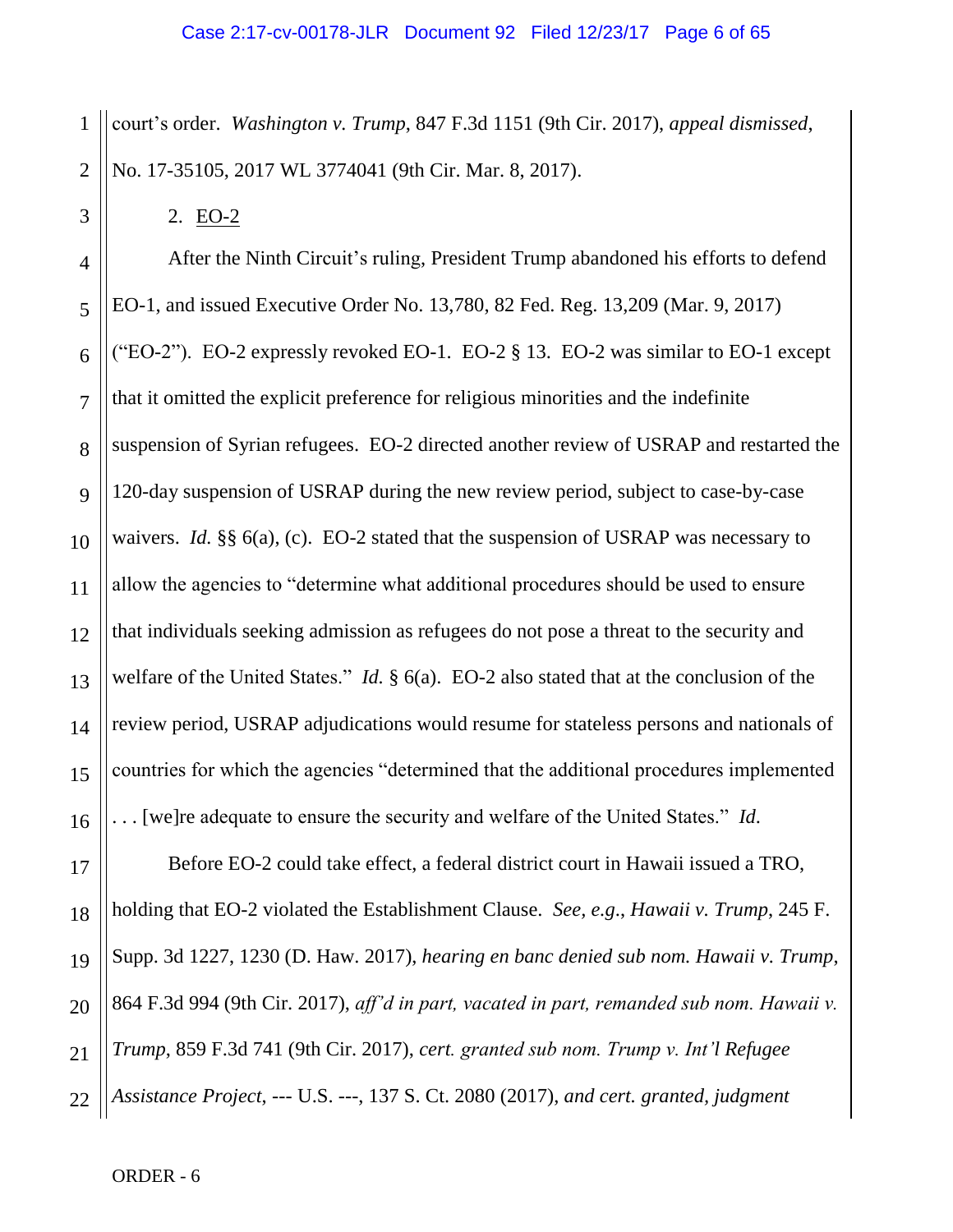1 2 3 4 5 6 7 8 9 10 11 12 13 14 15 16 17 18 *vacated*, No. 16-1540, 2017 WL 4782860 (U.S. Oct. 24, 2017), *and vacated*, 874 F.3d 1112 (9th Cir. 2017), *and appeal dismissed as moot sub nom. Hawaii v. Trump*, 874 F.3d 1112 (9th Cir. 2017). The Ninth Circuit upheld the district court's decision on the ground that President Trump failed to invoke the proper authority to suspend refugee admissions. *Hawaii v. Trump*, 859 F.3d 741, 776 (9th Cir. 2017), *cert. granted sub nom. Trump v. Int'l Refugee Assistance Project*, 137 S. Ct. 2080 (2017), *and cert. granted, judgment vacated*, No. 16-1540, 2017 WL 4782860 (U.S. Oct. 24, 2017), *and vacated*, 874 F.3d 1112 (9th Cir. 2017) ("*Hawaii I*"). In addition, a federal district court in Maryland and the Fourth Circuit Court of Appeals both concluded that EO-2 likely violated the Establishment Clause. *Int'l Refugee Assistance Project v. Trump*, 241 F. Supp. 3d 539, 544 (D. Md. 2017), *aff'd in part, vacated in part*, 857 F.3d 554 (4th Cir. 2017) (en banc), *as amended* (May 31, 2017), *as amended* (June 15, 2017), *cert. granted*, --- U.S. ---, 137 S. Ct. 2080 (2017), *and vacated and remanded sub nom. Trump v. Int'l Refugee Assistance Project*, --- U.S. ---, 138 S. Ct. 353 (2017). Pending appeals from both the Ninth and Fourth Circuit Courts of Appeal, the Supreme Court stayed the preliminary injunctions issued by the Maryland and Hawaii district courts—except for foreign nationals and refugees who had a "credible claim of a bona fide relationship with a person or entity in the United States." *IRAP*, 137 S. Ct. at 2088-89.

19

3. EO-3

20 21 22 While review of EO-2 was pending before the Supreme Court, President Trump replaced those portions of EO-2 that relate to immigrants (and not refugees), with a Presidential Proclamation. *See* Proclamation No 9,645, 82 Fed. Reg. 45,161 (Sept. 27,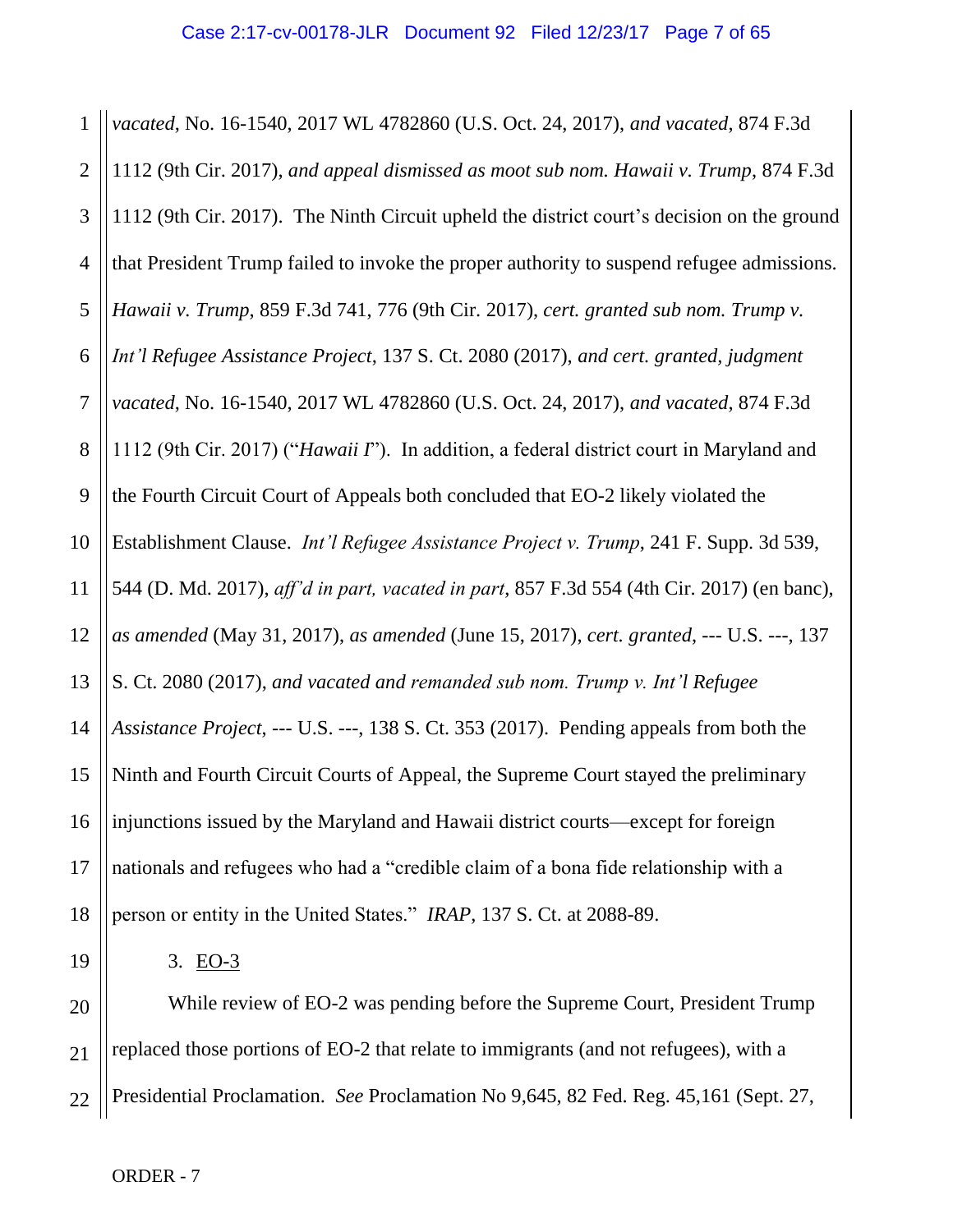1 2 3 4 5 6 7 8 9 10 11 12 13 14 15 2017) ("EO-3"). EO-2's refugee ban was still in effect at the time President Trump issued EO-3. Federal district judges in Hawaii and Maryland issued preliminarily injunctions blocking implementation of portions of EO-3. *See Int'l Refugee Assistance Project v. Trump*, No. CV TDC-17-0361, 2017 WL 4674314, at \*1 (D. Md. Oct. 17, 2017), *appeal docketed*, No. 17-2231 (4th Cir. Oct. 20, 2017), *and appeal docketed*, No. 17-2240 (4th Cir. Oct. 23, 2017); *Hawaii v. Trump*, No. CV 17-00050 DKW-KSC, 2017 WL 4639560, at \*1 (D. Haw. Oct. 17, 2017), *appeal docketed*, No. 17168 (9th Cir. Oct. 24, 2017). The Ninth Circuit affirmed the Hawaii district court's ruling in large part, but narrowed the scope of the injunction to give relief only to those with a credible bona fide relationship with the United States, pursuant to the Supreme Court's decision in *IRAP*, 137 S. Ct. at 2088. *See Hawaii III*, 2017 WL 6547095 at \* 26. The ruling from the Maryland federal district court remains on appeal. The Supreme Court has stayed both preliminary injunctions pending further appeals. *See Trump v. Int'l Refugee Assistance Project*, No. 17A560, 2017 WL 5987435, at \*1 (U.S. Dec. 4, 2017); *Trump v. Hawaii*, No. 17A550, 2017 WL 5987406, at \*1 (U.S. Dec. 4, 2017).

16

4. EO-4 and the Agency Memo

17 18 19 20 21 22 On October 24, 2017, the same day that EO-2's 120-day refugee ban expired, President Trump issued Executive Order 13,815, 82 Fed. Reg. 50,055 (Oct. 27, 2017) ("EO-4"). EO-4 stated that continued suspension of refugee admission was not necessary, EO-4 § 3(a), and that the Administration had improved USRAP vetting processes so that they were "generally adequate to ensure the security and welfare of the United States," *id*. § 2(a). Nevertheless, EO-4 directed a continuing risk assessment as to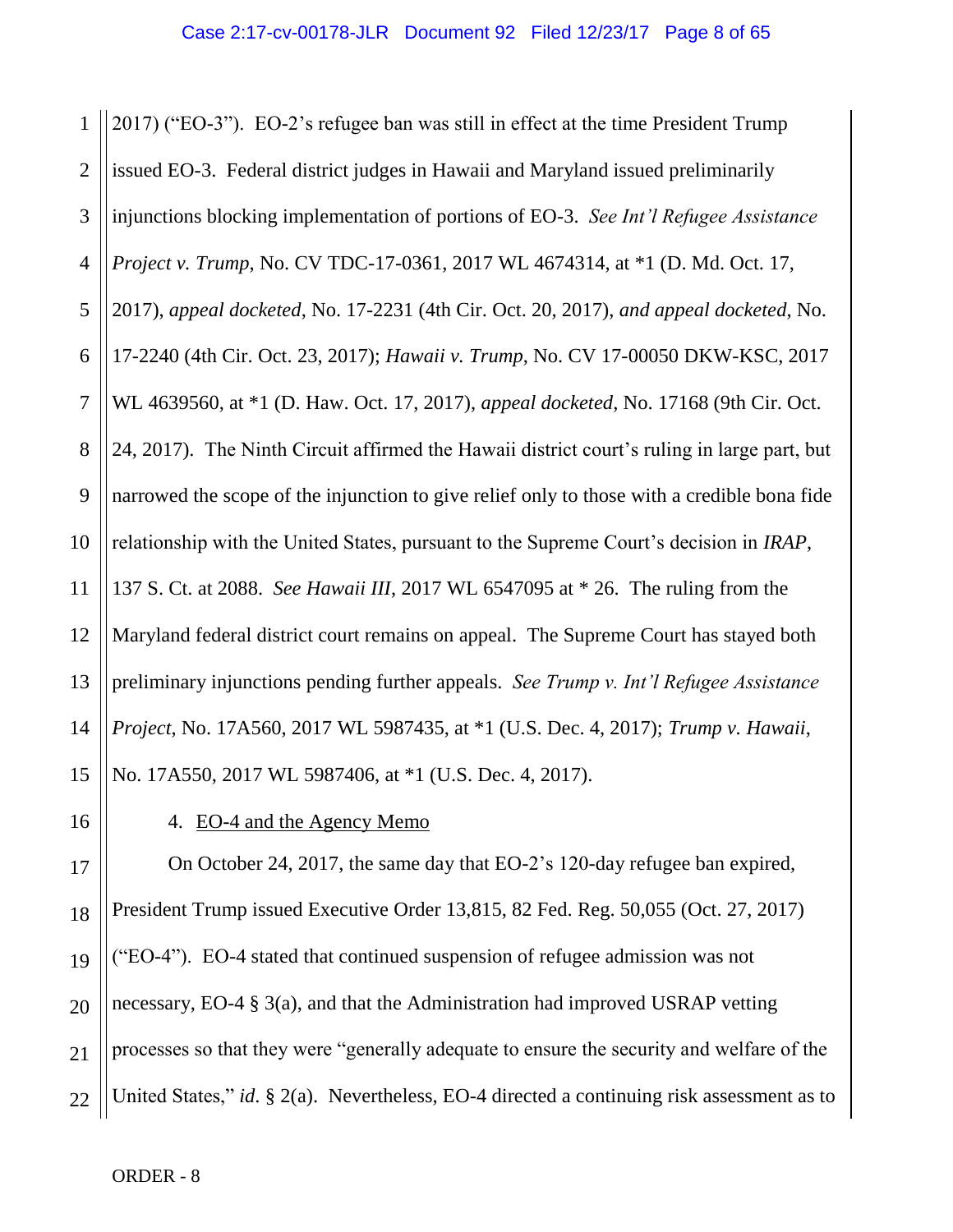1 2 3 4 5 "[c]ertain [c]ategories of [r]efugees." *Id*. §§ 3(a)(i)-(ii). The Secretaries of DOS and DHS and the DNI outlined the risk assessment and the EO-4 categories of refugees in the Agency Memo, which was dated October 23, 2017, but released on October 24, 2017. 4 (*See* Lin Decl. ¶ 3, Ex. B (attaching Agency Memo); *see also* Burman Decl. ¶ 3, Ex. B (attaching Agency Memo).)

6 7 8 9 10 11 12 Plaintiffs seek to preliminarily enjoin certain provisions of the Agency Memo that (1) indefinitely suspend "following-to-join" ("FTJ") derivative refugees from entering the United States, and (2) suspend for at least 90-days the entry of refugees who are "nationals of, and stateless persons who last habitually resided in, 11 particular countries previously identified as posing a higher risk to the United States through their designation on the Security Advisory Opinion ("SAO") list." (Agency Memo at 2-3; *see generally* 

Doe PI Mot.; JFS PI Mot.)

*a. The FTJ Provisions*

The Agency Memo indefinitely suspends the FTJ process for refugees.<sup>5</sup> (Agency Memo at 2-3.) Approximately 2,500 refugees in the United States are able to reunite

 $\overline{a}$  $4$  An addendum is attached to the Agency Memo, entitled "Addendum to Section 6(a) Memorandum," which refers to the review of USRAP directed by Section 6(a) of EO-2 ("Agency Memo Addendum"). (*See* Burman Decl. (17-1707 Dkt. # 43) ¶ 3, Ex. B.)

18

19 20 21 22 <sup>5</sup> Under the INA, subject to numerical limits set annually by the President, the Secretary of DHS may admit "any refugee who is not firmly resettled in any foreign country, is determined to be of special humanitarian concern to the United States, and is admissible (except as otherwise provided under ([8 U.S.C.  $\S 1157(c)(3)$ ]) as an immigrant." 8 U.S.C.  $\S 1157(c)(1)$ . Refugees admitted under this provision are referred to as "principal refugees." *See* 8 C.F.R. § 207.7(a). "Derivative refugees" are the spouses and unmarried minor children of an admitted principal refugee. *See id.* When derivative refugees travel to join the principal refugee more than four months after the principal refugee's admission, they are FTJ derivative refugees, rather than "accompanying" derivative refugees. *See id.*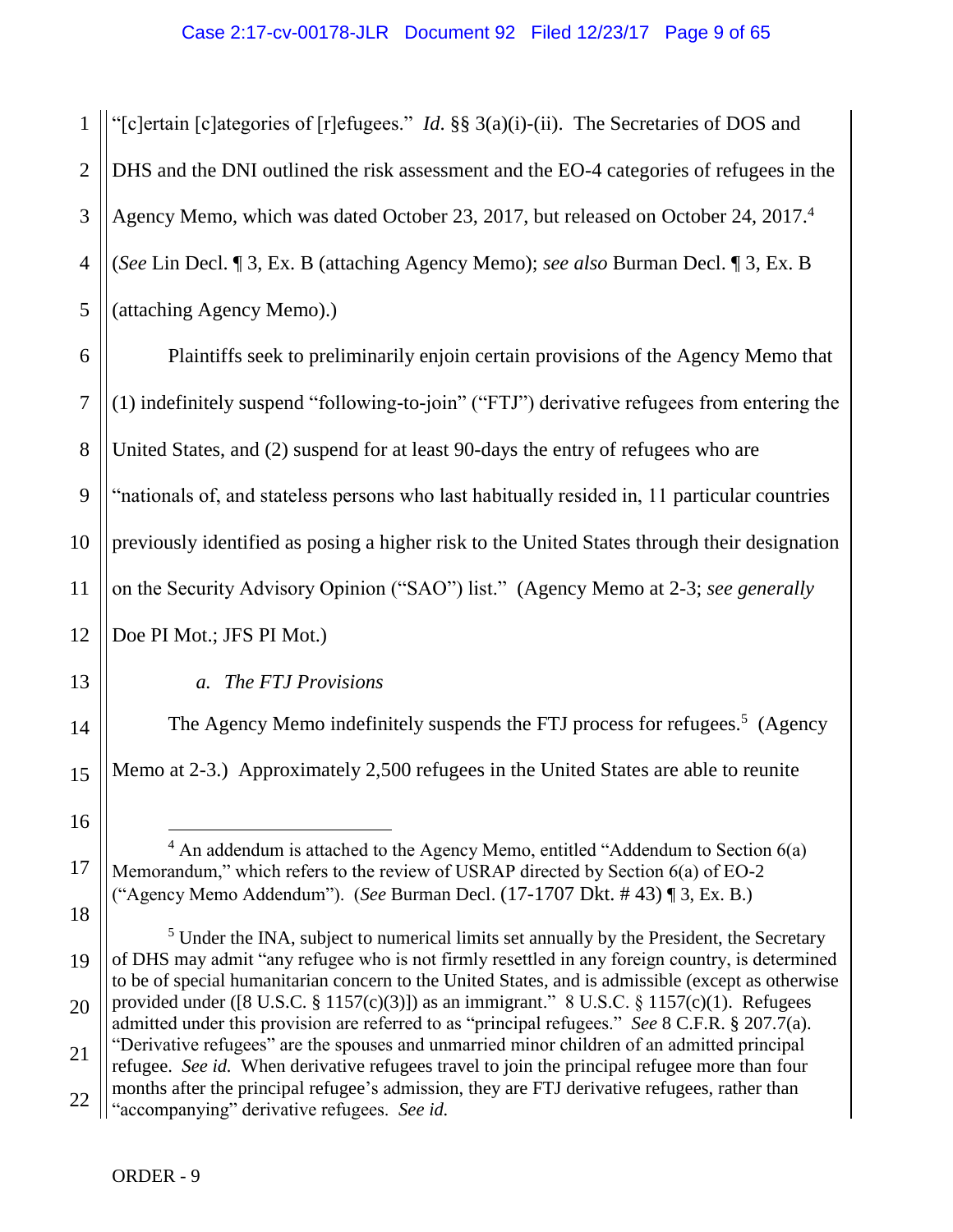1 2 3 4 5 6 7 8 9 10 11 12 with their immediate family members annually through the FTJ process. (*Id.* at 2 n.1.) The Agency Memo states that most FTJ refugee applicants do not currently undergo the same security procedures as the principal refugee who has already resettled in the United States. (*Id*. at 2-3.) The Secretaries of DOS and DHS and the DNI determined that FTJ refugees should not be admitted to the United States until additional screening procedures are in place. (*Id*. at 3.) Although the Agency Memo does not exempt Kenya and Thailand from its application, Defendants state that FTJ refugees processed at resettlement centers in those two countries are not affected by the Agency Memo because "adequate review mechanisms are already in place in those countries." (JFS Resp. at 5, n.3; *see also* Doe Resp. at 5; Higgins Decl. (Dkt. # 51-1) ¶ 11).) At oral argument, Defendants clarified that during the Agency Memo's indefinite FTJ suspension, the Government was not just barring entry of FTJ refugees, but had completely stopped processing FTJ refugee applications—except for FTJ refugees who are processed in Thailand or Kenya.

#### *b. The SAO Provisions*

The Agency Memo also suspends for at least 90 days refugee admission of nationals of 11 countries on the SAO list, as well as stateless persons who last resided in those countries. (*See* Agency Memo at 2.) The Agency Memo does not identify the countries, but Plaintiffs assert that the countries are Egypt, Iran, Iraq, Libya, Mali, Somalia, Sudan, Syria, and Yemen, as well as North Korea and South Sudan.<sup>6</sup> (See JFS

21

<sup>22</sup> <sup>6</sup> At oral argument, Defendants declined to confirm this list of the 11 SAO countries on the basis that it was "law enforcement sensitive information." However, Defendants conceded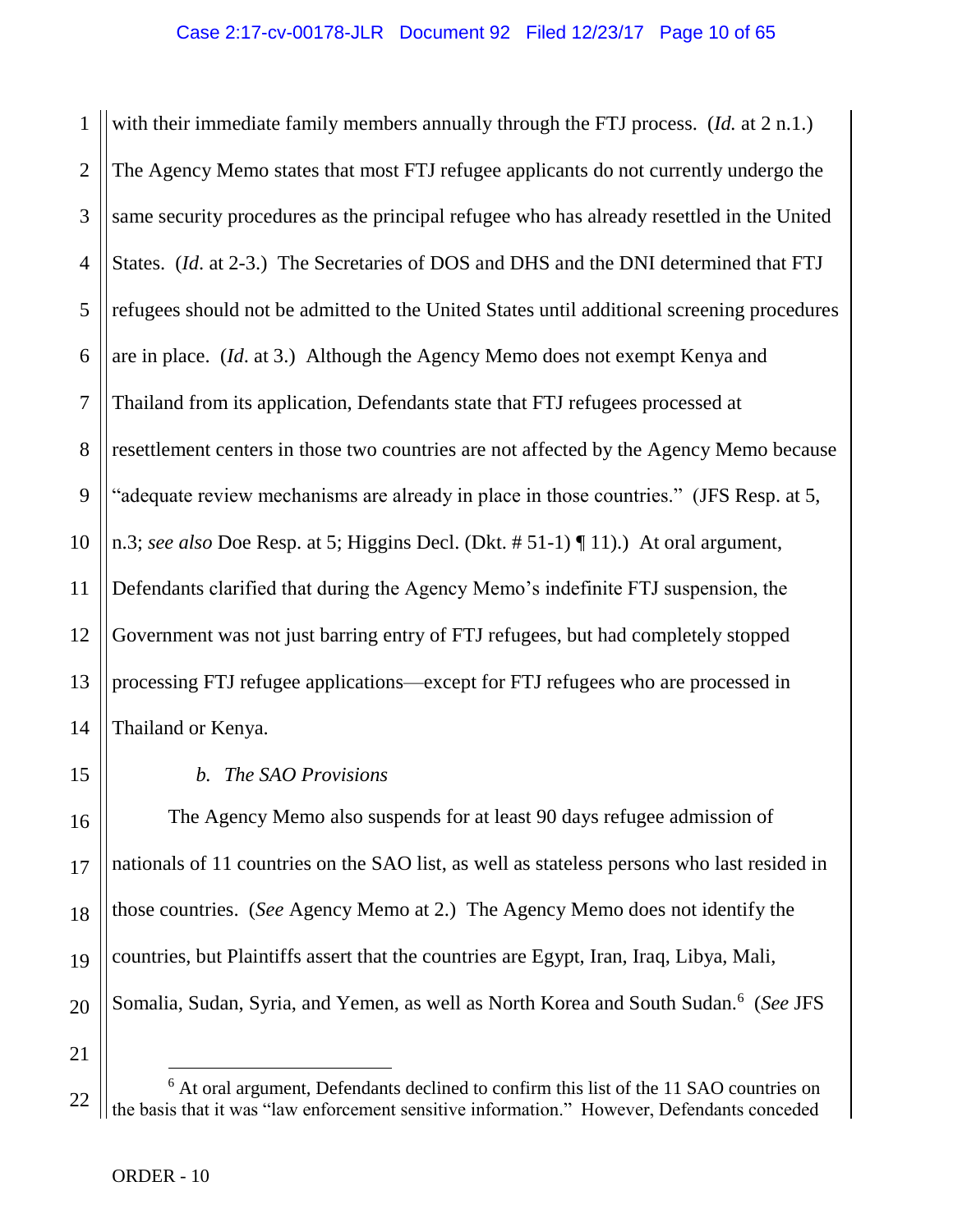1 2 3 4 5 6 7 8 9 PI Mot. at 7; *see also* Smith Decl. (17-1707 Dkt. # 44) ¶ 5.) Countries on the SAO list "have been assessed by the U.S. government to pose elevated potential risks to national security." (Agency Memo Addendum at 1.) The SAO list for refugees was established after September 11, 2001, and has changed over the years. (*Id*.) The most recent list was updated in 2015. (*Id.*) USRAP already requires additional screening and procedures for refugees from countries on the SAO list. (*Id.*) USRAP subjects these refugees to additional vetting through SAOs, which are "DOS-initiated biographic check[s] conducted by the Federal Bureau of Investigation and intelligence community partners." (*Id.* at 1 n.1.)

10 11 12 13 14 15 16 17 18 19 20 The Agency Memo requires the agencies to "conduct a review and analysis" of USRAP for refugees from SAO countries for an additional 90 days—notwithstanding the agencies' review of USRAP pursuant to EO-1 and EO-2. (*See* Agency Memo at 2.) Like President Trump's prior EOs, the Agency Memo suspends refugee admission from SAO countries unless resettlement "would fulfill critical foreign policy interests, without compromising national security and the welfare of the United States," a determination made on a "case-by-case basis" (*Id*.) In addition, the Agency Memo diverts resources dedicated to processing refugees who are citizens of (or stateless persons who last resided in) SAO countries and reallocates those resources to processing refugee applicants from non-SAO countries. (*Id.*) During oral argument, Defendants acknowledged that this would impact the pace of processing for SAO refugees. Thus, even if the SAO

<sup>21</sup>

<sup>22</sup> that the court could "rely on Plaintiffs' allegations for purposes of addressing the issues" presented in these motions.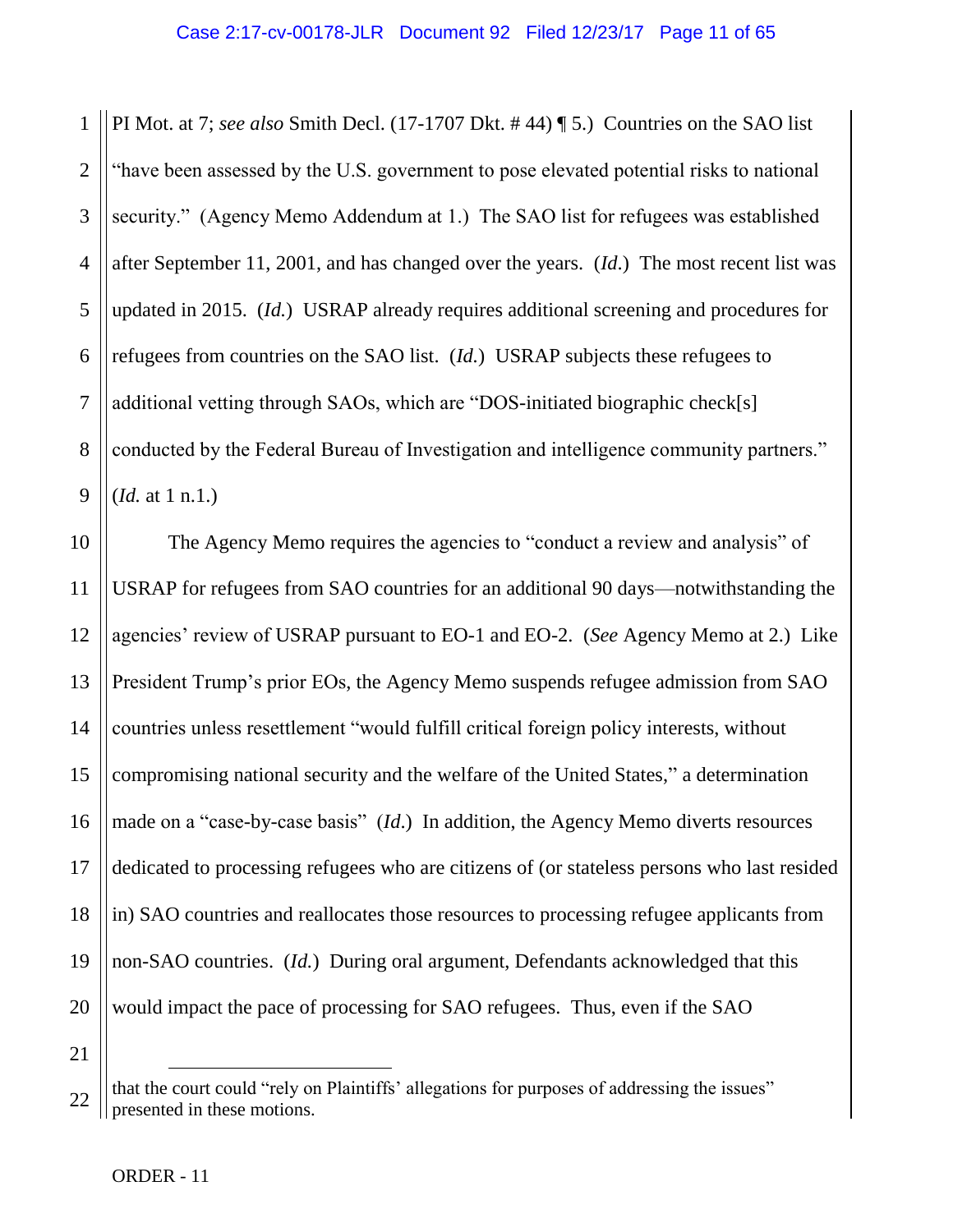1 2 3 4 suspension is lifted after 90-days, it will have a long-term effect. "Refugees have only a narrow window of time to complete their travel, as certain security and medical checks expire and must then be re-initiated." *Hawaii v. Trump*, 871 F.3d 646, 664 (9th Cir. 2017) ("*Hawaii II*"). "Even short delays may prolong a refugee's admittance." *Id*.

## **B. Facts Pertaining to Specific Plaintiffs**

1. Joseph Doe

5

6

7

8

9

11

12

15

17

21

10 13 14 16 18 19 20 Joseph Doe is a plaintiff in the Doe Case. (*See* Doe TAC (Dkt. # 42) ¶¶ 54-71.) He is from Somalia, was first admitted to the United States in 2014 as a refugee, and became a lawful permanent resident in 2016. (Joseph Decl. (Dkt. # 47) ¶¶ 2, 9, 11.) Joseph fled Somalia with his family as a young child; he and his family eventually ended up in a refugee camp in Kenya, where Joseph grew up, married, and began his own family. (*Id.*  $\P$ <sup> $\parallel$ </sup> 3-8.) Joseph's wife and children were unable to come to the United States with Joseph, remaining in Kenya. (*Id.* ¶¶ 8-9.) Joseph filed an I-730 petition to bring his wife and children to the United States as FTJ refugees. (*Id.* ¶ 10.) Joseph's wife and children have completed their final interviews, security and medical clearances, received a formal assurance from a refugee resettlement agency, and are on the brink of travel. (*Id.* ¶ 12; Joseph Supp. Decl. (Dkt. # 56) ¶¶ 3-5.) Yet, Joseph's family has not received permission from DHS to travel. (Joseph Supp. Decl. ¶ 7.) Joseph's two youngest children were born in Kenya and have never been to Somalia. (*Id.* ¶ 9.) Nevertheless, they are considered to be Somali citizens due to Joseph's nationality. (*Id.*) Somalia is an SAO country. (Smith Decl. 15.) Thus, the United States embassy in Somalia informed Joseph that although his wife and oldest step-son, who are both Kenyan citizens, could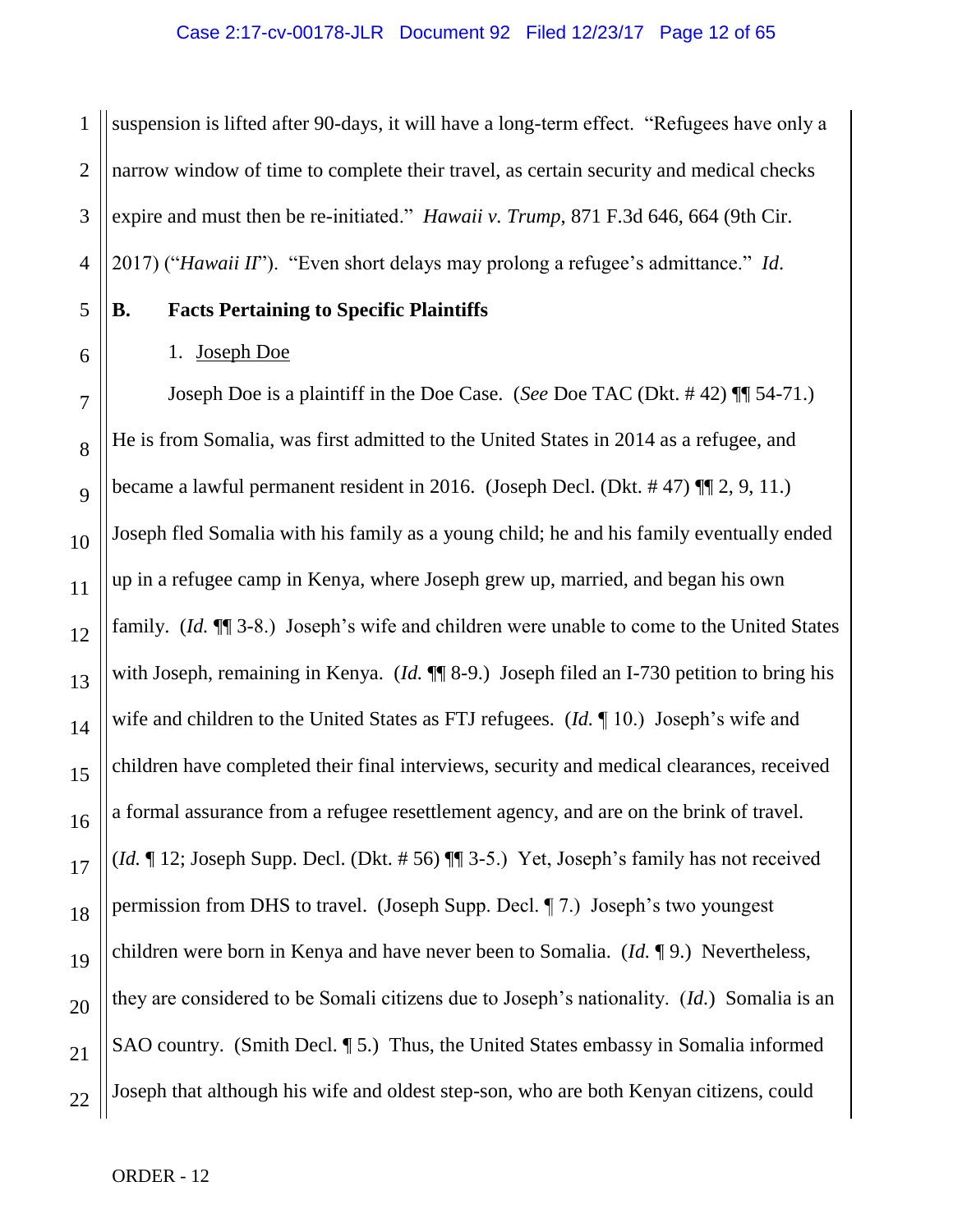1 2 obtain permission to travel to the United States, his 4-year-old and 5-year-old sons cannot because they are considered Somali citizens. (*See* Joseph Supp. Decl. ¶ 10.)

2. John Doe 7

John Doe 7 is a plaintiff in the JFS Case. (*See* JFS Compl. ¶ 20.) JFS Plaintiffs base their joinder in the Doe motion for preliminary injunction on facts pertaining to Doe 7. (JFS Joinder at 1-2.) Doe 7 is an Iraqi national, who was admitted as a refugee to the United States in 2014, along with his wife and two children. (Doe 7 Decl. (17-1707 Dkt. # 58) ¶ 2.) He filed an I-720 petition for his 19-year-old son from his first marriage to join him as an FTJ refugee, which the Government approved. (*Id.* ¶¶ 3-4.) His son has completed his interview and fingerprinting and received a formal assurance from JFS-S in November 2016. (*Id.* ¶ 4.) Since that time, Doe 7's son has been waiting to travel to the United States. (*Id.*)

# 3. Afkab Mohamed Hussein

Afkab Mohamed Hussein is a plaintiff in the JFS Case. (*See* JFS Compl. ¶ 12.) He is a Somali national, who was admitted to the United States as a refugee in September 2015. (Hussein Decl. (17-1707 Dkt. # 48) ¶ 1.) His wife, who was pregnant with their son at the time, did not travel with Mr. Hussein to the United States. (*See id.* ¶ 6.) Mr. Hussein filed I-720 petitions for his wife and son to join him in the United States as FTJ refugees, which the Government approved in June 2016. (*Id.* ¶¶ 10, 16.) His wife and son were both born in Kenya but are considered Somali citizens. (*See id.* ¶¶ 11-12.)

3

4

5

6

//

//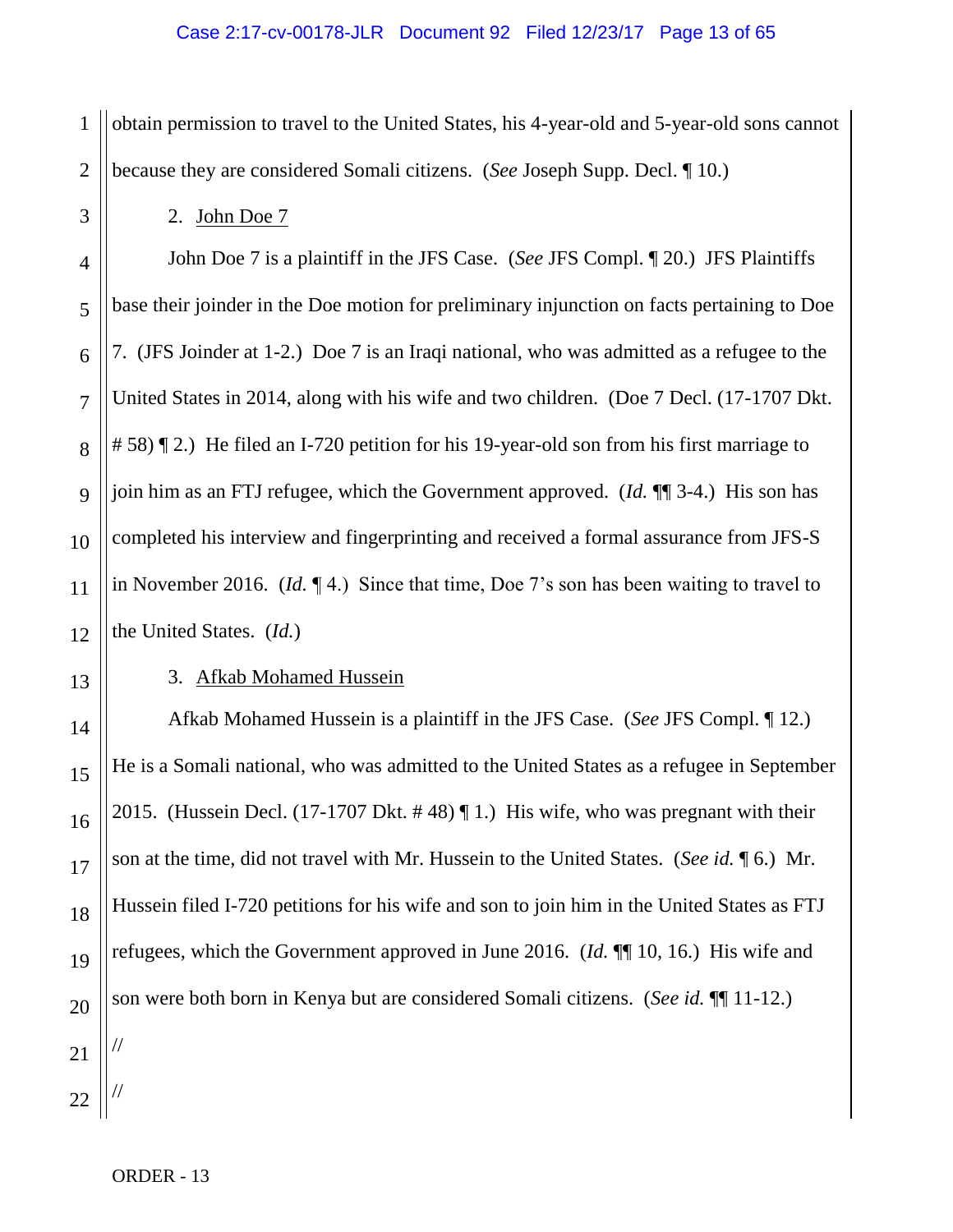4. John Doe 1

1

14

15

16

17

18

19

2 3 4 5 6 7 8 9 10 11 12 13 John Doe 1 is a plaintiff in the JFS Case. (*See* JFS Compl. ¶ 13.) Doe 1 is an Iraqi former interpreter for the United States military. (Doe 1 Decl. (17-1707 Dkt. # 52) ¶¶ 1,  $3.$ )<sup>7</sup> Doe 1 and his family were in extreme danger in Iraq due to his work for the United States military. (*See id.* ¶¶ 3-8.) As a result, in 2014, he fled Iraq for Cairo, Egypt without his family. (*Id.*  $\P$ <sup> $\parallel$ </sup> 8-9.) In September 2014, he applied for refugee status in the United States. (*Id.* 12.) He is currently "in the end stage of processing for refugee admissions." (*Id.* ¶ 15.) He was conditionally approved for resettlement in the United States in December 2015, and has received an assurance of sponsorship from a resettlement agency. (*Id.*) In early October 2017, the International Organization for Migration ("IOM") told Doe 1 to "get ready to travel to the United States." (*Id.* ¶ 16.) While he was updating his passport to travel, EO-4 and the Agency Memo went into effect, preventing him from traveling. (*See id.*)

5. John Does 2 and 3

John Doe 2 is a plaintiff in the JFS Case. (*See* JFS Compl. ¶ 15.) John Doe 2 is an Iraqi former interpreter for the United States Army. (Doe 2 Decl. (17-1707 Dkt. # 53) ¶¶ 1, 3.) In 2010, he came to the United States to complete his PhD. (*Id.* ¶ 5.) Upon graduation, he travelled back to Mosul, Iraq without his wife and children who remained in the United States. (*Id.*) While he was in Mosul, ISIS seized control of the city, and he

<sup>20</sup> 21 22 7 (*See also* Vaught Decl. (17-1707 Dkt. # 49) ¶¶ 1-24 (describing the declarant's work with Doe 1 as an interpreter while the declarant was serving in Falluja, Iraq with the United States Army Reserve's Civil Affairs and Psychological Operations Command, his distress in having to leave Doe 1 behind in Iraq, his efforts to assist Doe 1 to resettle in the United States, and his objections to EO-4 and the Agency Memo).)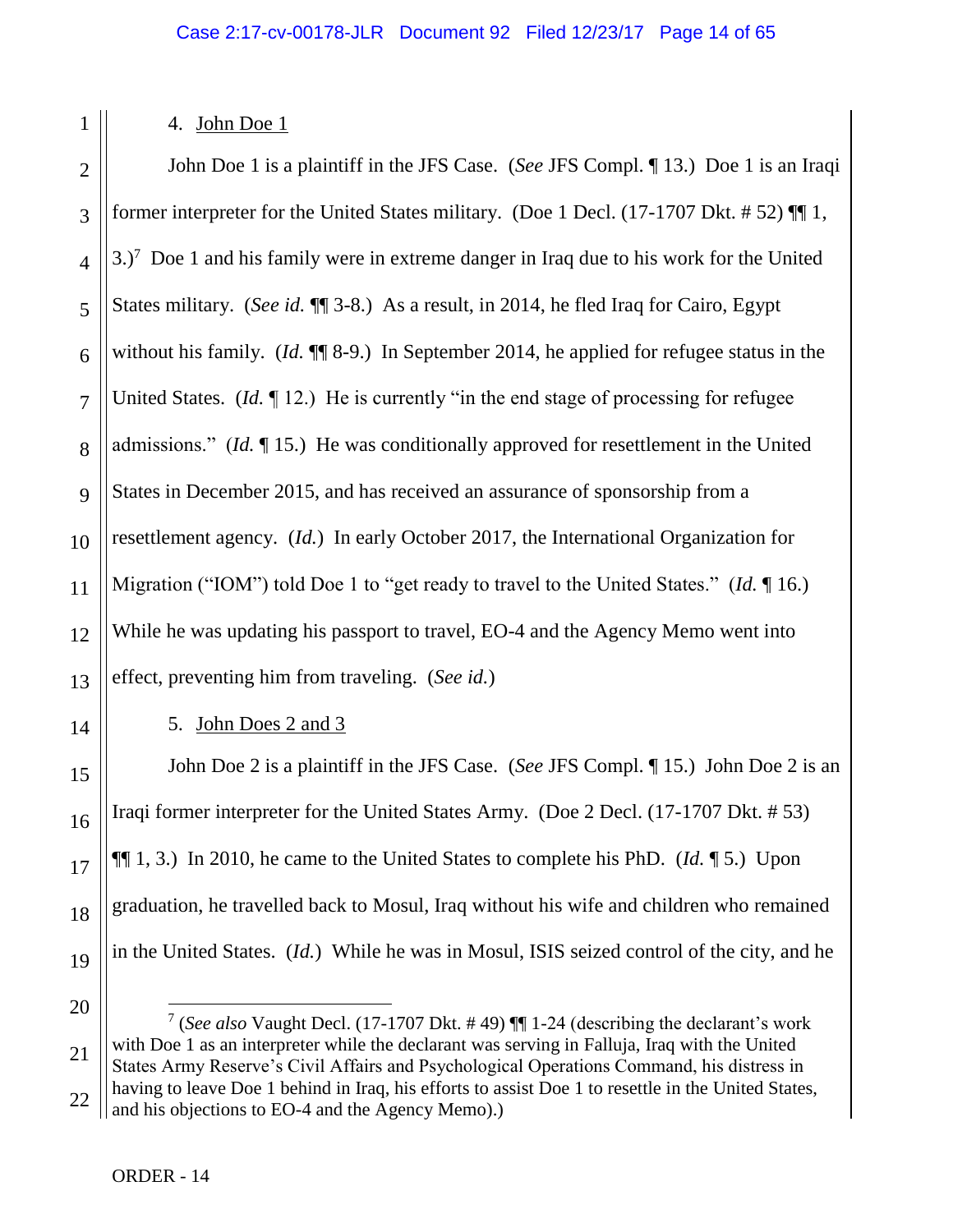1 2 3 4 5 6 7 8 has been unable to rejoin his family in the United States ever since. (*Id.* ¶ 6.) In 2015, he applied for admission to the United States as a refugee. (*Id.* ¶¶ 7-8.) He is currently "in the end stage of processing for refugee admissions." (*Id.* ¶ 9; *see also id.* ¶ 12.) He was "awaiting security checks and travel booking" when he was informed of the restrictions on refugees that apply to Iraqi nationals in EO-1, EO-2, and EO-4. (*Id.*) He has been stranded in Iraq and separated from his family for three years. (*Id.* ¶ 11.) One of his children is now married to a lawful permanent resident, and he has two granddaughters who are United States citizens. (*Id.* ¶ 5.)

9 10 11 12 13 14 John Doe 3 is a plaintiff in the JFS Case. (*See* JFS Compl. ¶ 16.) He is a lawful permanent resident of the United States and the son-in-law of Doe 2. (Doe 3 Decl.  $(17-1707 \text{ Dkt. } # 54)$  [1.) He is worried about Doe 2's safety. Doe 2's family in the United States, which consists of his wife, five children, two sons-in-law, and two granddaughters, miss him dearly, rely on him, and want to be reunited with him. (*Id.*   $\P\P 2, 4-5.$ 

6. Jane Doe 4

16 17 18 19 20 21 Jane Doe 4 is a plaintiff in the JFS Case. (*See* JFS Compl. ¶ 17.) Doe 4 is an Egyptian, who has applied for refugee status in the United States. (Doe 4 Decl. (17-1707 Dkt. # 55)  $\P$  1-2.) She is a transgender woman who faces extreme harassment and persecution in Egypt because of her gender identity. (*Id.* ¶ 3; *see also id.* ¶ 6.) Until the recent restrictions on refugee admissions to the United States, USRAP was processing her refugee application on an expedited basis. (*Id.* ¶ 5.)

22 //

15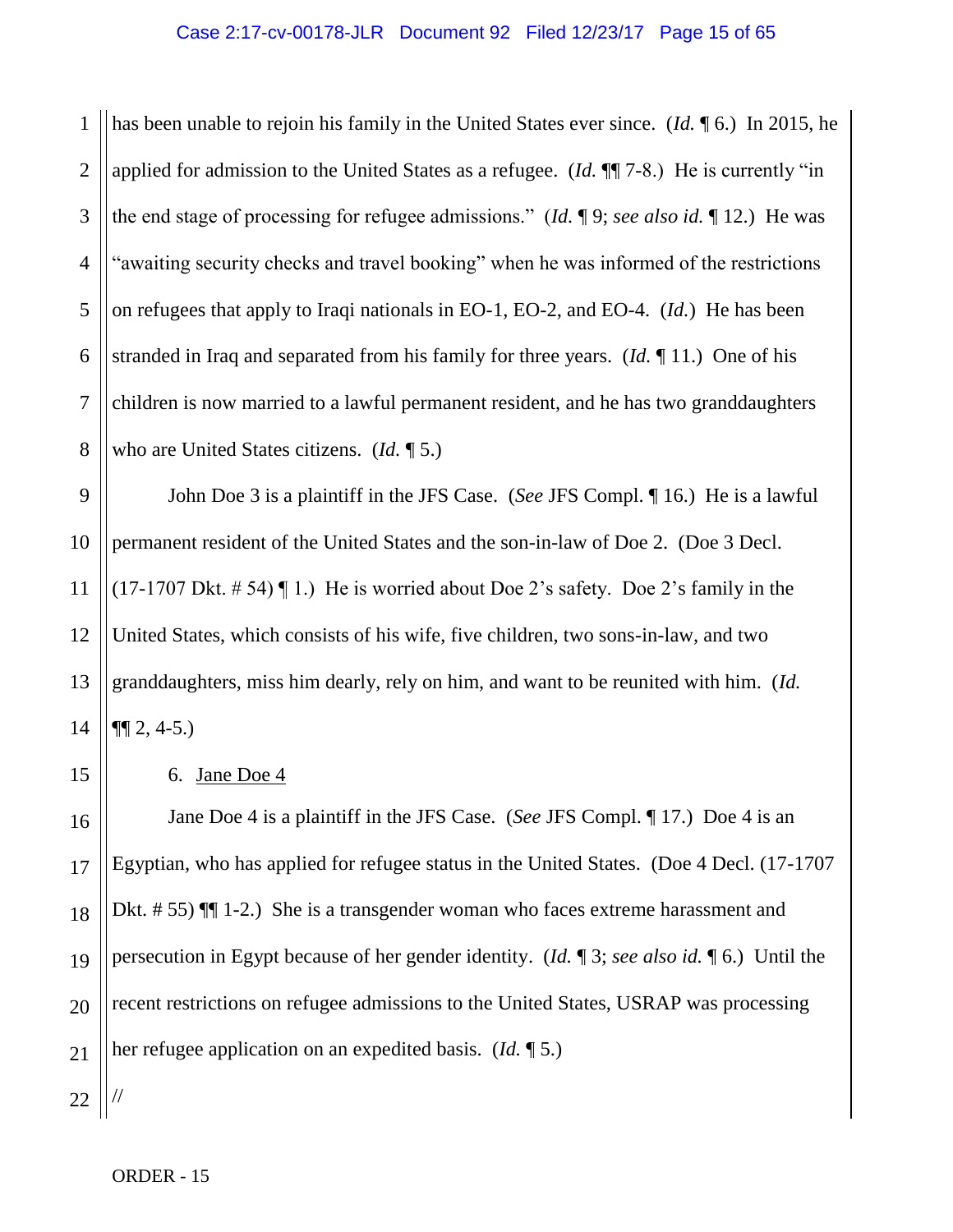2 3

5

7

11

14

15

1

## 7. Jane Does 5 and 6

4 6 8 9 10 12 13 Jane Doe 5 is a plaintiff in the JFS Case. (*See* JFS Compl. ¶ 18.) She is an Iraqi national and waiting to travel to the United States as a refugee. (Doe 5 Decl. (17-1707 Dkt. # 56)  $\P$  (2-3.) She hopes to live with her sister who resides in Castle Creek, Utah. (*Id.* ¶ 2.) Her mother, father, another sister, and a brother also live in the United States. (*Id.* ¶ 8.) In Iraq, Doe 5 works as an interpreter and administrator for American companies. (*Id.* ¶ 3.) As a result of her work, she faces danger, threats, and harassment in Iraq. (*Id.* ¶¶ 3-5) In November 2015, Doe 5 was kidnapped by Iraqi militants who raped her multiple times and held her for about a month. (*Id.* ¶ 4.) When they released her, they told her they would kill her if she continued to work with the Americans. (*Id.*) She applied for refugee status in 2012. (*Id.* ¶ 7.) She has completed multiple stages of the refugee admissions process and has been awaiting security checks and travel booking since 2016. (*Id.*)

16 Jane Doe 6 is a plaintiff in the JFS Case. (*See* JFS Compl. ¶ 19.) She is a United States citizen and the sister of Doe 5. (Doe 6 Decl. (17-1707 Dkt. # 57) ¶ 1.) She fears for her sister's safety in Iraq and misses her deeply. (*See id.* ¶¶ 2, 4-6.)

17 18 19 20 21 22 All of the individual Plaintiffs have been injured by prolonged separation from their family members. (*See, e.g.*, Hussein Decl. ¶¶ 6, 18; Doe 2 Decl. ¶¶ 5, 10; Doe 3 Decl. ¶ 4; Doe 5 Decl. ¶ 8; Doe 6 Decl. ¶¶ 6-7; Doe 7 Decl. ¶¶ 5-7.) Those individual Plaintiffs stranded abroad in perilous circumstances are injured by their inability to travel to safety in the United States. (*See, e.g.*, Doe 1 Decl. ¶¶ 3-11; Doe 2 Decl. ¶¶ 5-10; Doe 4 Decl. ¶ 7; Doe 5 Decl. ¶ 9.)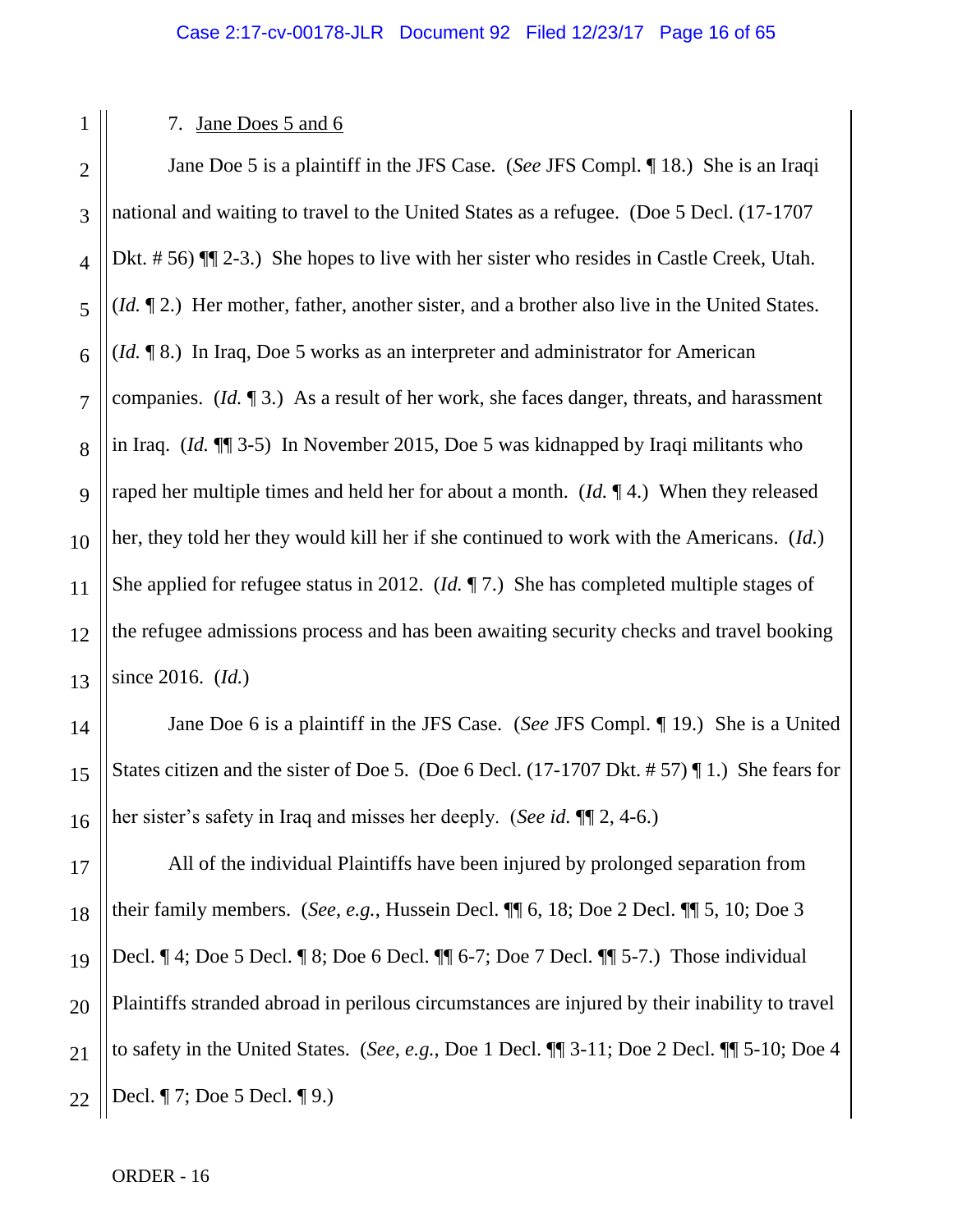1

# 8. The Organizational Plaintiffs

JFS Plaintiffs argue in conjunction with their motion for preliminary injunction that EO-4 and the Agency Memo also harm the organizational Plaintiffs—JFS-S and JFS-SV.<sup>8</sup> (JFS PI Mot. at 12-13.) These agencies provide services to and help resettle refugees in response to the moral, religious, and cultural commands of their religion. (JFS-S Decl. (17-1707 Dkt. # 50) ¶¶ 2-8, 15-16; JFS-SV Decl. (17-1707 Dkt. # 51) ¶¶ 11- 18.) Due to the anticipated reduction in refugees from Muslim countries as a result of EO-4 and the Agency Memo, these organizations anticipate that they will need to lay-off employees, reduce services, divert resources to address fears raised by EO-4 and the Agency Memo, cancel established programs, and lose relationships and goodwill with volunteers and community partners who these organizations have cultivated relationships with over the years. (*See* JFS-S Decl. ¶¶ 30-34; JFS-SV Decl. ¶¶ 27-35.) Further, the agencies state that because they hire staff and volunteers and design programs to be culturally and linguistically relevant to the communities they serve, they cannot simply divert the lost resources to refugees who hail from other parts of the world and who are unaffected by EO-4 and the Agency Memo. (JFS-SV Supp. Decl. (Dkt.  $\# 82$ )  $\P$  $[2-4;$ JFS-S Supp. Decl. (Dkt. # 81) ¶¶ 3-6.) Indeed, the agencies will be forced to replace staff, build new community relationships, and redesign programs. (JFS-SV Supp. Decl.  $\P$  4; JFS-S Supp. Decl.  $\P$  $\P$  6-7.)

20

//

<sup>21</sup> 22  $\overline{a}$ <sup>8</sup> Doe Plaintiffs did not assert harm to organizational Plaintiffs Episcopal Diocese of Olympia or the Council on American-Islamic Relations-Washington in support of their motion for a preliminary injunction. (*See generally* Doe PI Mot.)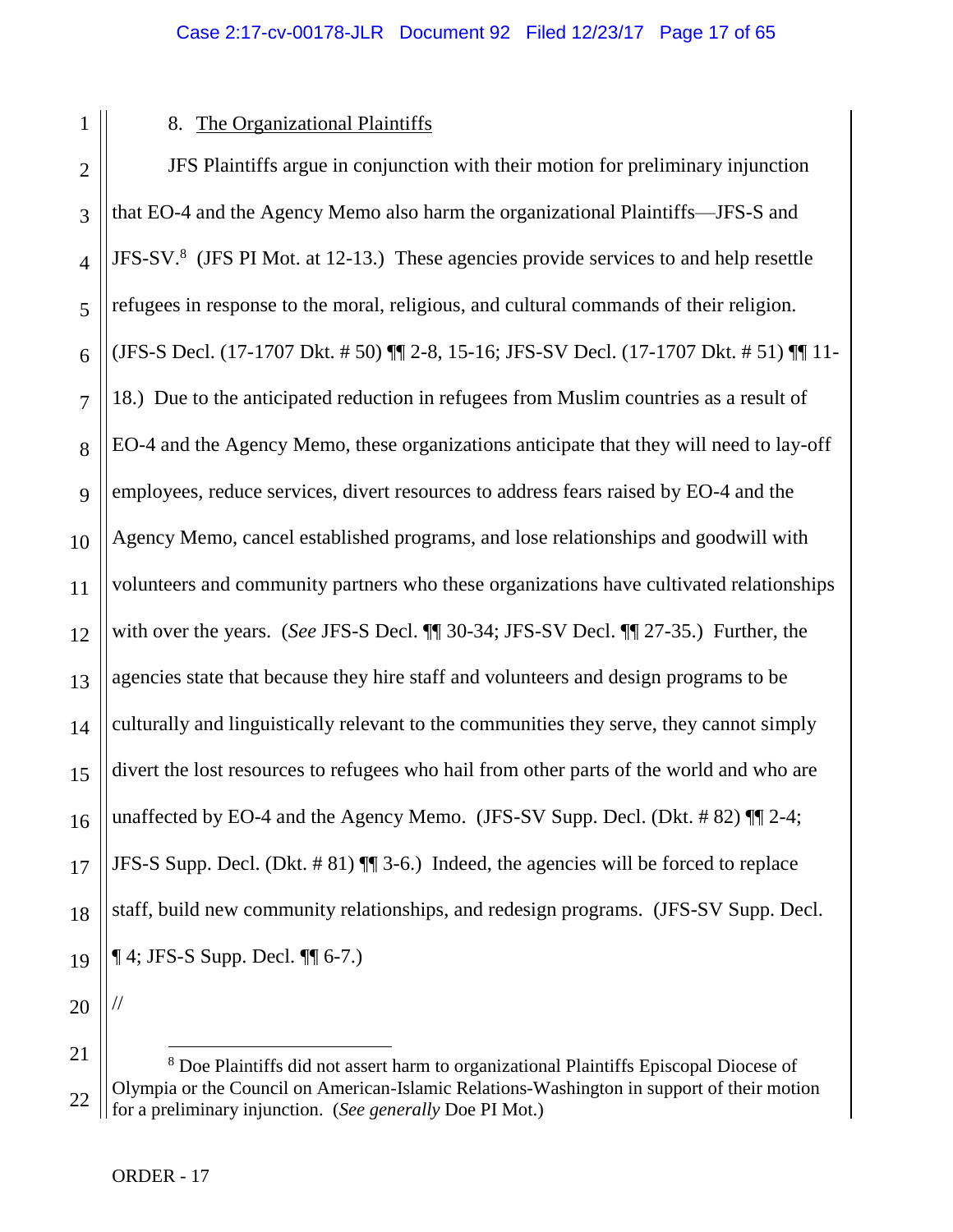| I<br>í |  |
|--------|--|

# **III. ANALYSIS**

3 4 5 6 7 8 9 Doe Plaintiffs assert that they are entitled to a preliminary injunction because they are likely to succeed on four claims: (1) the Agency Memo's indefinite ban on FTJ refugees is contrary to the INA (Doe PI Mot. at 9-12); (2) the Agency Memo's indefinite ban on FTJ refugees deprives Plaintiffs of due process under the Fifth Amendment (*id*. at 12-14); (3) the Agency Memo violates the Administrative Procedures Act's ("APA"), 5 U.S.C. § 553(b), requirement for notice and comment rulemaking (*id*. at 14-15); and (4) the Agency Memo violates the APA, 5 U.S.C. § 706(2)(A), because it is arbitrary and capricious (*id* at 14-18).

10 11 12 13 14 15 16 17 JFS Plaintiffs assert that they are entitled to a preliminary injunction because they are likely to succeed on four claims: (1) the Agency Memo's SOA provisions violate the Establishment Clause (JFS PI Mot. at 13-17); (2) the Agency Memo's SAO provisions violate the APA, 5 U.S.C. § 706(2)(A), because they are arbitrary and capricious (*id.* at 17-18); (3) the Agency Memo violates the APA, 5 U.S.C.  $\S$  706(2)(C), because it is ultra vires and contrary to the INA (*id*. at 19-22); and (4) the Agency Memo violates the APA because the agency failed to engage in required notice and comment rulemaking (*id.* at  $20).<sup>9</sup>$ 

18 19 20 Defendants oppose both Doe Plaintiffs' and JFS Plaintiffs' substantive arguments that they are likely to prevail on these claims. (Doe Resp. at 12-21; JFS Resp. at 15-28.)

<sup>21</sup> 22 <sup>9</sup> JFS Plaintiffs also assert that the FTJ provisions of the Agency Memo violate the APA, the INA, and the Due Process Clause of the Fifth Amendment (JFS PI Mot. at 22-23), and they filed a formal notice of joinder in Doe Plaintiffs' motion (*see* JFS Joinder.)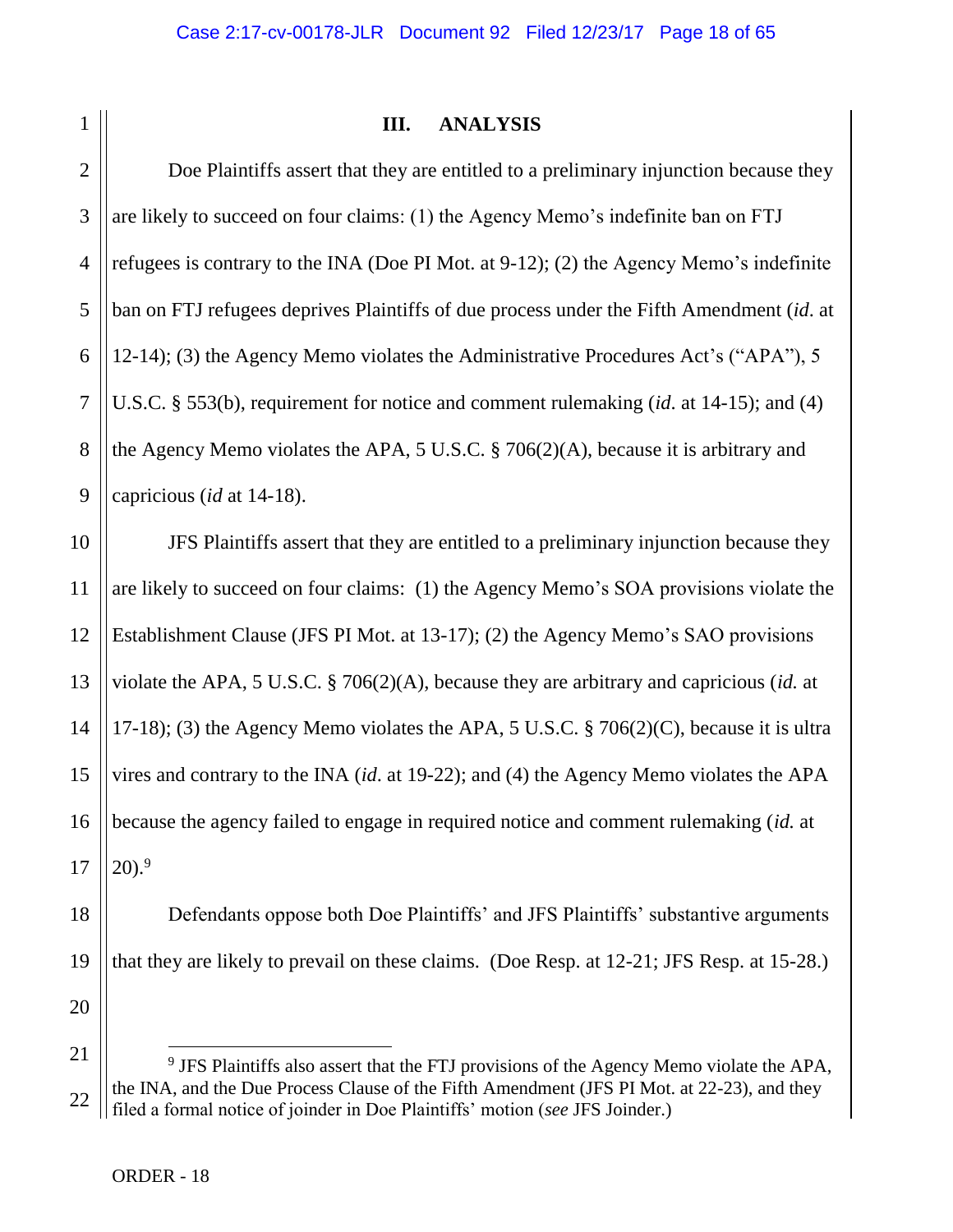1 2 3 4 5 6 7 8 9 10 11 12 13 14 In addition, Defendants oppose both motions on a variety of justiciability grounds. (Doe Resp. at 7-12; JFS Resp. at 5-15.) The court addresses Defendants' justicaibility issues first, and then addresses the substance of the Doe and JFS motions for preliminary injunctions. In addressing the substance of Plaintiffs' motions, the court turns to the statutory issues first. *See Lyng v. Nw. Indian Cemetery Protective Ass'n,* 485 U.S. 439, 445 (1988) ("A fundamental and longstanding principle of judicial restraint requires that courts avoid reaching constitutional questions in advance of the necessity of deciding them."). Because the court ultimately concludes that Plaintiffs show a likelihood of success on the merits of their statutory claims, the court does not reach either JFS Plaintiffs' Establishment Clause claim or Doe Plaintiffs' due process claim. *See Ashwander v. Tenn. Valley Auth*., 297 U.S. 288, 347 (1936) (Brandeis, J., concurring) ("[I]f a case can be decided on either of two grounds, one involving a constitutional question, the other a question of statutory construction or general law, the Court will decide only the latter.").

# **A. Justiciability**

15

16 17 18 19 20 21 22 Defendants challenge the justiciability of both motions for preliminary injunction on four grounds: (1) Plaintiffs lack Article III standing (Doe Resp. at 7-8; JFS Resp. at 5-9); (2) Plaintiffs' claims are barred by principles of nonreviewability (Doe Resp. at 8- 11; JFS Resp. at 10-14); (3) Plaintiffs fail to identify any final agency action (Doe Resp. at 11-12; JFS Resp. at 14-15), and (4) Plaintiffs' claims concerning the SAO provisions are unreviewable under 5 U.S.C. § 701(a) (JFS Resp. at 15). In addition to these issues, //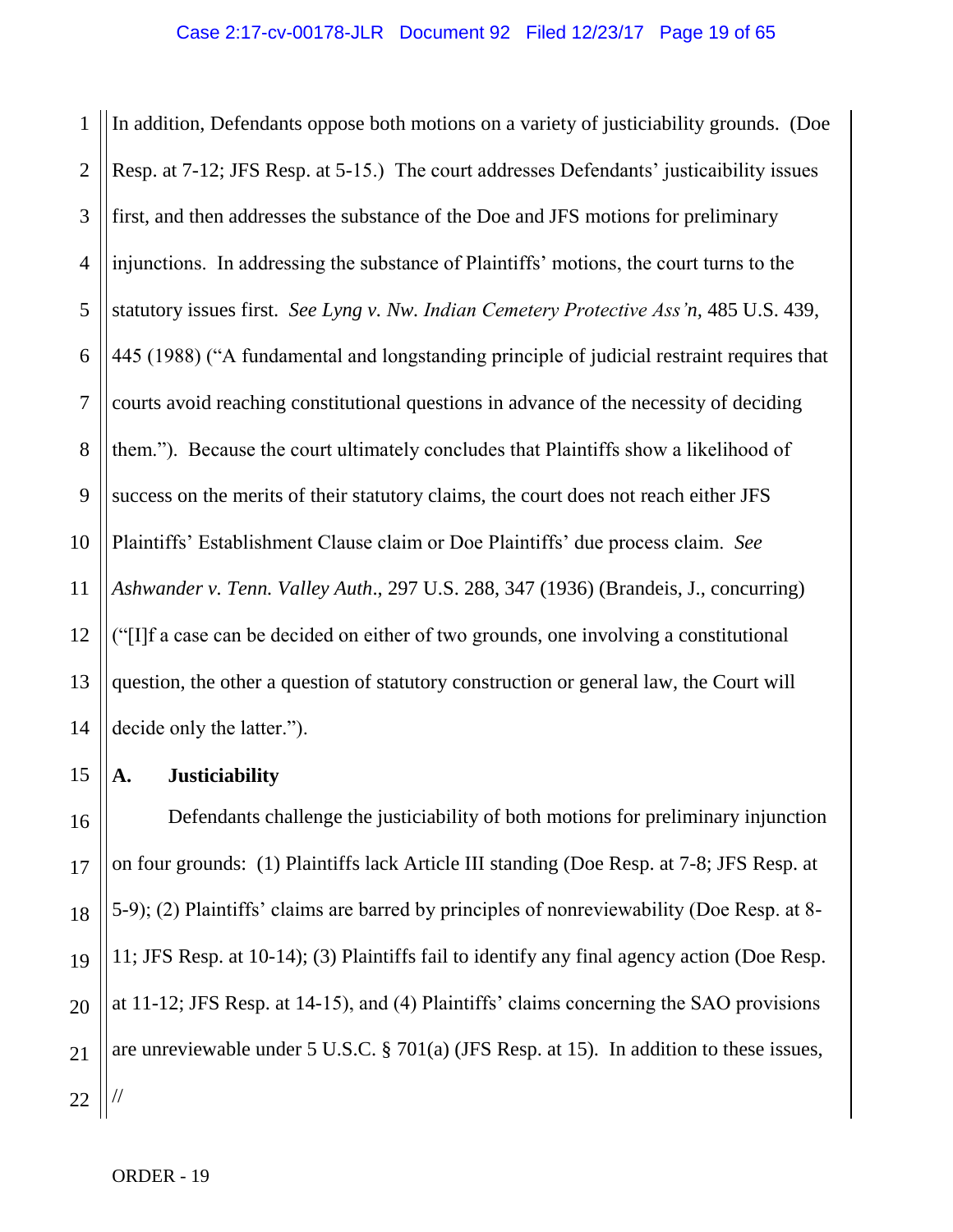1 2 the court also addresses statutory standing because both Doe Plaintiffs and JFS Plaintiffs raise statutory claims.<sup>10</sup>

1. Article III Standing

4 6 8 9 10 12 13 To satisfy Article III standing, "a plaintiff must show (1) [he or she] has suffered an 'injury in fact'[;]  $\ldots$  (2) the injury is fairly traceable to the challenged action of the defendant; and (3) it is likely, as opposed to merely speculative, that the injury will be redressed by a favorable decision." *Friends of the Earth, Inc. v. Laidlaw Envtl. Servs. (TOC), Inc*., 528 U.S. 167, 180-81 (2000) (internal citation omitted). At this preliminary stage of the litigation, Plaintiffs may rely on the allegations in their complaint and whatever other evidence they submit in support of their preliminary injunction motions to meet their burden. *Hawaii I*, 859 F.3d at 762; *Washington*, 847 F.3d at 1159. Defendants challenge the standing of both the individual and organizational Plaintiffs. (JFS Resp. at 6-7; Doe Resp. at 7.)

# *a. Individual Plaintiffs*

Plaintiffs allege in their complaints that the SAO and FTJ provisions of the Agency Memo extend the separation of citizens and lawful residents in the United States from their family members abroad. (*See generally* Doe TAC; JFS Compl.) Plaintiffs provide numerous declarations supporting those allegations, which the court has detailed above. *See supra* § II.B.1-7. Prolonged separation from a family member is an injury in

20 21

3

5

7

11

14

15

16

17

18

19

<sup>22</sup>  $10$  The court does not reach Doe Plaintiffs' due process claim or JFS Plaintiffs' Establishment Clause claim. Thus, the court addresses only whether Plaintiffs have standing to challenge the Agency Memo based on their APA and INA claims.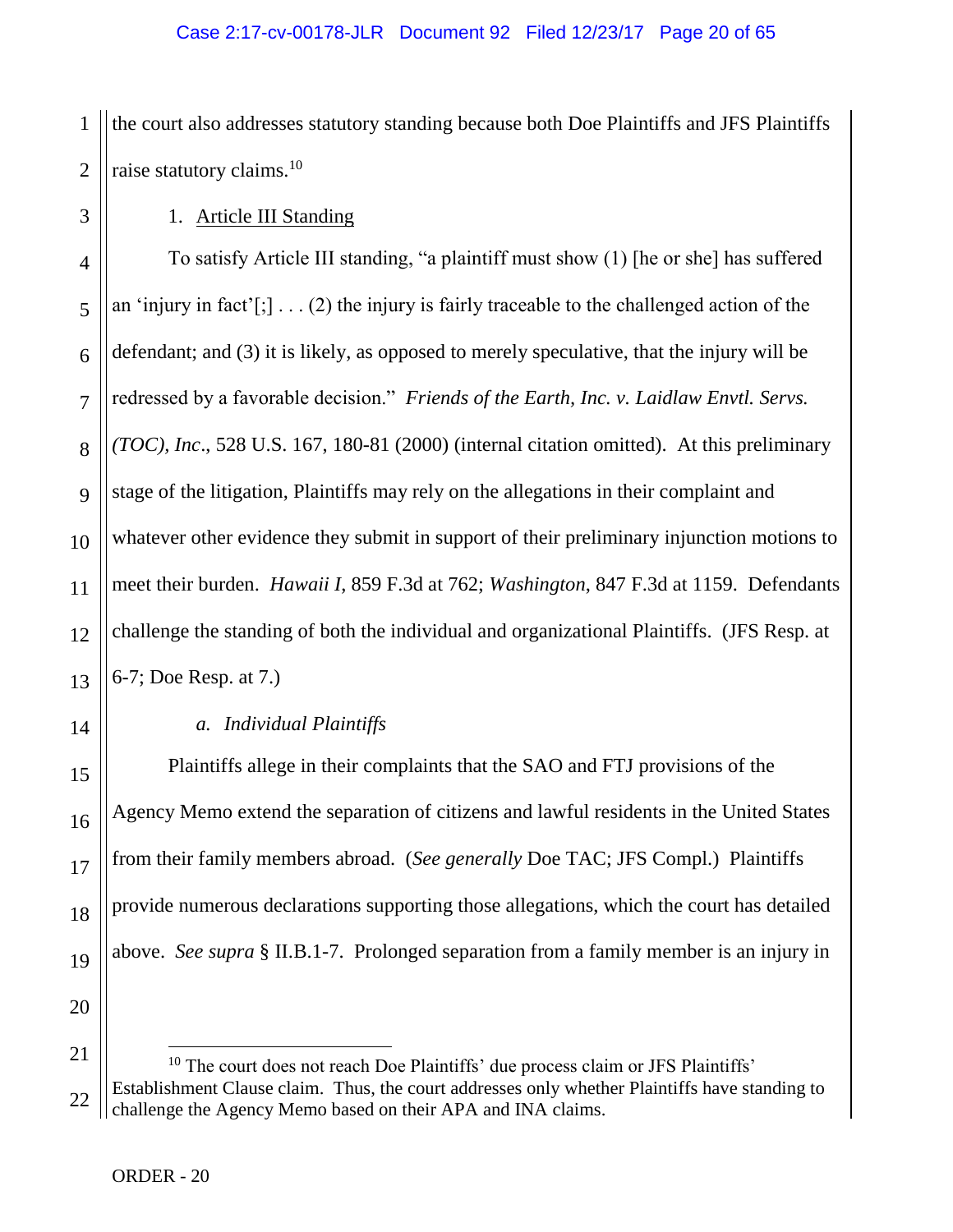1 2 3 4 5 6 7 8 9 10 11 12 13 14 15 16 17 18 19 20 fact sufficient to establish Article III standing.<sup>11</sup> See Hawaii I, 859 F.3d at 763 (holding that a citizen had Article III standing to challenge EO-2 because EO-2 prolonged the separation of the citizen and his family from reunification with his mother-in-law by stalling her visa application); *see also Ching v. Mayorkas*, 725 F.3d 1149, 1157 (9th Cir. 2013) ("The right to live with and not be separated from one's immediate family is 'a right that ranks high among the interests of the individual.'") (quoting *Landon v. Plascenia*, 459 U.S. 21, 34-35 (1982)); *Leiva-Perez v. Holder*, 640 F.3d 962, 969-70 (9th Cir. 2011) (recognizing that "important [irreparable harm] factors include separation from family members" (internal quotation marks omitted)); *Legal Assistance for Vietnamese Asylum Seekers v. Dep't of State*, 45 F.3d 469, 471-73 (D.C. Cir. 1995), *vacated on other grounds*, 519 U.S. 1 (1996) (holding that U.S. resident sponsors had standing to challenge DOS's refusal to process visa applications because the prolonged separation of immediate family members resulted in injury to the sponsors); *IRAP*, 137 S. Ct. at 2089 ("An American individual . . . that has a bone fide relationship with a particular person seeking to enter the country as a refugee can legitimately claim concrete hardship if that person is excluded."); *Int'l Refugee Assistance Project v. Trump*, No. CV TDC-17-0361, 2017 WL 4674314, at \*12 (D. Md. Oct. 17, 2017) (citizens and lawful permanent residents established "injury in fact" for purposes of Article III standing because EO-3's "indefinite ban on the issuance of immigrant and nonimmigrant visas for //

21

<sup>22</sup> <sup>11</sup> At oral argument, Defendants conceded that separation from "one's loved ones" can constitute such harm.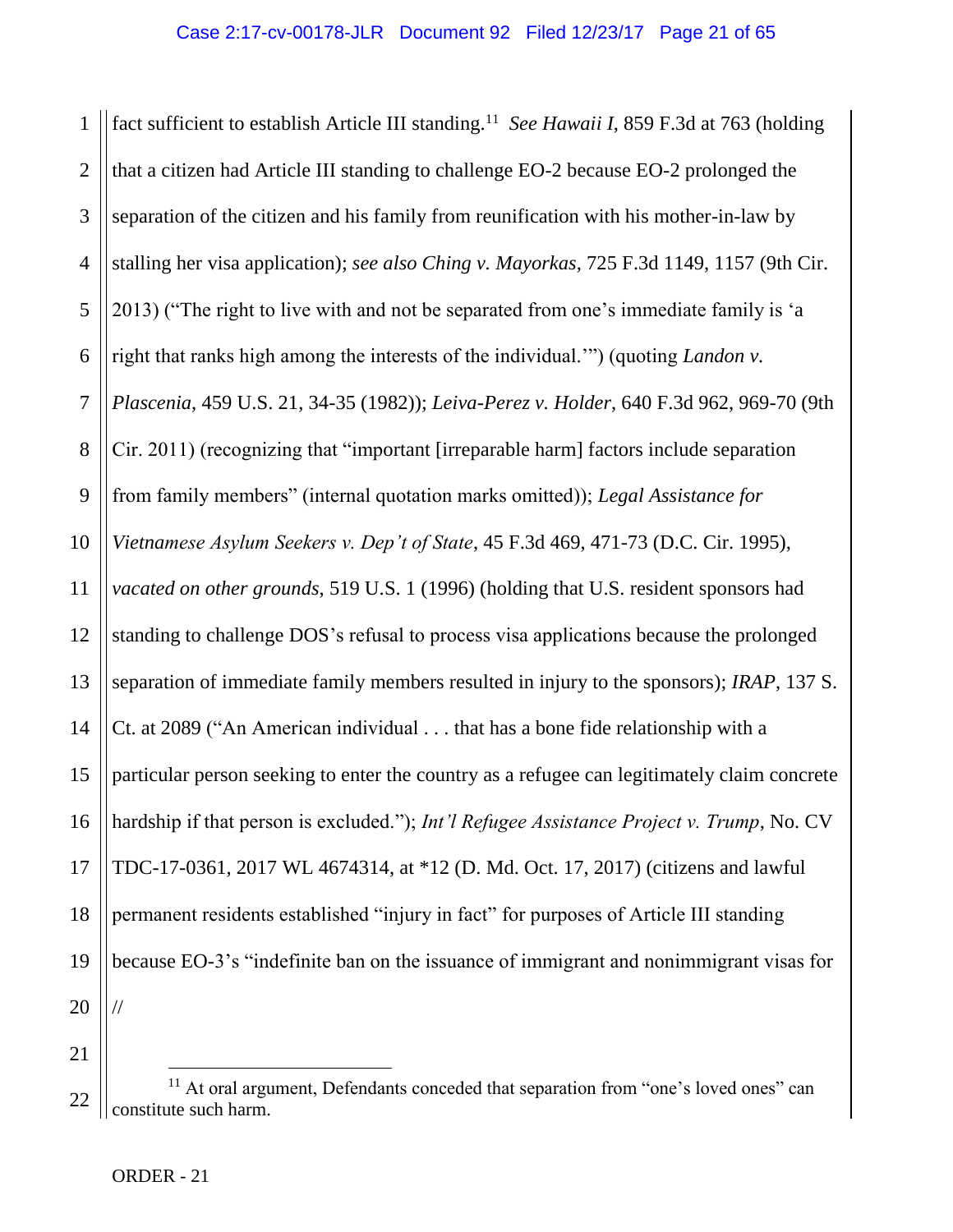1 2 nationals of the Designated Countries has imposed an actual, imminent injury on [the plaintiffs] by prolonging their separation from family members.").

3 4 5 6 7 8 9 10 11 12 13 14 15 Nevertheless, Defendants argue that none of the individual Plaintiffs have demonstrated that suspension of FTJ refugee processing has caused them harm. First, Defendants argue that Joseph fails to show any injury because his wife and children are from Kenya, and Kenya is one of two countries in which the Government is continuing to process FTJ refugee applications because screening procedures are already in place to ensure appropriate FTJ scrutiny. (Doe Resp. at 2, 6-7; Higgins Decl. ¶ 11 (explaining that in Kenya and Thailand "the security vetting received for a Form I-730 beneficiary is the same as the screening received for principal refugee applicants," and therefore the Government is continuing to issue travel authorization to approve FTJ refugees who are processed in those locations).) However, as noted above, two of Joseph's children are considered Somali citizens and are, therefore, subject to the Agency Memo's SAO provisions. (*See* Joseph Supp. Decl. ¶ 9.) Accordingly, the processing of their FTJ refugee applications remain on hold. (*See id.* ¶ 10.)

16 17 18 19 20 21 22 Defendants also argue that Mr. Hussein's family is in Kenya, and thus he has no standing to challenge the FTJ provisions of the Agency Memo. (JFS Resp. at 6 (citing Higgins Decl. ¶ 11).) However, Mr. Hussein's family members are also Somali nationals, and therefore subject to the SAO provisions. (*See* Hussein Decl. ¶¶ 10-11.) Because both Joseph's and Mr. Hussein's FTJ refugee applications for their family members are subject to the Agency Memo's SAO provisions, Joseph and Mr. Hussein have standing to challenge the Agency Memo. Indeed, during the December 21, 2017,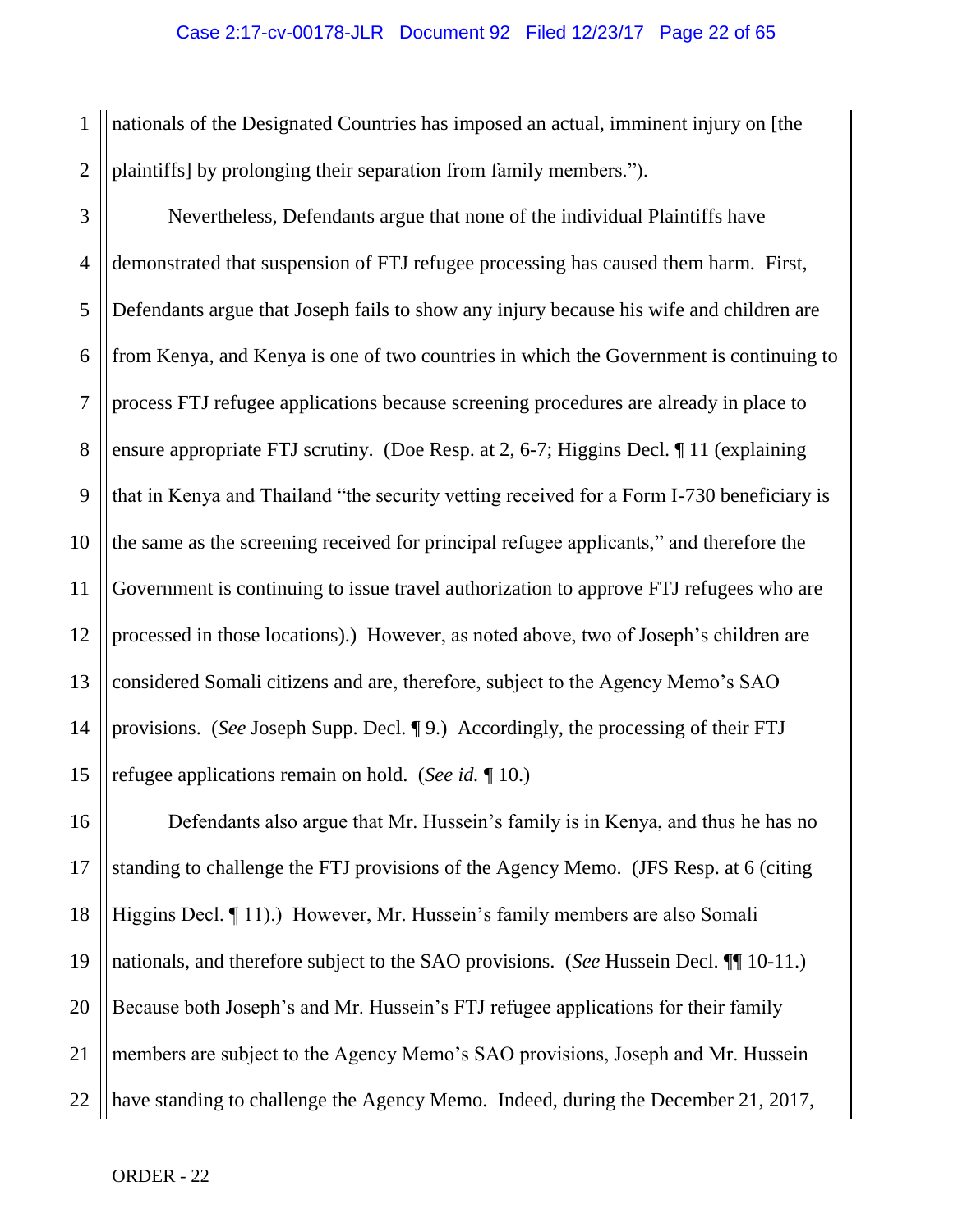1 2 hearing on Plaintiffs' motions, Defendants withdrew their argument that Joseph lacked standing.

3 4 5 6 7 8 9 In any event, Doe 7 also has an approved FTJ refugee application for his 19-year old son to come to the United States. (Doe 7 Decl. ¶ 4) Doe 7's son is an Iraqi national (*id.* ¶ 3), and so Doe 7's FTJ application and the processing of his son's FTJ refugee status are subject to both the FTJ and SAO provisions of the Agency Memo (*id.* ¶¶ 3-10). Accordingly, the court concludes that Doe 7 has standing. One party with standing is sufficient to fulfill Article III's case-or-controversy requirement. *Rumsfeld v. Forum for Acad. & Institutional Rights, Inc.*, 547 U.S. 47, 52, n.2 (2006).

10 11 12 13 14 15 16 17 18 19 20 21 22 Nevertheless, Defendants argue that it is speculative to infer that the Agency Memo's FTJ and SAO provisions are the source of any delay in the processing of Doe 7's FTJ refugee application as opposed to any other number of factors that might delay a refugee's application. (JFS Resp. at 6.) Whether Doe 7's son's application has other hurdles to cross, however, does not diminish the fact that the SAO and FTJ provisions of the Agency Memo add two more. Removing these hurdles would speed the resolution of any others that may exist since processing of these applications is not presently proceeding at all. (*See* Agency Memo.) In any event, the evidence before the court is that Doe 7's FTJ application for his son has been approved, his son has completed his interview and fingerprinting, has received an assurance from a refugee resettlement agency in the United States, and is waiting to travel. (Doe 7 Decl. ¶ 4.) At this stage of the proceedings, this is sufficient to establish harm for purposes of Article III standing with respect to both the SAO and FTJ provisions.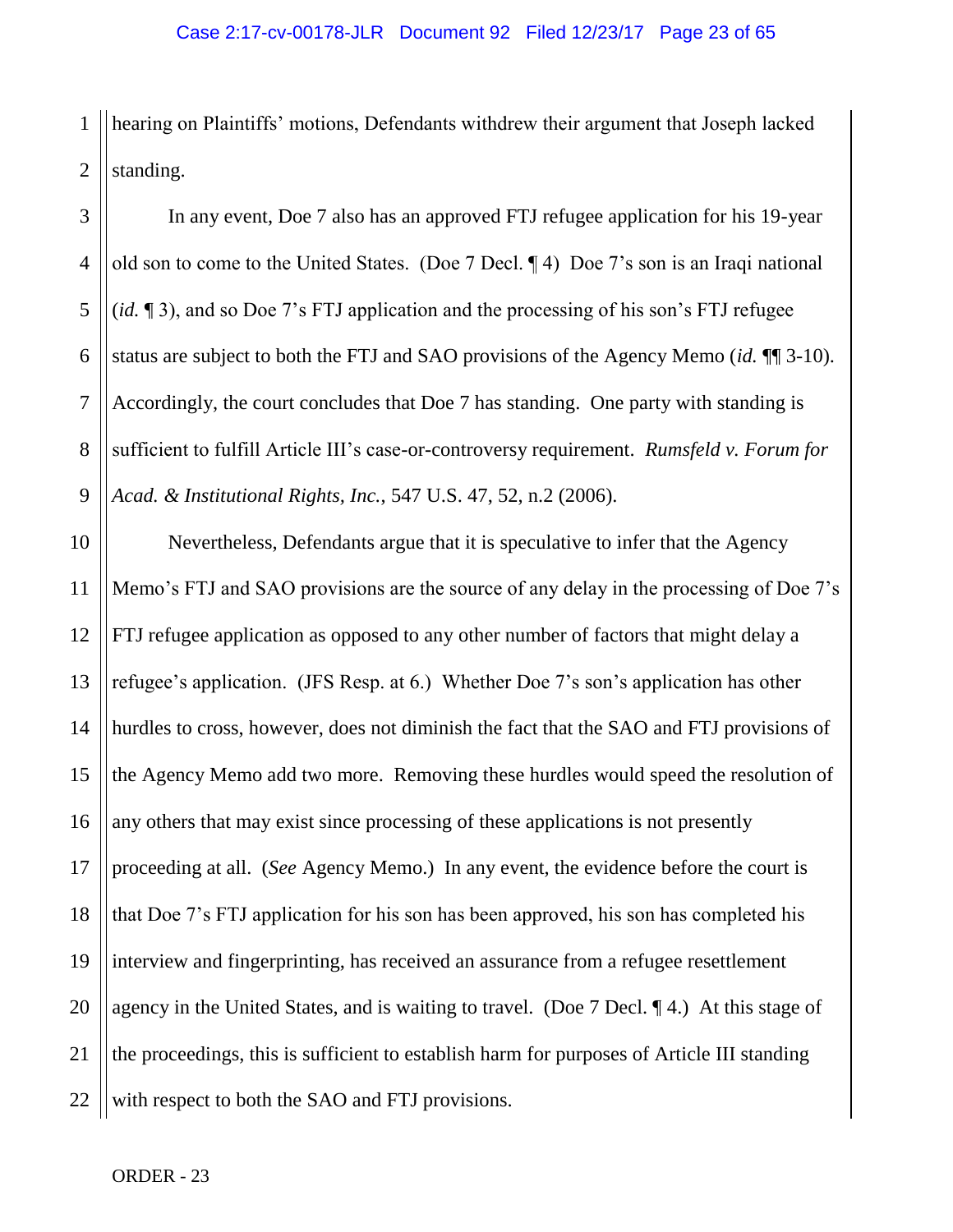1 2 3 4 5 6 7 8 9 10 11 12 13 14 15 16 Defendants also argue that the individual Plaintiffs have no standing to challenge the SAO provisions because the Agency Memo provides for exceptions on a case-by-case basis. (JFS Resp. at 6-7.) Defendants argue that Plaintiffs cannot demonstrate harm until they demonstrate that they "cannot qualify for this exemption." (*See id.* at 7 n.4.) In *Hawaii I*, the Ninth Circuit rejected a virtually identical argument when it concluded that EO-2's discretionary waiver did not undermine Article III standing. 859 F.3d at 768. Indeed, the Ninth Circuit stated that the plaintiffs would "face substantial hardship if [the court] were to first require that they try to obtain a waiver before [the court] . . . consider[ed] their case." *Id.*; *see also Hawaii III*, 2017 WL 6547095, at \*6 ("[EO-3's] waiver provisions are not a sufficient safety valve and do not mitigate the substantial hardships Plaintiffs have already suffered and will continue to suffer due to [EO-3].") (internal quotation marks omitted); *Int'l Refugee Assistance Project v. Trump*, 2017 WL 4674314, at \*16 (stating in the context of analyzing the ripeness of challenges to EO-3 that "the waiver process itself presents an additional hurdle not faced by other visa applicants which would delay reunification, thus creating a harm not contingent on future events").

17 18 19 20 21 22 Finally, Defendants parse the various individual Plaintiffs' declarations and argue "it is doubtful that these applicants are on the brink of travel such that the 90-day SAO review period will have any concrete impact on them." (JFS Resp. at 7.) Whether Defendants are on the brink of travel or not, however, their separation from their family members will be prolonged as a result of the SAO provisions. The Agency Memo specifically states that, during the 90-day review, DOS and DHS will "take resources that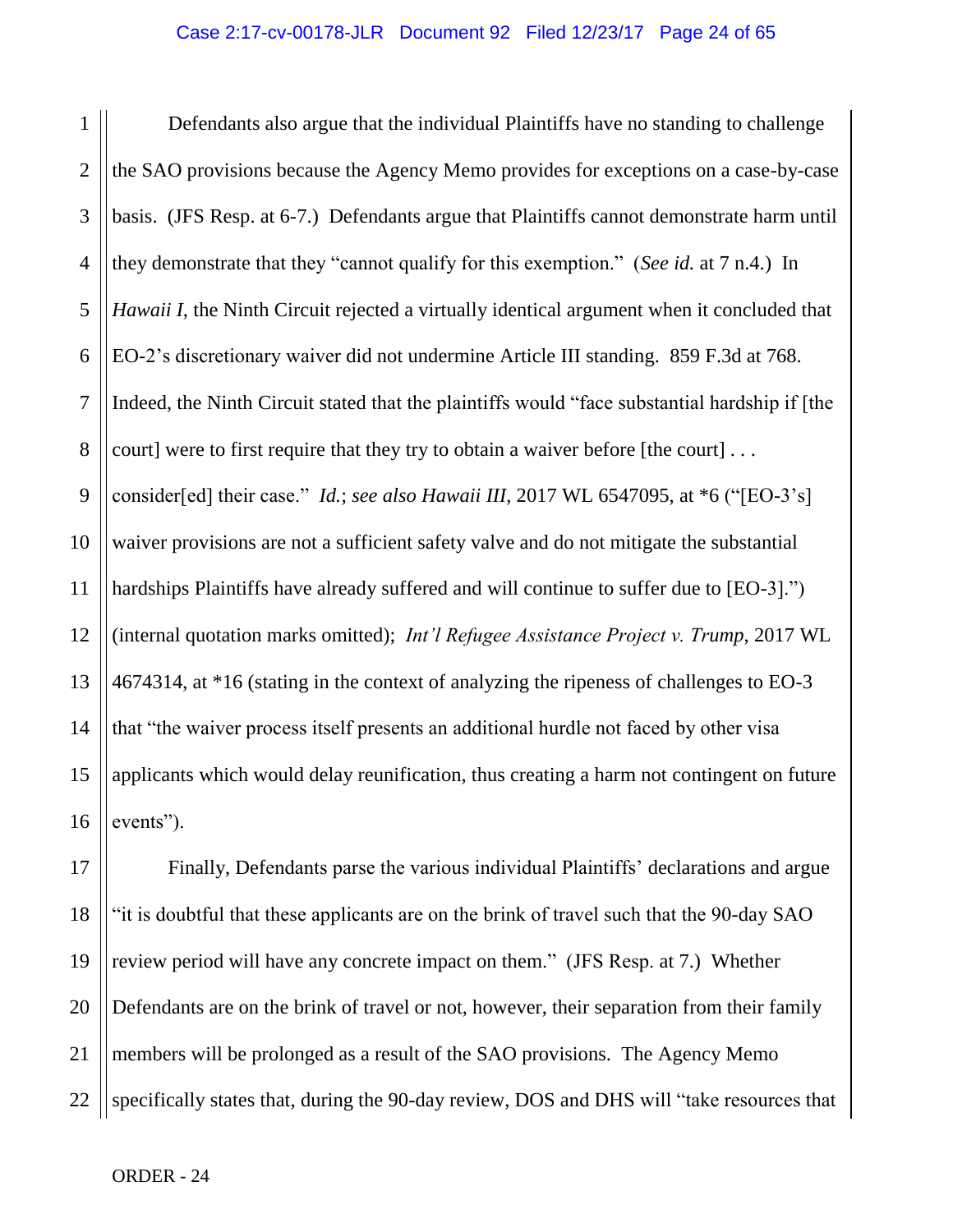1 2 3 4 5 6 7 8 9 may have been dedicated to processing nationals of, or stateless persons who last habitually resided in, SAO countries and . . . reallocate them to process applicants from non-SAO countries for whom the processing may not be as resource intensive." (Agency Memo at 2.) Indeed, Defendants conceded that during the suspension the Government is redirecting "processing resources" away from SAO countries and that refugee applications will not be processed at the same pace. Thus, even assuming refugee applications from SAO countries are processed at all during the review period, they will undoubtedly be slowed by this resource diversion, prolonging the individual Plaintiffs' separation from their family members.

10 In sum, the court concludes that the individual Plaintiffs have sufficiently demonstrated harm due to the SAO provisions and that at least one individual Plaintiff— Doe 7—has sufficiently alleged harm due to the FTJ provisions. The court concludes that the final two aspects of Article III standing—causation and redressability—are also satisfied. These Plaintiffs' injuries are traceable to EO-4 and its accompanying Agency Memo, and, if Plaintiffs prevail, a decision enjoining portions of the Agency Memo would redress those injuries.

# 16 17 18 19 20

21

22

11

12

13

14

15

# *b. Organizational Plaintiffs*

Plaintiffs assert that JFS-S and JFS-SV have standing as organizational Plaintiffs because the Agency Memo has caused them to divert resources away from their core mission of resettling refugees. (*See* JFS PI Mot. at 12; *see generally* JFS-S Decl.; JFS-SV Decl.) This is ordinarily sufficient to demonstrate harm underpinning Article III standing. *See Havens Realty Corp. v. Coleman*, 455 U.S. 363, 379 (1982) (diversion of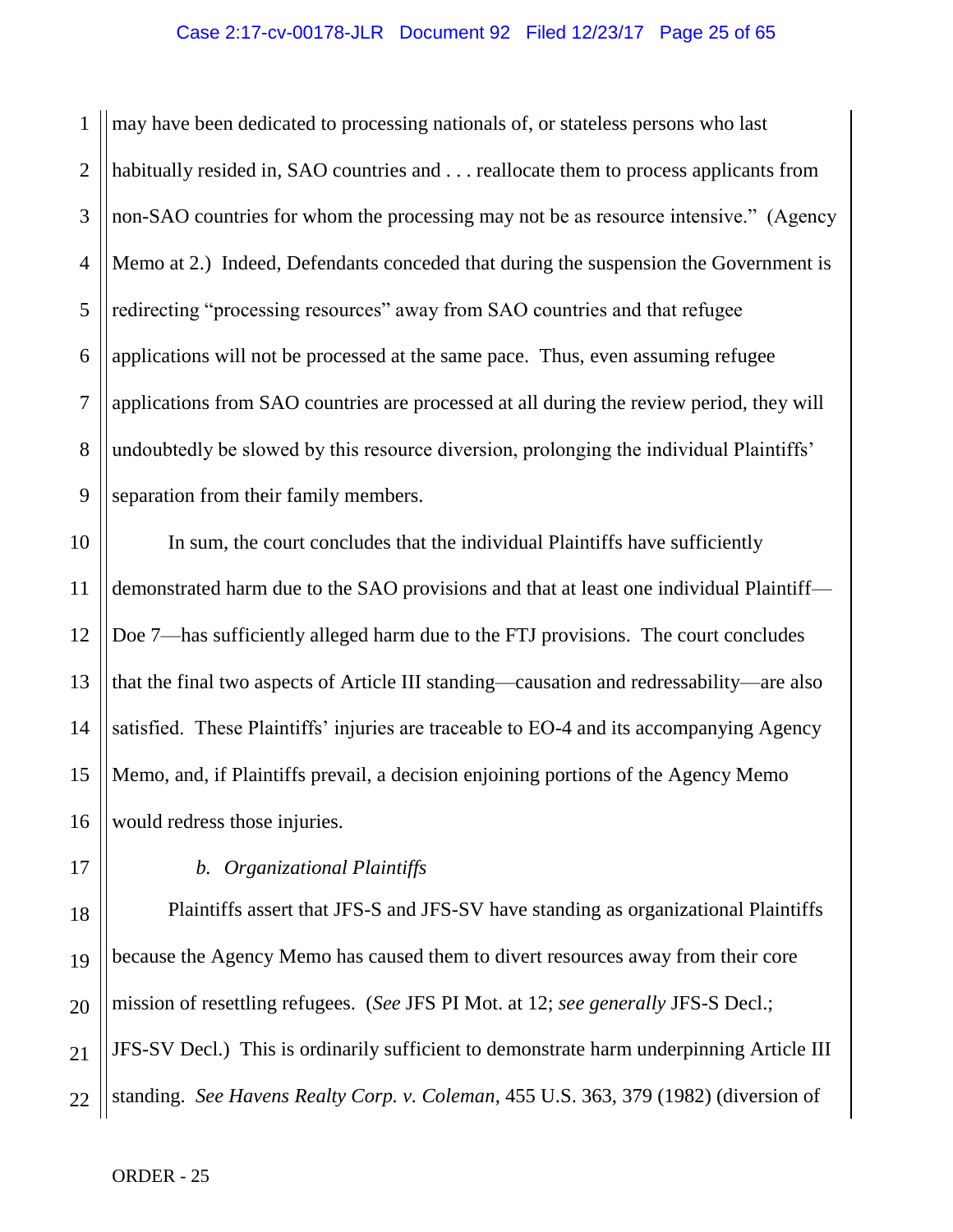1 2 3 4 5 resources confers Article III standing); *Fair Hous. Council of San Fernando Valley v. Roomate.com, LLC*, 666 F.3d 1216, 1219 (9th Cir. 2012) ("[A]n organization has 'direct standing to sue [when] it showed a drain on its resources from both a diversion of its resources and frustration of its mission.'") (second alteration in original) (quoting *Fair Hous. of Marin v. Combs*, 285 F.3d 899, 905 (9th Cir. 2002)).

6 7 8 Defendants argue that JFS-S and JFS-SV have not shown that the Agency Memo impairs their core mission because EO-4 largely resumes USRAP, "subject to conditions for applicants of special concern." (JFS Resp. at 9.) Further, Defendants contend that, although the Agency Memo may temporarily alter the composition of refugees entering the country, it does not alter the overall number of refugees entering the country. (*Id*.) Thus, according to Defendants, the organizational mission of the agencies is not impaired. (*Id*.)

22 JFS-S and JFS-SV, however, cannot make up the deficits in the arrival of FTJ refugees and refugees from SAO countries by receiving and serving other refugees. Each organization devoted significant resources to serving Muslim and Arabic-speaking refugees because these refugees represent a large percentage of their clients, including by hiring staff and designing programs specifically devoted to serving these clients. (JFS-S Supp. Decl. ¶¶ 5-7; JFS-SV Supp. Decl. ¶¶ 3-4.) Yet, the effect of the Agency Memo is likely to be a significant reduction in the admission of Muslim refugees into the United States. Over 40% of all refugees resettled in the United States within the last two fiscal years came from one of the SAO countries. (Smith Decl. ¶ 15.) Of that group, 99% came from one of the nine Muslim-majority SAO countries, and over 80% identified as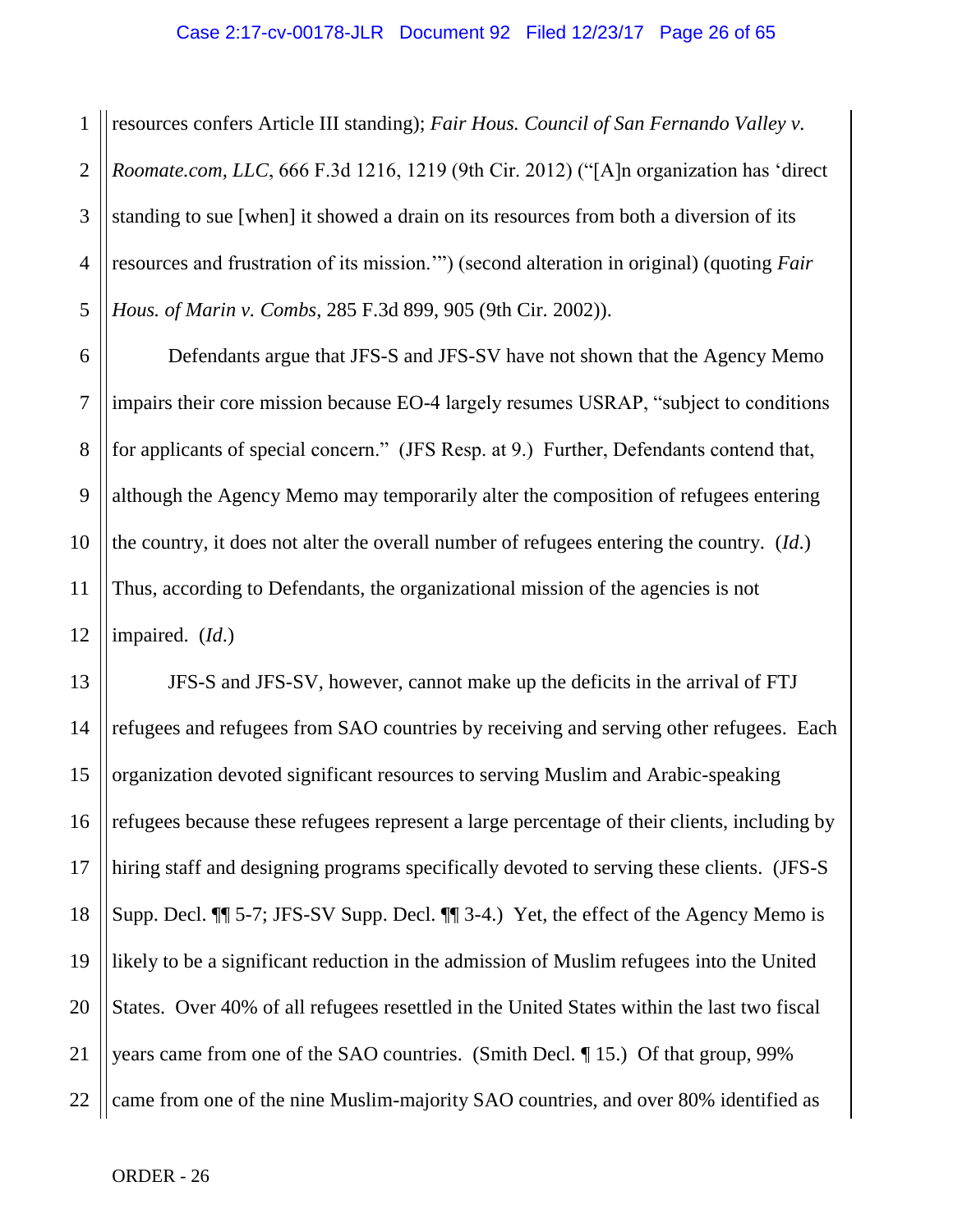1 2 3 4 5 6 7 8 9 10 11 12 13 14 Muslim. (*Id*. ¶¶ 15, 17.) The Agency Memo's FTJ provisions are also likely to have a disproportionate effect on Muslim refugees because it is generally available only to refugees admitted in the last two years, 8 C.F.R. § 207.7(d), which is the period of time when the admission of Muslim refugees reached a record high. (Burman Decl. 141, Ex. NN.) The resources JFS-S and JFS-SV devoted to Muslim and Arabic-speaking refugees cannot simply be shifted to serving other refugees from other parts of the world; instead these resources are wasted, and the agencies' organizational purpose is thereby frustrated. (*See* JFS-S Supp. Decl. ¶¶ 6-7; JFS-SV Supp. Decl. ¶ 4); *see, e.g*., *El Rescate Legal Servs., Inc. v. Exec. Office of Immigration Rev*., 959 F.2d 742, 748 (9th Cir.1992) (legal services organizations "established to assist Central American refugee clients, most of whom [we]re unable to understand English," who were seeking asylum and the withholding of deportation, had standing to challenge government policy of not providing full translation of those proceedings).<sup>12</sup> Accordingly, the court concludes that both JFS-S and JFS-SV have standing as organizational plaintiffs.

15 16 17 JFS-S and JFS-SV also assert third-party standing because they have a close relationship to the individual Plaintiffs whose claims they raise and these individual Plaintiffs are unable to protect their interests on their own. (JFS PI Mot. at 13 (citing

- 18
- 19 20  $\overline{a}$ <sup>12</sup> The *El Rescate* court expounded on the issue of organizational standing immediately after declaring the issue moot, 959 F.2d at 748, and so this portion of the decision is arguably dicta. However, at least one subsequent Ninth Circuit panel described this part of *El Rascate* as a holding. *See Fair Hous. of Marin*, 285 F.3d at 904-05 ("This Court . . . *held* that "[t]he allegation that the [the government's] policy frustrates these goals [of helping refugees obtain
- 21 22 asylum and withhold deportation] and requires the organizations to expend resources in representing clients they otherwise would spend in other ways is enough to establish standing.") (second and fourth alterations in original) (emphasis added).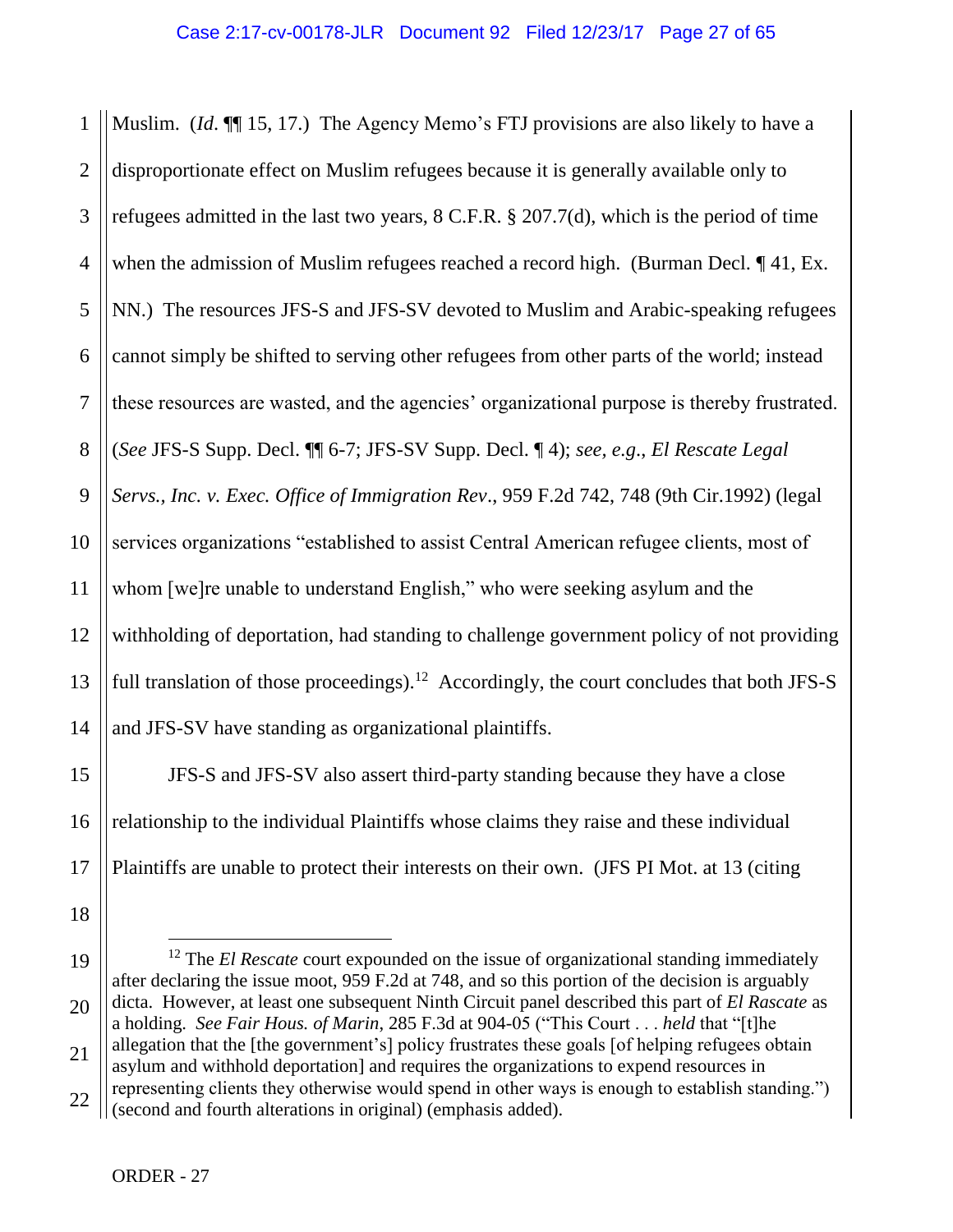1 2 3 4 5 *Powers v. Ohio*, 499 U.S. 400, 410-11 (1991)).) Defendants' only response is that the organization's clients have suffered no injury. (JFS Resp. at 9, n.7.) The court, however, concludes otherwise. *See supra* § III.A.1.a. Accordingly, the court also concludes based on the record presented at this point in the proceedings that JFS-S and JFS-SV have thirdparty standing.

### 2. Statutory Standing

Although Defendants do not raise this issue, because the various individual Plaintiffs, as well as JFS-S and JFS-SV, assert a statutory claim under the INA, the court "must also determine whether they meet the requirement of having interests that 'fall within the zone of interests protected by the law invoked.'" *Hawaii I*, 859 F.3d at 766 (quoting *Lexmark Int'l, Inc. v. Static Control Components, Inc*., --- U.S. ---, 134 S. Ct. 1377, 1388 (2014)). The "'zone of interests' test is 'not meant to be especially demanding,' and a court should deny standing only 'if the plaintiff's interests are so marginally related to or inconsistent with the purposes implicit in the statute that it cannot reasonably be assumed that Congress intended to permit the suit.'" *Cetacean Cmty. v. Bush*, 386 F.3d 1169, 1177 (9th Cir. 2004) (quoting *Clarke v. Sec. Indus. Ass'n*, 479 U.S. 388, 399 (1987)). The "benefit of any doubt goes to the plaintiff." *Match-E-Be-Nash-She-Wish Band of Pottawatomi Indians v. Patchak*, 567 U.S. 209, 225 (2012).

22 In *Hawaii I*, the Ninth Circuit had "little trouble concluding that [the citizen plaintiff] [wa]s within the zone of interests of the INA to challenge EO2 based on [his INA] statutory claim," because "[h]e assert[ed] that the travel ban prevents his mother-inlaw from reuniting with his family." 859 F.3d at 766 (citing *Legal Assistance for*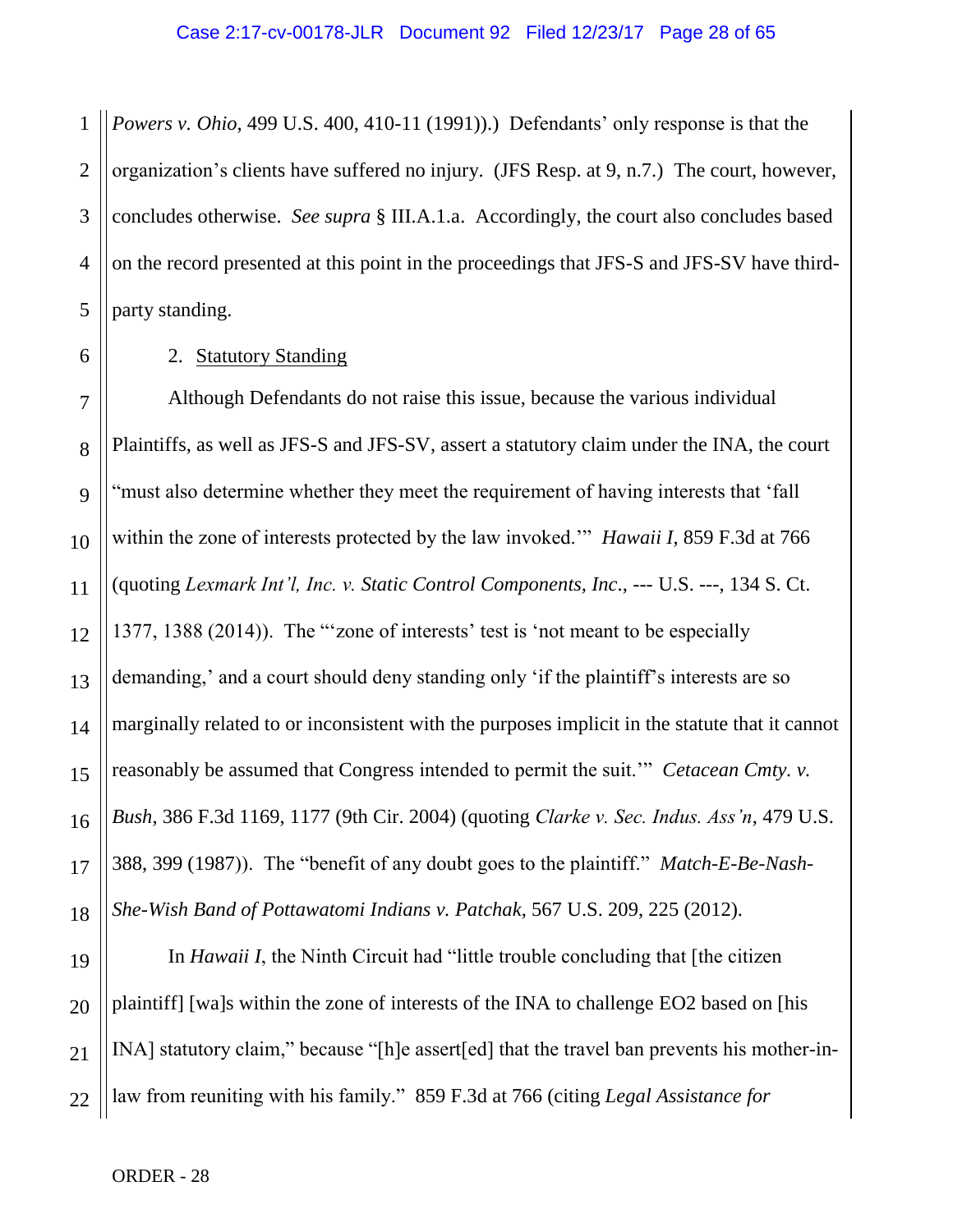1 2 3 4 5 6 7 8 9 10 11 *Vietnamese Asylum Seekers*, 43 F.3d at 471-72 ("The INA authorizes the immigration of family members of the United States citizens and permanent resident aliens. In originally enacting the INA, Congress implemented the underlying intention of our immigration laws regarding preservation of the family unit. Given the nature and purpose of the statute, the resident appellants fall well within the zone of interest Congress intended to protect.") (internal quotation marks, citations, and alterations omitted)). Does 3 and 6, a lawful permanent resident and a citizen, respectively, both claim that the Agency Memo prevents reuniting with their family members. *See supra* §§ II.B.5, 7. The court finds no legitimate basis for distinguishing the present situation from that of the plaintiff in *Hawaii I*. Accordingly, the court concludes that Does 3 and 6 fall within the zone of interest of the INA and the Refugee Act of 1980.

12 13 14 15 16 17 18 19 20 21 22 JFS-S and JFS-SV Plaintiffs also fall within the zone of interest of the INA and the Refugee Act of 1980. In *Hawaii I*, the Ninth Circuit held that the States' "interest in effectuating its refugee resettlement policies and programs also falls within the zone of interests protected by the INA." 859 F.3d at 766. The Ninth Circuit noted that INA provisions concerning refugees "were amended to provide a 'systematic procedure' for the admission of refugees into the United States, as well as 'uniform provisions for the effective resettlement and absorption of those refugees admitted.'" *Id*. at 766-67 (quoting Refugee Act of 1980, Pub. L. No. 96-212, § 101, 94 Stat. 102 (1980)). Making provisions for the resettlement and absorption of refugees into the United States is the core mission of both JFS-S and JFS-SV. (JFS-S Decl. ¶¶ 2-7, 15-16, 30, 34; JFS-SV Decl.  $\P$  11, 18, 36-37.) Thus, these organizations' interests in effectuating refugee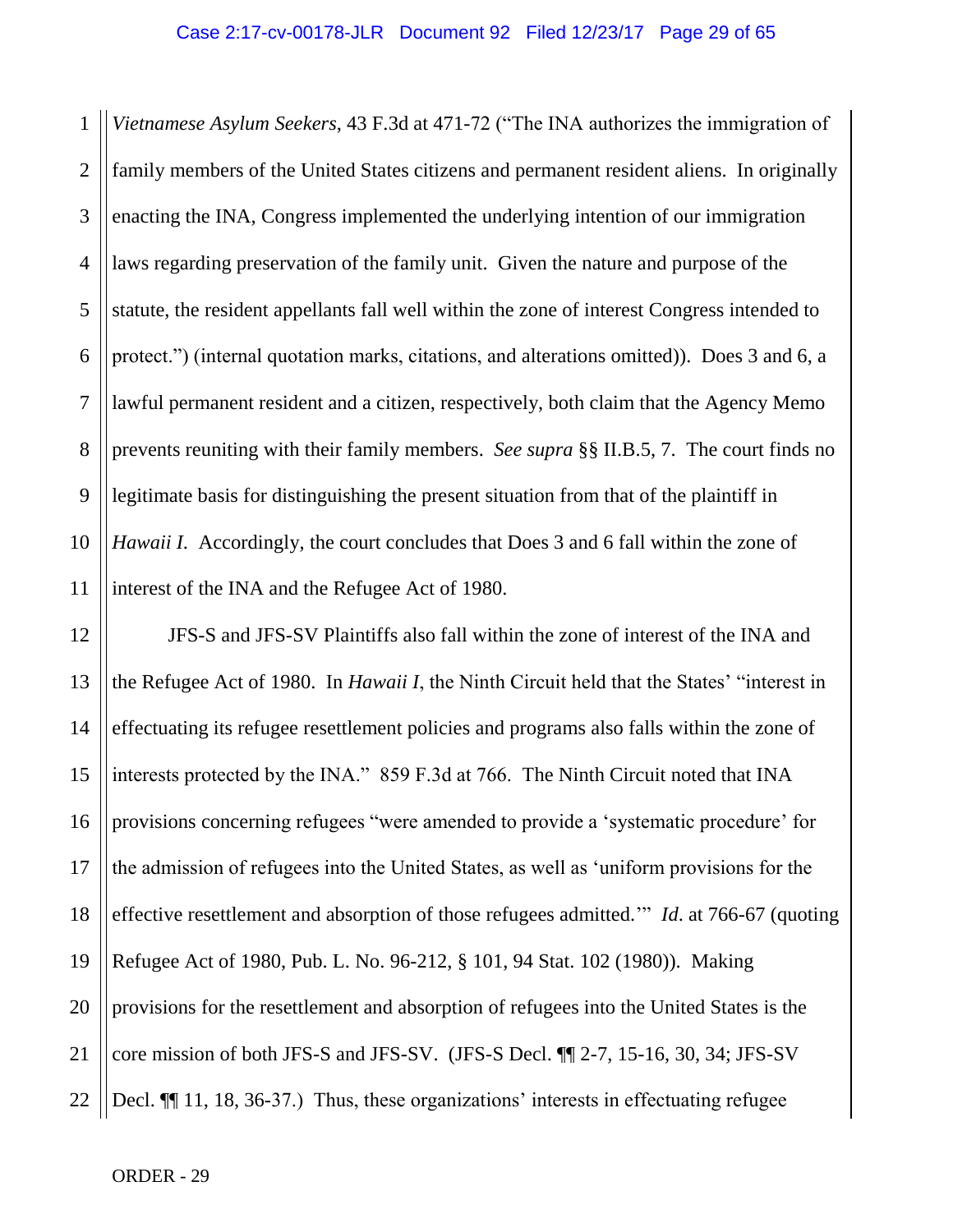1 2 resettlement and absorption falls within the zone of interest protected by the INA and the Refugee Act of 1980.<sup>13</sup>

3. Nonreviewability

3

17

4 5 6 7 8 9 10 11 12 13 14 15 16 Like they have in other cases involving the President's various EOs on immigration, Defendants assert that the "doctrine of consular nonreviewability" applies to bar the court's review of Doe and JFS Plaintiffs' statutory claims. (*See* Doe Resp. at 8-10; JFS Resp. at 12-13.) Courts have traditionally applied the doctrine of consular nonreviewability to bar challenges to decisions by consular officials adjudicating individual visa applications. *See Li Hing of Hong Kong, Inc. v. Levin*, 800 F.2d 970, 971 (9th Cir. 1986) ("[I]t has been consistently held that the consular official's decision to issue or withhold a visa is not subject either to administrative or judicial review."). Defendants rely on out-of-circuit authority to argue for a significant expansion of the doctrine and support their position by stating that "[t]he principle underlying that doctrine applies regardless of the manner in which the Executive Branch denies entry to an alien abroad, including a refugee applicant." (*See* Doe Resp. at 8 (citing *Haitian Refugee Ctr., Inc. v. Baker*, 953 F.2d 1498, 1506 (11th Cir. 1992).)<sup>14</sup>

18 19 20 21  $\overline{a}$ <sup>13</sup> The court does not decide if Plaintiffs who are located abroad have statutory standing under the INA because "[i]f one party to an action has standing, a court need not decide the standing issue as to other parties when it makes no difference to the merits of the case." *See Legal Assistance for Vietnamese Asylum Seekers*, 45 F.3d at 472 (declining to decide if refugees in Hong Kong or the organizational plaintiff had standing because the court had already found that the family members of refugees in the United States were within the zone of interest of the INA).

22 <sup>14</sup> In *Baker*, the Eleventh Circuit relied in part on the doctrine of consular nonreviewability to preclude review of an Executive Order and agency guidelines that were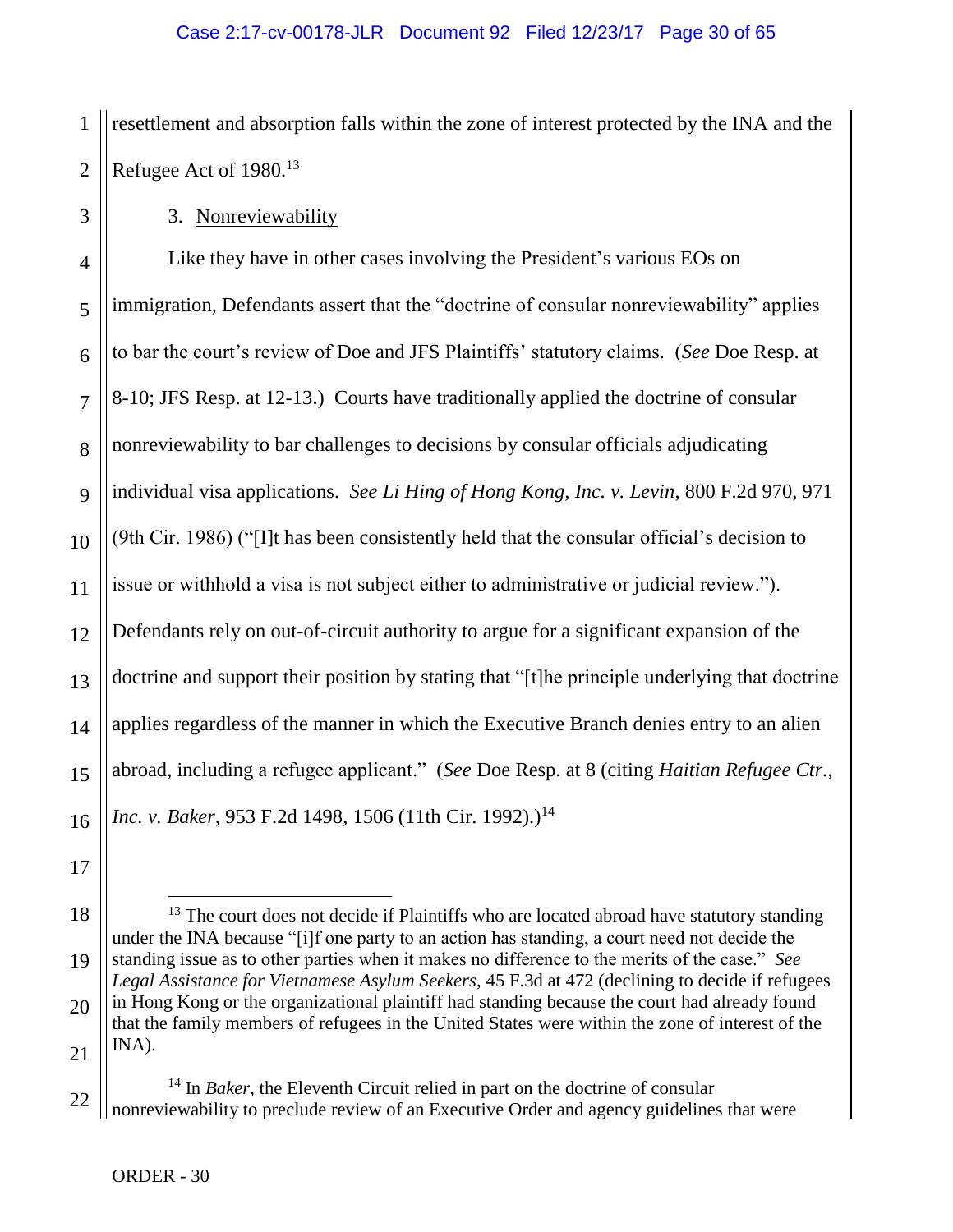1 2 3 4 5 6 7 8 9 10 11 12 13 14 15 But the Ninth Circuit has already rejected Defendants' position. Just as in *Hawaii I*, individual Plaintiffs here "do not seek review of an individual consular officer's decision to grant or to deny a visa pursuant to valid regulations, which could implicate the consular nonreviewability doctrine," but rather the government's "promulgation of sweeping immigration policy." 859 F.3d at 768. "Courts can and do review both constitutional and statutory 'challenges to the substance and implementation of immigration policy.'" *Id*. (quoting *Washington*, 847 F.3d at 1163; *see Hawaii III*, 2017 WL 6547095, at \*6-\*7 (concluding that the doctrine of consular nonreviewability did not apply to bar the court's review of EO-3); *see also Sale v. Haitian Ctrs. Council, Inc*., 509 U.S. 155 (1993) (without discussing consular nonreviewabilty, but over the Government's objections that the doctrine applied and barred review, reviewing the merits of a statutory claim challenging an EO that blocked the entry of Haitians); *Sale v. Haitian Ctrs. Council, Inc*., 1993 WL 754941 (U.S.), 16-22 (U.S. Oral. Arg., 1993) (arguing that the doctrine bars review). Thus, the court rejects Defendants' assertion that this doctrine bars judicial review of EO-4 and the Agency Memo. 15

18 19 20 <sup>15</sup> In *Hawaii I*, the Ninth Circuit declined to apply *Mandel*'s "facially legitimate and bona fide" standard in the context of a statutory challenge to EO-2. 859 F.3d at 769 n.9. The court recognizes that the Supreme Court vacated *Hawaii* following the expiration of EO-2. *See Hawaii v. Trump*, 874 F.3d 1112, 1112 (9th Cir. 2017) ("In view of the Supreme Court order dated October 24, 2017, the court's opinion filed June 12, 2017, is vacated and the appeal is dismissed as moot."). But *Hawaii I*, 859 F.3d at 769 n.9, remains persuasive authority despite

 $\overline{a}$ 

16

17

promulgated thereunder, which provided for the interdiction and return of Haitians on the high seas who were deemed to be economic rather than political refugees. 953 F.2d at 1507.

<sup>21</sup> 22 the Supreme Court's vacatur. *See Orhorhaghe v. INS*, 38 F.3d 488, 493 n.4 (9th Cir. 1994) (following as persuasive authority a decision vacated by the Supreme Court as moot). *Hawaii I* is closely analogous and related to the issues presently before this court, and as a district court within the Ninth Circuit, this court is unwilling to ignore it or depart from its reasoning.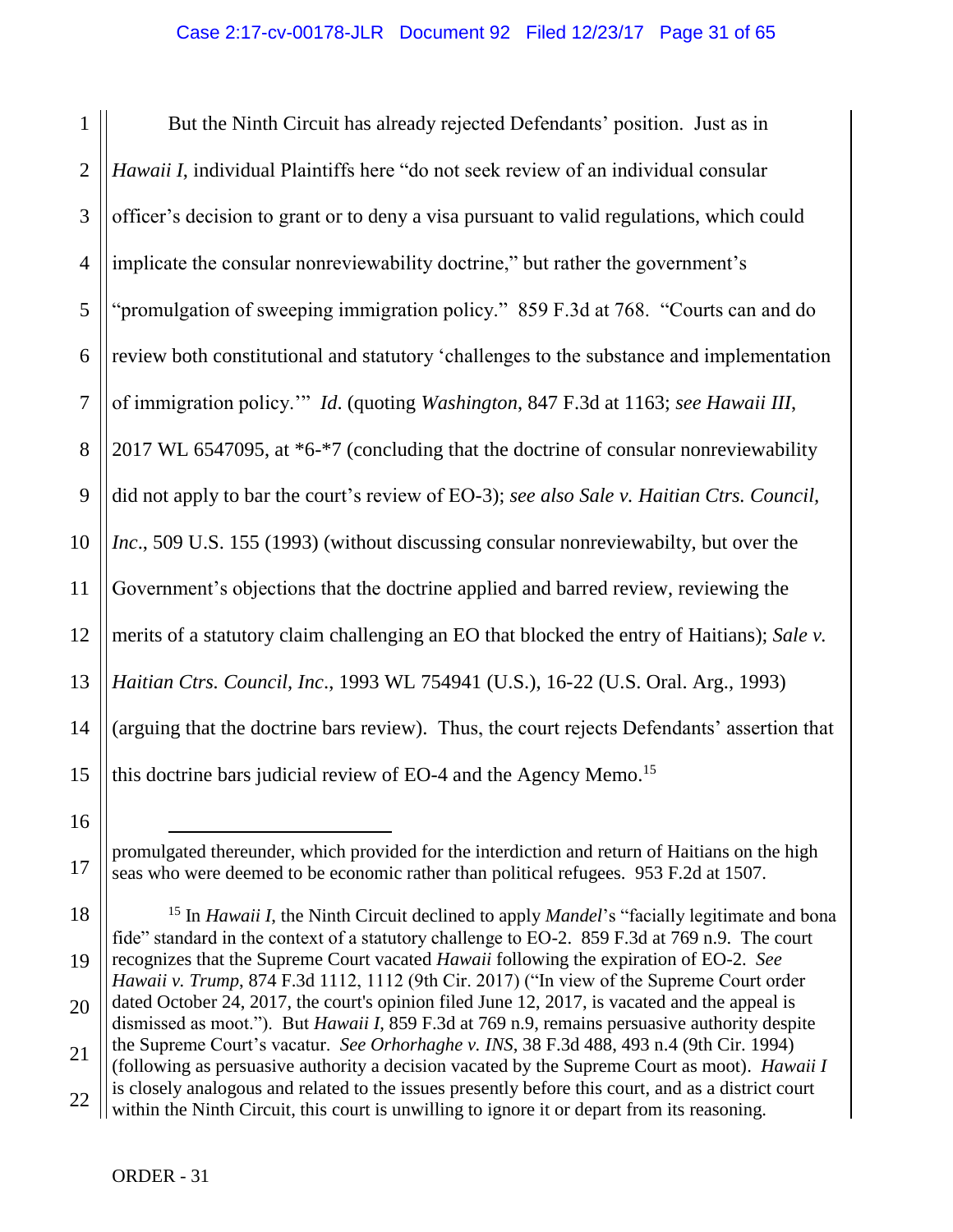|  | $\tilde{ }$                                     |
|--|-------------------------------------------------|
|  |                                                 |
|  | ٦                                               |
|  | ċ                                               |
|  |                                                 |
|  | $\angle$                                        |
|  |                                                 |
|  | $\overline{\mathbf{r}}$<br>$\ddot{\phantom{0}}$ |

 $1 \parallel$ 

# 4. Final Agency Action

| $\overline{2}$ | Finality is a prerequisite to judicial review of agency action. See 5 U.S.C. § 704.       |
|----------------|-------------------------------------------------------------------------------------------|
| 3              | To be final, the agency action first "must mark the consummation of the agency's          |
| $\overline{4}$ | decision making process—it must not be of a merely tentative or interlocutory nature."    |
| 5              | Fairbanks N. Star Borough v. U.S. Army Corps of Eng'rs, 543 F.3d 586, 591 (9th Cir.       |
| 6              | 2008). Second, the action "must be one by which rights or obligations have been           |
| $\overline{7}$ | determined, or from which consequences will flow." Id.                                    |
| 8              | Defendants do not contest the first requirement. (See JFS Resp. at 14-15; Doe             |
| 9              | Resp. at 11-12.) But Defendants contend that, even if Plaintiffs could show the first     |
| 10             | requirement, they cannot show the second requirement "because the implementation          |
| 11             | period does not determine any rights or obligations or prescribe any legal consequences." |
| 12             | (JFS Resp. at 14-15; Doe Resp. at 11.) Indeed, according to Defendants, a processing      |
| 13             |                                                                                           |

- 13
- 14

 $\overline{a}$ 

15

16

17

Nevertheless, during oral argument, Defendants argued that the Supreme Court's decision in *Fiallo v. Bell*, 430 U.S. 787 (1977), trumped the Ninth Circuit's rulings in both *Hawaii I*, 859 F.3d at 769 n.9, and *Washington*, 847 F.3d at 1161-64, concerning the applicability of the *Mandel* standard. However, *Fiallo* is distinguishable. In *Fiallo*, the Supreme Court was not considering a challenge to agency action that was alleged to be ultra vires or outside of the agency's statutory authority under the INA. Rather, *Fiallo* involved an action to enjoin provisions of the INA itself as constitutionally invalid. 430 U.S. at 788 ("This case brings before us a constitutional challenge to §§  $101(b)(1)(D)$  and  $101(b)(2)$  of the Immigration and

<sup>18</sup> 19 Nationality Act of 1952."). In that context, the Supreme Court noted the "limited scope of judicial inquiry into *immigration legislation*" and emphasized "'over no conceivable subject is

<sup>20</sup> *the legislative power of Congress* more complete than it is over' the admission of aliens." *Id.* at 792 (quoting *Oceanic Navigation Co. v. Stranahan*, 214 U.S. 320, 339 (1909) (emphasis added)).

Accordingly, the Court limited its review of the statutory provision at issue to the "facially legitimate and bona fide" standard found in *Mandel. Id.* at 795 (citing *Mandel*, 408 U.S. at 770).

<sup>21</sup> 22 Because the issues before this court involve a statutory challenge to agency action in the form of the Agency Memo, and not a constitutional challenge to any provision of the INA, *Fiallo* is not applicable here.

ORDER - 32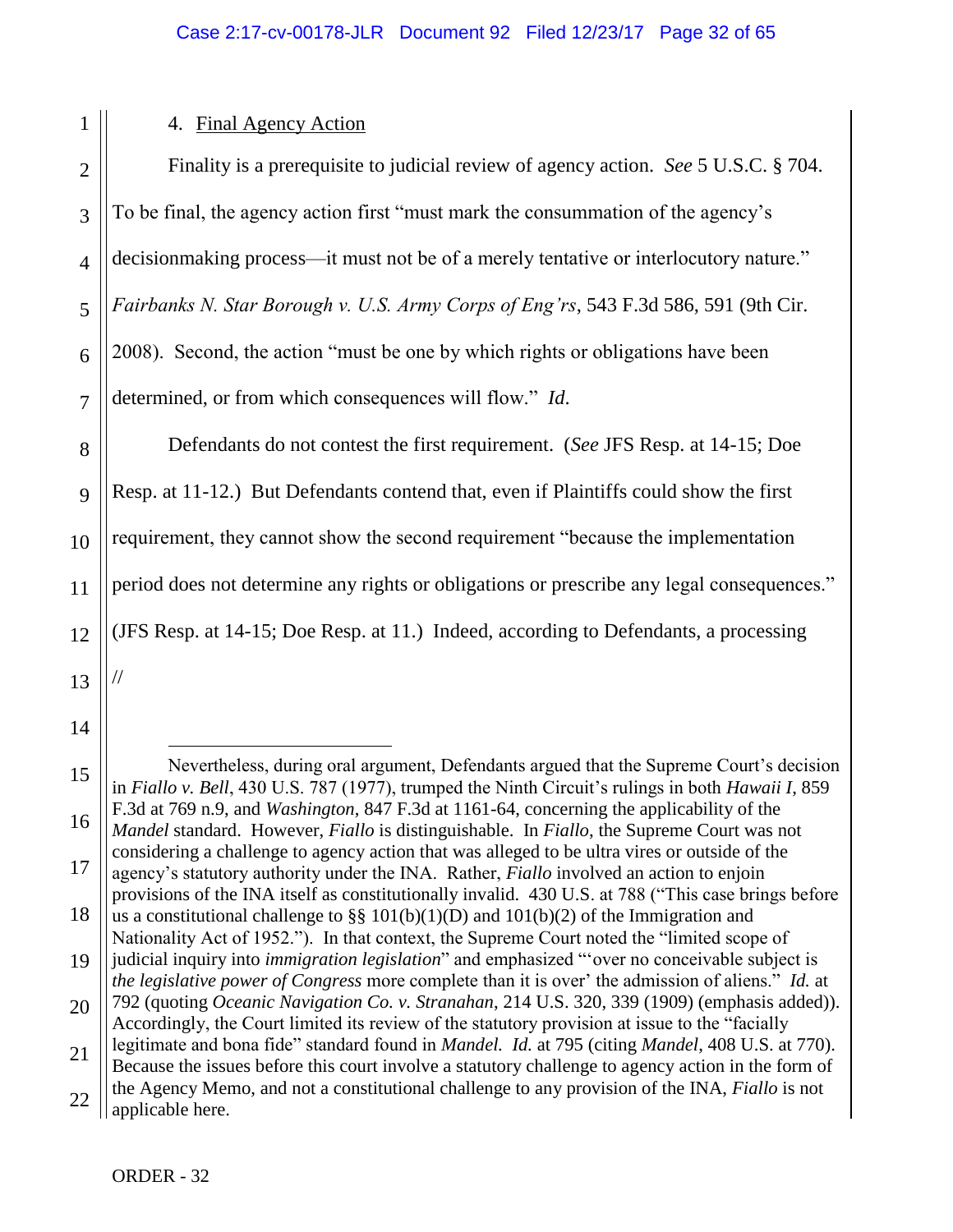1 2 delay alone does not alter the family's "legal situation," and thus the FTJ implementation program is not a final agency action subject to judicial review.<sup>16</sup> (*Id*.)

3 4 5 6 7 8 9 10 11 12 13 To the contrary, whether the Agency Memo produces a "suspension" or an indefinite delay, the Agency Memo has significant real-world impacts on Plaintiffs' various situations. *See Franklin v. Massachusetts*, 505 U.S. 788, 797 (1992) (explaining that "the core question is whether . . . the result of that [challenged agency] process is one that will directly affect the parties."). Under similar circumstances involving EO-3, the district court in Maryland stated: "As for Defendants' claim that the agency action to date is not 'final,' [EO-3] is already in effect as to certain individuals and is being enforced by federal agencies." *Int'l Refugee Assistance Project v. Trump*, 2017 WL 4674314, at \*18. The same is true here. As discussed above, the individual Plaintiffs are subject to the Agency Memo's provisions, and the effect of those provisions is to prolong the separation of family members in some cases and prevent escape from perilous

15

16

17

<sup>14</sup>

 $\overline{a}$ <sup>16</sup> The cases Defendants rely upon are readily distinguishable. In *Fairbanks*, the Ninth Circuit held that the Army Corps of Engineers' determination that certain municipal property contained wetlands subject to regulation under the Clean Water Act was only "a bare statement of the agency's opinion" that neither required the municipality to do or to forebear from anything. 543 F.3d at 594. As such, the Corps' opinion did not determine any of the

<sup>18</sup> municipality's rights or obligations or result in any legal consequences. *Id*. at 595. Defendants' reliance on *International Brotherhood of Teamsters v. U.S. Department of Transportation*, 861 F.3d 944, 952 (9th Cir. 2017), is also misplaced. In that case, an agency's report on a pilot

<sup>19</sup> program involving Mexico-domiciled trucking companies' long-haul operations in the United States had no legal consequences, but was merely the last step in completing a pilot program to

<sup>20</sup> clear the way for Mexico-domiciled carriers. *Id*. As such, the report "did not change the legal situation" and was not, therefore, final agency action. *Id*. In contrast to the opinion and report in the cases cited by Defendants, the Agency Memo's FTJ and SAO provisions are presently being

<sup>21</sup> 22 implemented by USCIS. (*See* Higgins Decl. ¶¶ 11-16.) Those requirements have concrete impacts upon Plaintiffs by delaying the reunification of families or the departure from dangerous circumstances. *See supra* §§ II.B.1-7.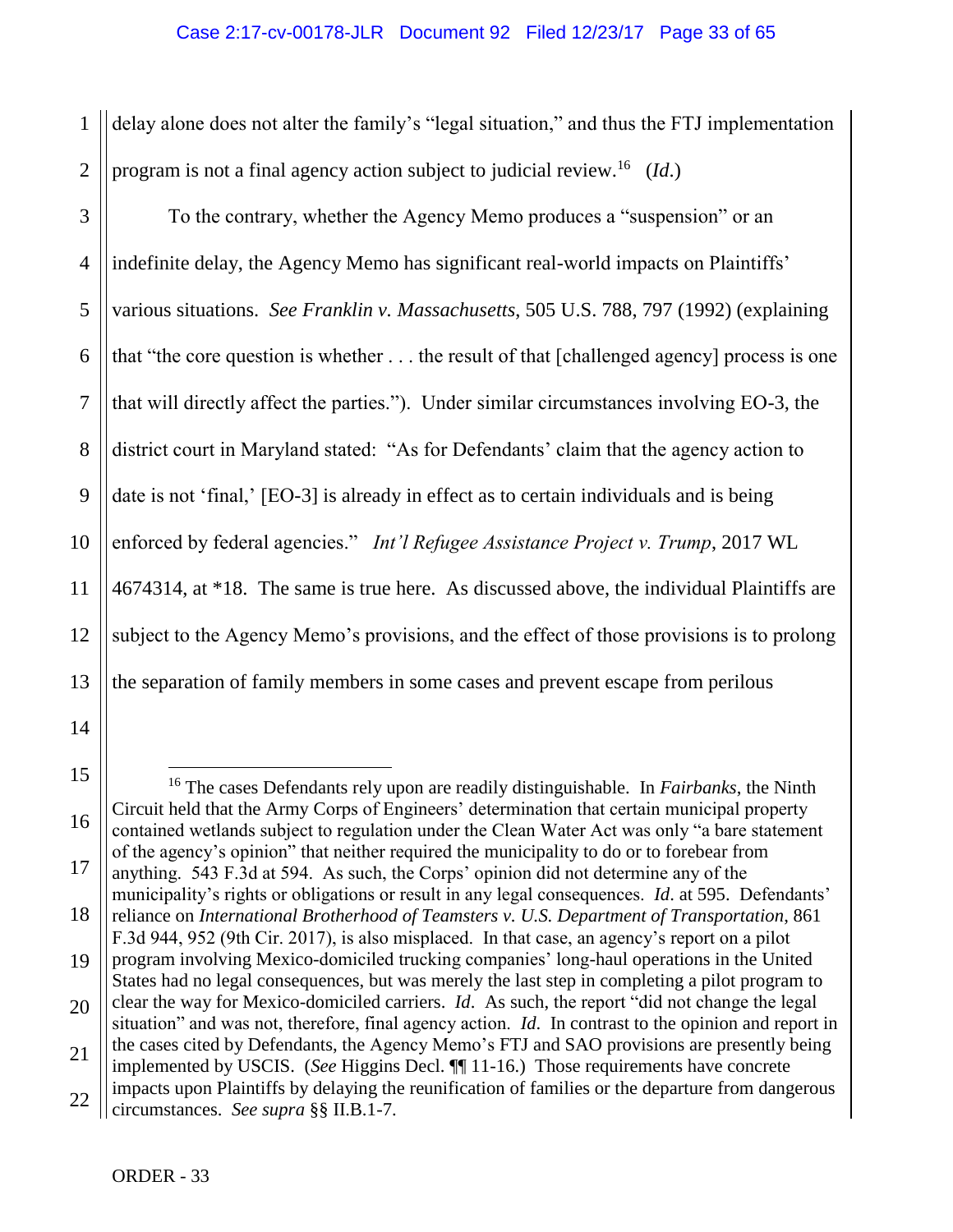#### Case 2:17-cv-00178-JLR Document 92 Filed 12/23/17 Page 34 of 65

1 2 3 4 5 6 7 8 circumstances in others. *See supra* § IIB.1-7. And, as the Ninth Circuit in *Hawaii II*  noted, even short delays can have cascading effects that prolong a refugee's processing and ultimate admission. 871 F.3d at 644 ("Refugees have only a narrow window of time to complete their travel, as certain security and medical checks expire and must then be re-initiated. Even short delays may prolong a refugee's admittance."); (*see also* JFS-S Supp. Decl. ¶ 8 (explaining the cascading effects of even a short delay in processing).) Based on the foregoing record and authorities, the court concludes that the Agency Memo represents final agency action.

9

## 5. Agency Discretion

10 11 12 13 14 15 16 17 18 19 20 21 22 Defendants argue in two conclusory sentences that the court is stripped of jurisdiction to review Plaintiffs' statutory challenges to the Agency Memo's SAO provisions under 5 U.S.C. § 701(a). (*See* JFS Resp. at 15.) Specifically, Defendants argue that  $8 \text{ U.S.C. } \frac{6}{7}$  (1) commits the admission of refugees to the Secretary's discretion, whereas 5 U.S.C. § 701(a) prohibits APA review of agency action that "is committed to agency discretion by law." The court rejects Defendants' argument. There is a "strong presumption that Congress intends judicial review of administrative action." *Helgeson v. Bureau of Indian Affairs*, 153 F.3d 1000, 1003 (9th Cir. 1998). Section 701(a) overcomes this presumption only in "rare instances where statutes are drawn in such broad terms that in a given case there is no law to apply, thereby leaving the court with no meaningful standard against which to judge the agency's exercise of discretion." *Pinnacle Armor, Inc. v. United States*, 648 F.3d 708, 719 (9th Cir. 2011). "[T]he mere fact that a statute contains discretionary language does not make agency action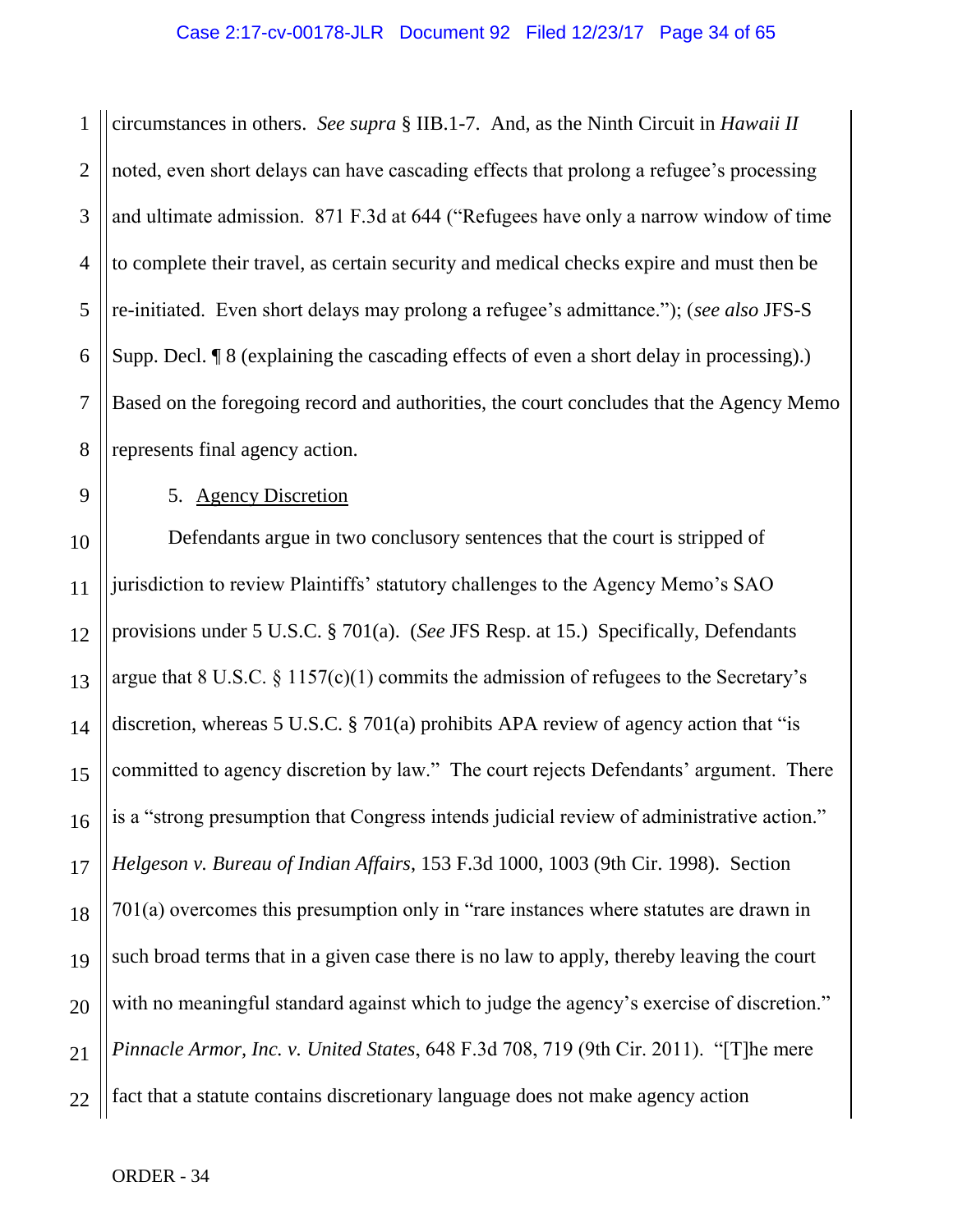1 2 3 unreviewable." *Id.* Indeed, section 701(a)(2) has "never been thought to put exercises of discretion beyond judicial review." *ASSE Int'l, Inc. v. Kerry*, 803 F.3d 1059, 1071 (9th Cir. 2015).

4 5 6 7 8 9 10 11 12 13 *ASSE International, Inc. v. Kerry* presents an analogous situation. *See* 803 F.3d. at 1069-72. In that case, although the authorizing statute gave the DOS complete discretion in determining whether to create certain exchange programs, the Ninth Circuit found that the DOS's regulations "provide more than an ample basis in law for [the court] to review its decision under the APA." *Id.* at 1070. These regulations created the program, provide who is eligible to become a sponsor, and "establish[ed] a comprehensive scheme for administering an exchange program." *Id.* Because these regulations "have the force of law" and carry "real consequences for [those] failing to abide by them," the Ninth Circuit concluded that judicial review was not prevented by the discretionary language in the authorizing statute. *Id.* at 1070-71.

14 15 16 17 18 19 20 21 22 Defendants have similarly failed to rebut the strong presumption of judicial reviewability. Although 8 U.S.C.  $\S 1157(c)(1)$  contains discretionary language, the subsequent regulations promulgated by DHS provide the "meaningful standard" by which the court can review Defendants' exercise of discretion. *See* 8 C.F.R. § 207; *Pinnacle Armor, Inc.*, 648 F.3d at 719. Like the regulations in *ASSE International*, the regulations governing the admission of refugees implement the Refugee Act of 1980, detail eligibility to apply for refugee status, and lay out "a comprehensive scheme" for the refugee program. *See* 803 F.3d at 1070; 8 C.F.R. §§ 207.1-9. These regulations are binding, and failure to abide by these regulations results in "real consequences." *See* 803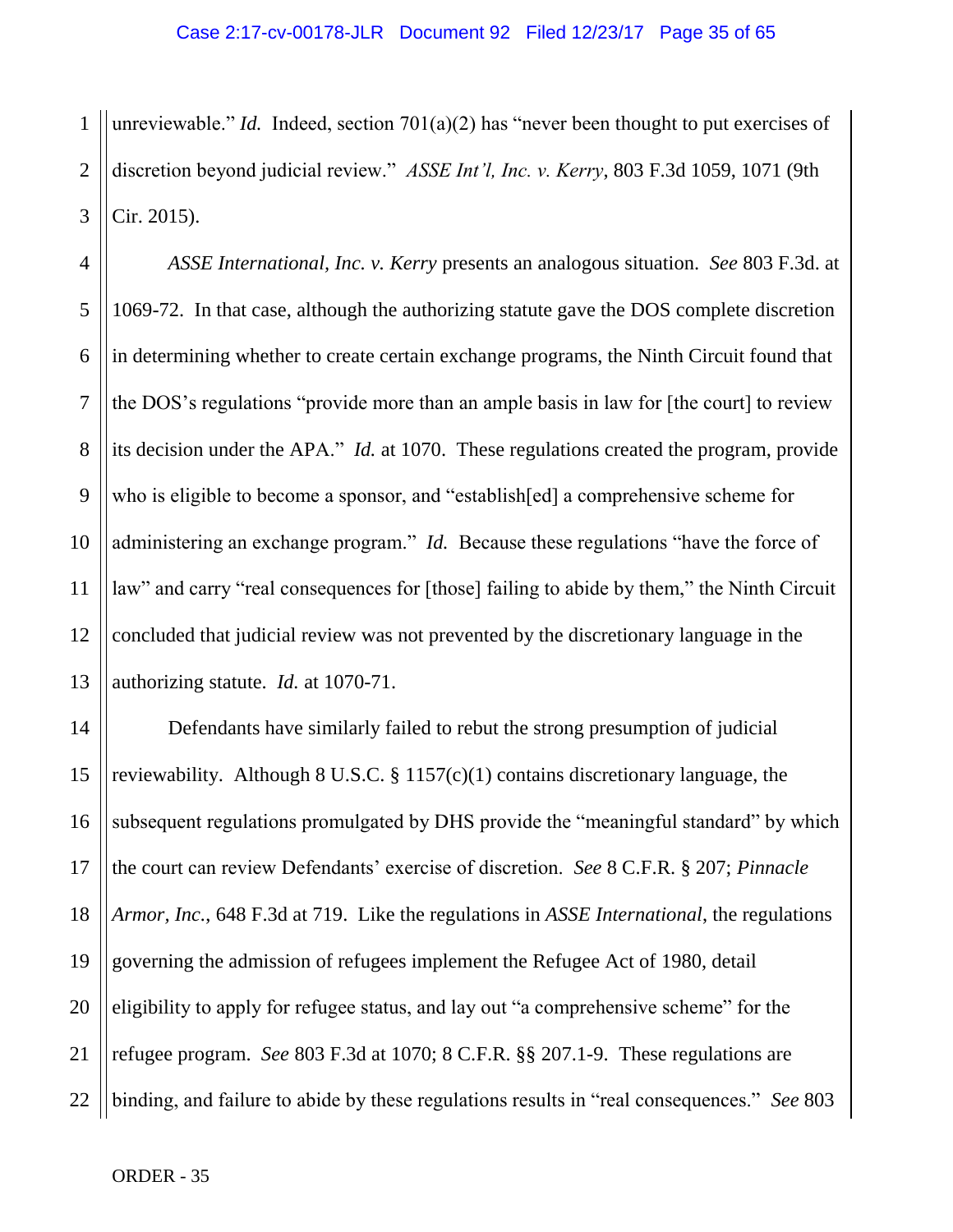| $\mathbf{1}$   | F.3d at 1070; 8 U.S.C. § 1157(c)(1). Thus, as in ASSE International, the regulations                                                                  |
|----------------|-------------------------------------------------------------------------------------------------------------------------------------------------------|
| $\overline{2}$ | provide a "meaningful standard" and "more than an ample basis in law" against which to                                                                |
| 3              | judge the Defendants' decisions under the APA. See also Hawaii III, 2017 WL 6547095,                                                                  |
| $\overline{4}$ | at *8 (concluding that 5 U.S.C. $\S 701(a)(2)$ did not apply to bar review of EO-3 "where,                                                            |
| 5              | as here, a court is tasked with reviewing whether an executive action has exceeded                                                                    |
| 6              | statutory authority").                                                                                                                                |
| 7              | Nor does 8 U.S.C. § $1252(a)(2)(B)(ii)$ strip the court of jurisdiction over this                                                                     |
| 8              | action. <sup>17</sup> Section 1252(a)(2)(B)(ii) states that no court shall have jurisdiction to review:                                               |
| 9              | Any other decisions or action of the Attorney General or Secretary of<br>Homeland Security the authority for which is specified under this subchapter |
| 10             | to be in the discretion of the Attorney General or the Secretary of Homeland<br>Security[.]                                                           |
| 11             |                                                                                                                                                       |
| 12             | Section $1157(c)(1)$ specifies that the admission of refugees is within the Secretary's                                                               |
| 13             | discretion. Were Plaintiffs challenging a denial of refugee admission, section                                                                        |
| 14             | $1252(a)(2)(B)(ii)$ may well bar judicial review. Instead, Plaintiffs are challenging the                                                             |
| 15             | failure to act on refugee applications. And while section $1157(c)(1)$ grants the Secretary                                                           |
| 16             | discretion in deciding the outcome of a refugee application, it does not specify that the                                                             |
| 17             | Secretary has discretion to suspend adjudicating such applications. See 8 U.S.C.                                                                      |
| 18             | $§ 1157(c)(1)$ . In other words, the Secretary may have discretion over what the decision                                                             |
| 19             | will be, but not over whether a decision will be made. See 5 U.S.C. § 555(b) ("With due                                                               |
| 20             |                                                                                                                                                       |
|                | <sup>17</sup> Defendants do not mention 8 U.S.C. § 1252(a)(2)(B)(ii) in their discussion of                                                           |
| 21             |                                                                                                                                                       |

22 jurisdiction stripping, focusing instead only on 5 U.S.C. § 701(a). (*See* JFS Resp. at 15.) However, because section 1252(a)(2)(B)(ii) implicates the court's subject matter jurisdiction, the court addresses the issue.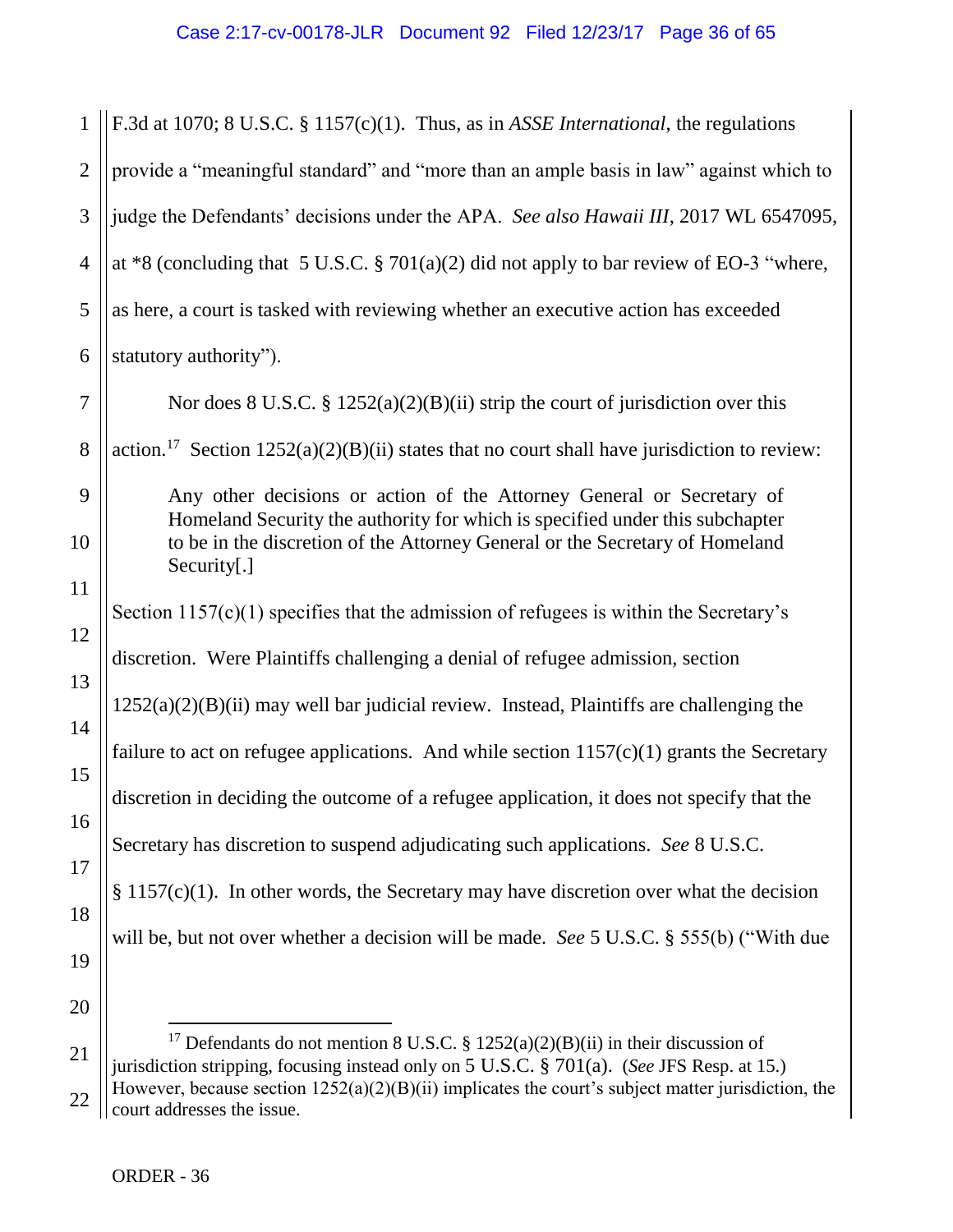1 2 3 4 5 6 regard for the convenience and necessity of the parties or their representatives and within a reasonable time, each agency *shall* proceed to conclude a matter presented to it." (emphasis added)). Thus, neither section  $1157(c)(1)$  nor any other statute provides the "specified" discretionary authority to suspend adjudicating refugee status that would trigger section 1252(a)(2)(B)(ii)'s bar on judicial review.<sup>18</sup> *See Spencer Enters., Inc. v. United States*, 345 F.3d 683, 690 (9th Cir. 2003).

7 8 9 10 11 12 13 14 15 16 Alternatively, section  $1252(a)(2)(B)(ii)$  does not divest this court of jurisdiction because it applies only to acts that are "matters of pure discretion, rather than discretion guided by legal standards." *See Spencer*, 345 F.3d at 690. The decision regarding refugee admission, however, is guided by a series of eligibility requirements set out in sections 1157(c)(1) and 1101(a)(42). *See* 8 U.S.C. §§ 1101(a)(42), 1157(c)(1). Moreover, section 1157(c)(1) requires the Secretary to adhere to all adopted regulations, and as discussed above, the Secretary has promulgated such regulations that provide specific standards limiting its discretion. For these reasons, it is not certain that the Secretary's obligations with respect to processing refugee applications are discretionary within the meaning of section 1252(a)(2)(B)(ii), as construed in *Spencer*.

17

//

//

18

19

20 21 22  $\overline{a}$ <sup>18</sup> Many district courts have adopted this reasoning in the analogous context of immigration status adjustments. *See, e.g.*, *Asmai v. Johnson*, 182 F. Supp. 3d 1086, 1091-92 (E.D. Cal. 2016); *see also Hong Wang v. Chertoff*, 550 F. Supp. 2d 1253, 1256-57 (W.D. Wash. 2012) (collecting cases). When the statute grants discretion only as to the ultimate decision but not as to the timing of when that decision is made, jurisdiction is not barred by section 1252(a)(2)(B)(ii). *See, e.g.*, *Dong v. Chertoff*, 513 F. Supp. 2d 1158, 1165 (N.D. Cal. 2007).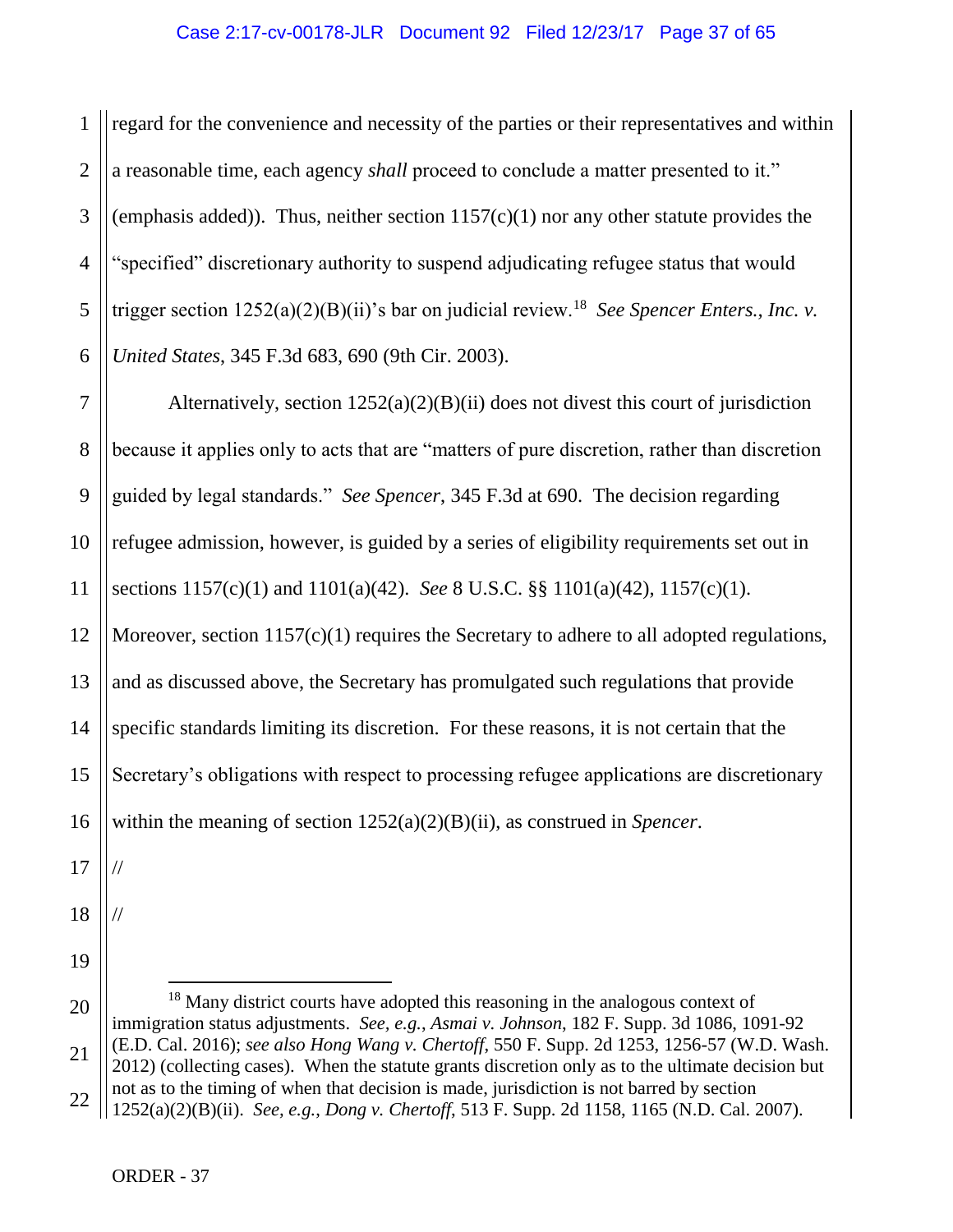1 2 3 In sum, neither 5 U.S.C. § 701(a) nor 8 U.S.C. §  $1252(a)(2)(B)(ii)$  bar the court from hearing this matter. Having disposed of Defendants' justiciability arguments, the court now turns to the substance of Plaintiffs' motions for preliminary injunction.

#### 4

# **B. Motions for Preliminary Injunction**

5 6 7 8 9 10 11 12 13 Doe Plaintiffs seek to enjoin both the SAO and FTJ provisions of the Agency Memo to the extent those provisions indefinitely suspend the processing of FTJ refugee applications or prohibit the entry of FTJ refugees into the United States. (*See generally*  Doe PI Mot.; Doe Reply; *see also* Doe TAC.) The JFS Plaintiffs join in this motion. (*See* JFS Joinder; JFS PI Mot. at 22-23.) In the JFS Case, Plaintiffs also seek to enjoin the SAO provisions of the Agency Memo to the extent those provisions suspend the admission of refugees or inhibit the processing of refugee applications from those SAO countries for 90 days. (*See generally* JFS PI Mot.; JFS Reply; *see also* JFS Compl.) Doe Plaintiffs join in this motion as well. (*See* Doe Joinder.)

14 15 16 17 18 19 20 21 22 The court also clarifies what Plaintiffs in both cases do not seek. Plaintiffs do not seek to enjoin the agencies' efforts to implement screening mechanisms for FTJ refugees that are similar to or aligned with the processes employed for principal refugees. Plaintiffs do not seek to enjoin the agencies from conducting their 90-day "detailed threat analysis and review" of the SAO countries to determine what additional safeguards the agencies believe are necessary with respect to the admission of refugees from those countries. And finally, Plaintiffs do not seek a guarantee of immediate admission into the United States for the refugees at issue. (*See* Doe Reply at 9.) Rather, as indicated above, they seek an order preliminarily enjoining those provisions of the Agency Memo that (1)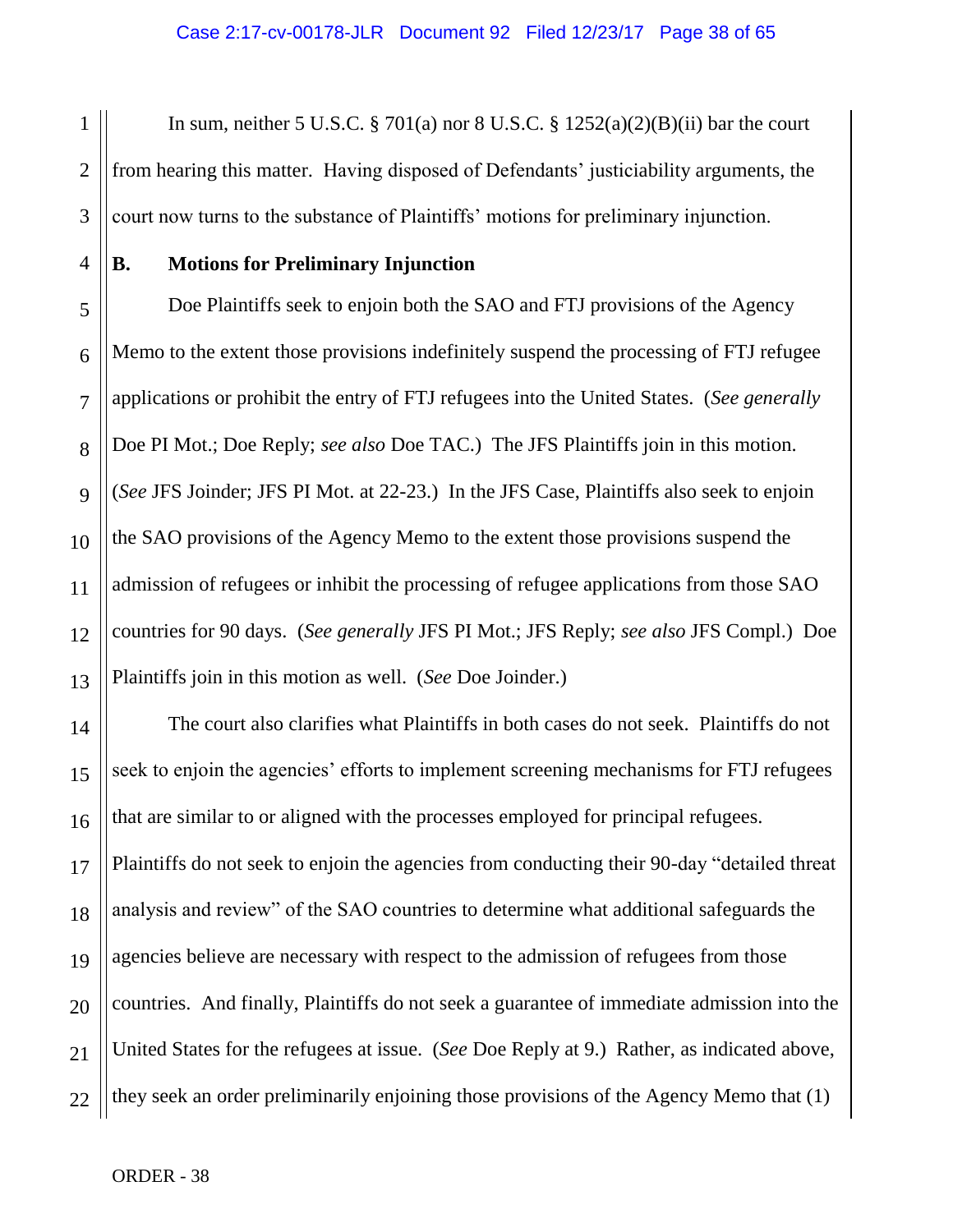1 2 3 4 prohibit the admission of refugees from SAO countries and impede the processing of their refugee applications for 90-days, and (2) indefinitely prohibit the admission of FTJ refugees and indefinitely suspend the processing of their refugee applications. With those clarifications, the court now considers their motions.

1. Standard

5

6 7 8 9 10 11 12 13 "A preliminary injunction is 'an extraordinary remedy that may only be awarded upon a clear showing that the plaintiff is entitled to such relief.'" *Feldman v. Ariz. Sec'y of State's Office*, 843 F.3d 366, 375 (9th Cir. 2016) (quoting *Winter v. Nat. Res. Def. Council*, 555 U.S. 7, 22 (2008)). To obtain such relief, "[a] plaintiff . . . must establish that he is likely to succeed on the merits, that he is likely to suffer irreparable harm in the absence of preliminary relief, that the balance of equities tips in his favor, and that an injunction is in the public interest." *Winter*, 555 U.S. at 20. A plaintiff must make a clear showing as to each of these elements.<sup>19</sup> *Feldman*, 843 F.3d at 375.

14

15

16

17

18

# 2. Notice and Comment Rulemaking under the APA

Plaintiffs assert that the court should set aside the Agency Memo as it relates to both the indefinite FTJ suspension and the 90-day SAO suspension because it represents a "legislative rule" for which notice and comment rulemaking under the APA is required. (Doe PI Mot. at 14-15; JFS PI Mot. at 19-20.) "Under the APA, a federal administrative

19 20 21 22  $\overline{a}$  $19$  In the Ninth Circuit, "'if a plaintiff can only show that there are 'serious questions going to the merits'—a lesser showing than likelihood of success on the merits—then a preliminary injunction may still issue if the 'balance of hardships tips sharply in the plaintiff's favor,' and the other two *Winter* factors are satisfied." *Feldman*, 843 F.3d at 375 (quoting *Shell Offshore, Inc. v. Greenpeace, Inc*., 709 F.3d 1282, 1291 (9th Cir. 2013)). Here, because the court concludes that Plaintiffs meet the *Winter* standard for issuing a preliminary injunction, there is no need for the court to consider the alternate standard.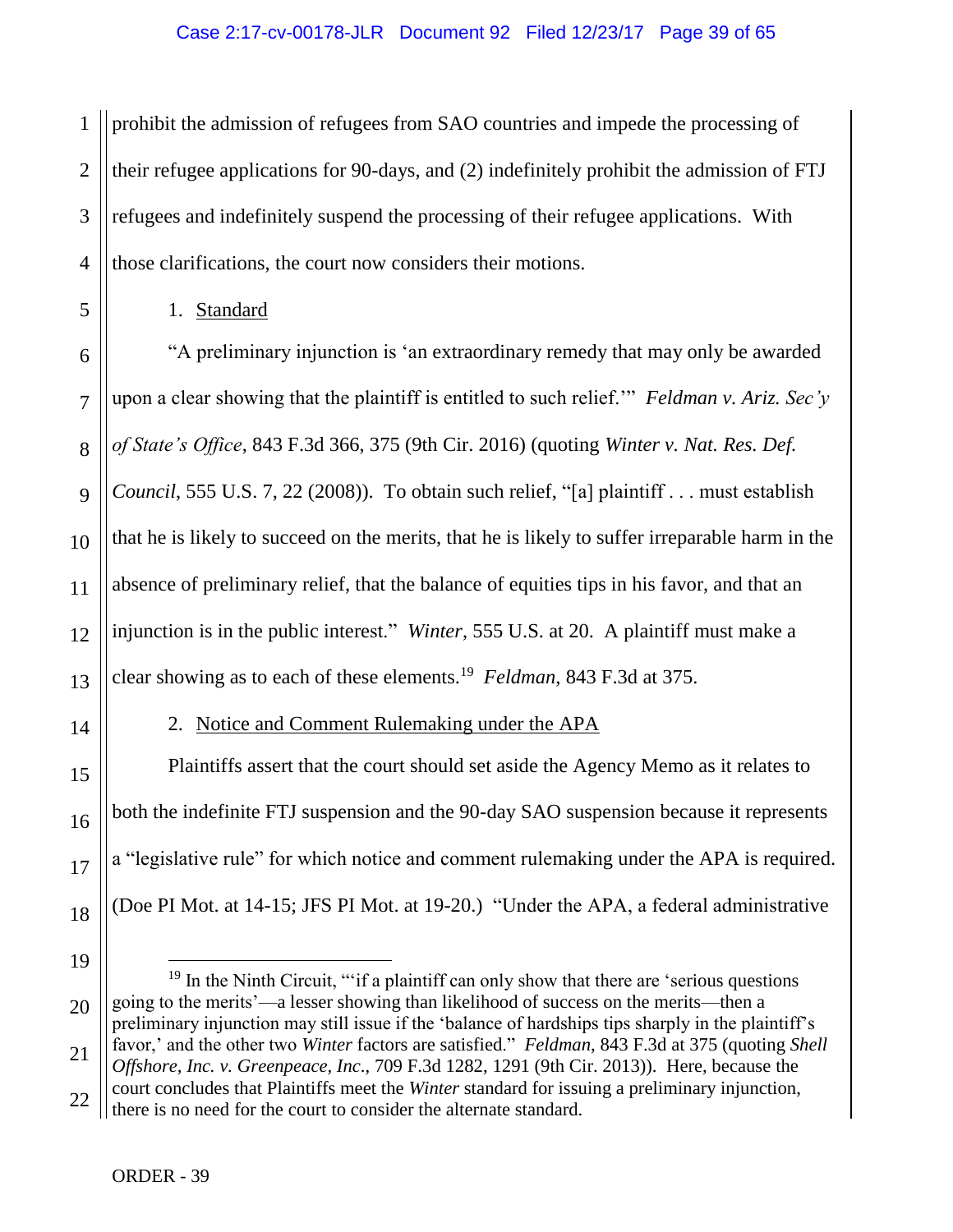1 2 3 4 5 6 7 8 9 10 11 12 13 agency is required to follow prescribed notice-and-comment procedures before promulgating substantive rules." *Colwell v. Dep't of Health & Human Servs*., 558 F.3d 1112, 1124 (9th Cir. 2009); *see* 5 U.S.C. § 553. Courts require agencies to engage in notice and comment rulemaking when implementing policy changes with substantive consequences for refugees and other immigrants. *See, e.g*., *Texas v. United States*, 809 F.3d 134, 171-78 (5th Cir. 2015) (as revised), *aff'd by an equally divided court*, --- U.S. ---, 136 S. Ct. 2271 (2016) (holding that plaintiffs were likely to succeed on the merits of their APA claim that notice and comment rulemaking required for immigration policy granting deferred action status to certain undocumented immigrants); *Zhang v. Slattery*, 55 F.3d 732, 744-47 (2d Cir. 1995), *superseded by statute on other grounds*, 8 U.S.C § 1101(a)(42) (finding notice and comment rulemaking is required for the agency's interim rule recognizing fear of coercive family practices as basis for refugee status).

14 15 16 17 18 19 20 21 22 Defendants do not deny that the Agency Memo represents a rule; rather, they argue the Agency Memo is exempt from APA rulemaking procedures because it represents a procedural—not substantive—rule for which a notice and comment period is not required. (Doe Resp. at 16; JFS Resp. at 18-19); *see* 5 U.S.C. § 553(b)(3)(A) (stating that APA rulemaking "does not apply . . . to interpretive rules, general statements of policy, or rules of agency organization, procedure, or practice"). Defendants argue that the Agency Memo does not change the substantive criteria for determining whether a refugee applicant can be admitted to the United States, it merely suspends the admission of refugees from SAO countries for 90 days and the admission of FTJ refugees until such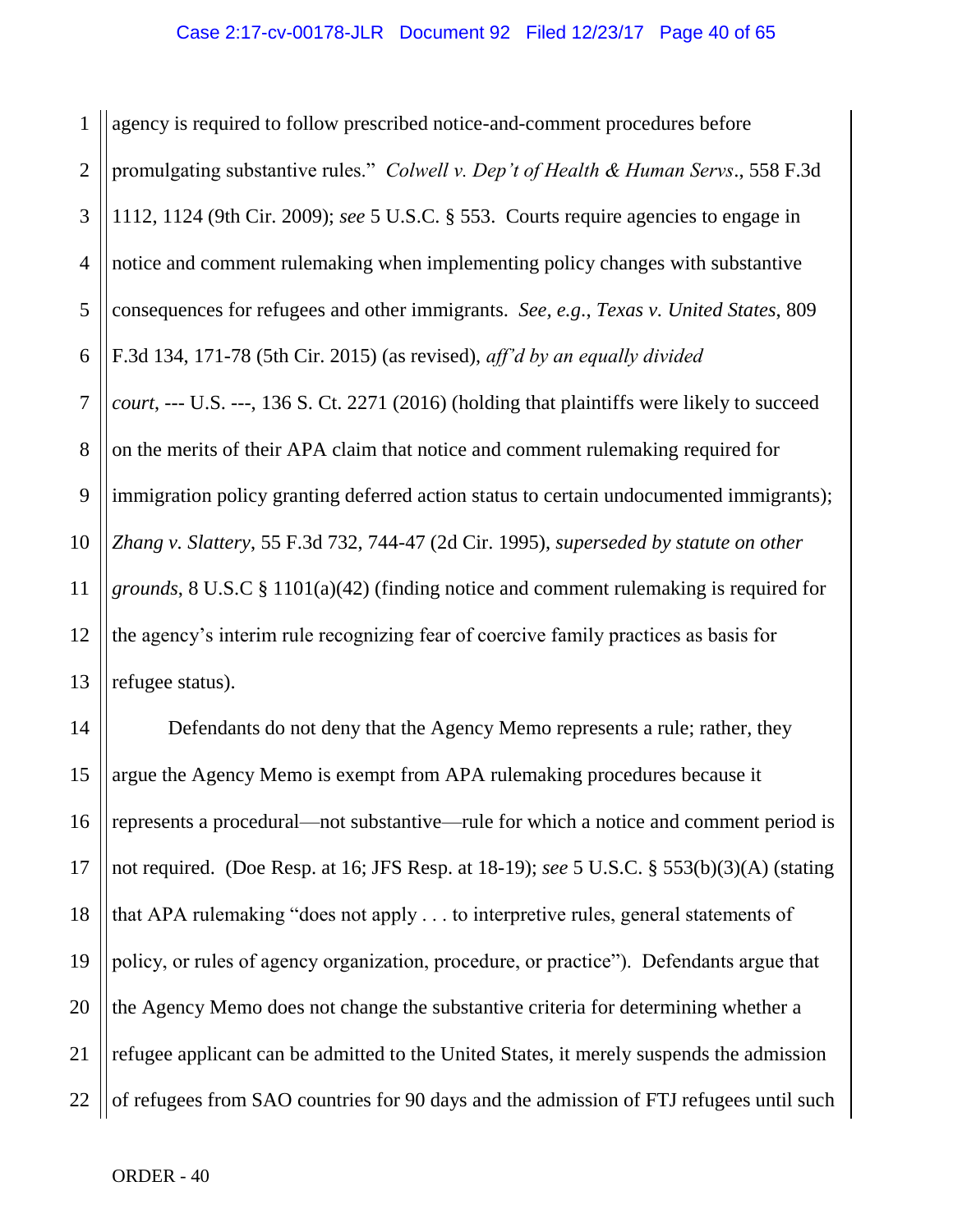1 2 3 time as the agencies can align the screening procedures for FTJ refugees with the screening procedures employed for principal refugees. (Doe Resp. at 17; JFS Resp. at 18-19.)

4 5 6 7 8 9 10 11 12 13 14 15 16 17 18 19 20 21 22 The court need not accept an agency's characterization of its own rule. *Hemp Indust. Ass'n v. DEA*, 333 F.3d 1082, 1087 (9th Cir. 2003); *see also Reno-Sparks Indian Colony v. U.S. E.P.A.*, 336 F.3d 899, 909 (9th Cir. 2003) ("The agency is not entitled to deference [concerning its decision not to engage in rulemaking] because complying with the notice and comment provisions when required by the APA is not a matter of agency choice.") (internal quotation marks omitted). Further, the exceptions to APA rulemaking must be "narrowly construed and only reluctantly countenanced." *Alcaraz v. Block*, 746 F.2d 593, 612 (9th Cir. 1984). At times, distinguishing between rules that require APA rulemaking and those that do not is challenging. *Stoddard Lumber Co. v. Marshall*, 627 F.2d 984, 987 (9th Cir. 1980) (noting that distinguishing between such rules "has proved to be quite difficult"). There are, however, guideposts as described in the authority relied upon by Defendants. (*See* JFS Resp. at 19; Does Resp. at 17-19.) Whether a rule is "substantive" or "procedural" requires a court to make "legal conclusions that depend upon their settings for definition." *Neighborhood Television, Inc. v. FCC*, 742 F.2d 629, 637 (D.C. Cir. 1984); *Brown Exp., Inc. v. United States*, 607 F.2d 695, 701 (5th Cir. 1979). To determine the nature of a rule, the court must look at the rule's effect on those interests ultimately at stake in the agency proceeding. *Neighborhood Television*, 742 F.2d at 637. If a rule does not substantially affect or jeopardize those ultimate interests, //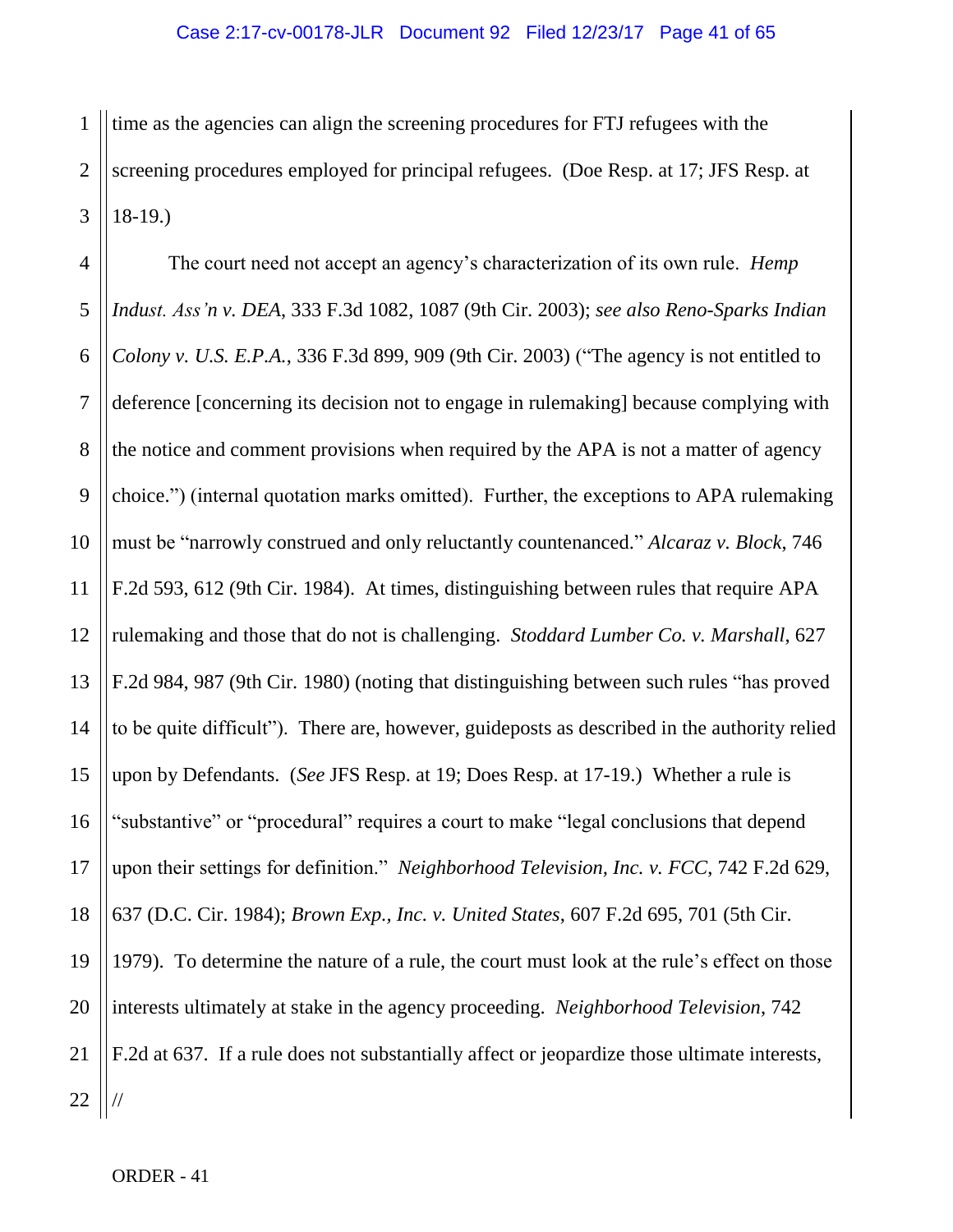1 2 then it is procedural and not substantive. *Waste Mgmt., Inc. v. U.S.E.P.A*., 669 F. Supp. 536, 539 (D.D.C. 1987). In short, context matters.

3 4 5 6 7 8 9 10 11 12 13 14 15 16 17 18 19 20 21 22 In their response to Plaintiffs' motion, Defendants rely on two thirty-plus-year-old decisions out of the District of Columbia—neither of which is analogous to the facts-at-hand. (Doe Resp. at 17-18.) In *Waste Management,* 669 F. Supp. at 538-40, the court held that the agency issued a procedural rule when it decided to defer consideration of applications for ocean incineration permits until the agency promulgated new rules on the topic. In *Neighborhood Television*, 742 F.2d at 636-38, the court determined that an agency's decision to "freeze" processing of certain applications for television translator licenses was also a procedural rule. The status sought by Plaintiffs here—refugee status—is far-afield from either an ocean incineration permit or a television translator license. Further, in both cases, the courts focused on the fact that the delay caused by a suspension did not by itself undermine the interests at stake, and in both situations, the delay itself was related to the agencies' ongoing notice and comment rulemaking efforts. *See Waste Mgmt*., 669 F. Supp. at 539-40; *Neighborhood Television*, 742 F.2d at 636-38. Unlike the challengers' interests in those cases, Plaintiffs' interests—to reunite with family members or to flee perilous situations and find refuge in the United States—are undermined by any delay. *Hawaii II*, 871 F.3d at 644 ("Refugees have only a narrow window of time to complete their travel, as certain security and medical checks expire and must then be re-initiated. Even short delays may prolong a refugee's admittance."); (*see also* JFS-S Supp. Decl. ¶ 8 (explaining the cascading effects of even a short delay in processing).)

ORDER - 42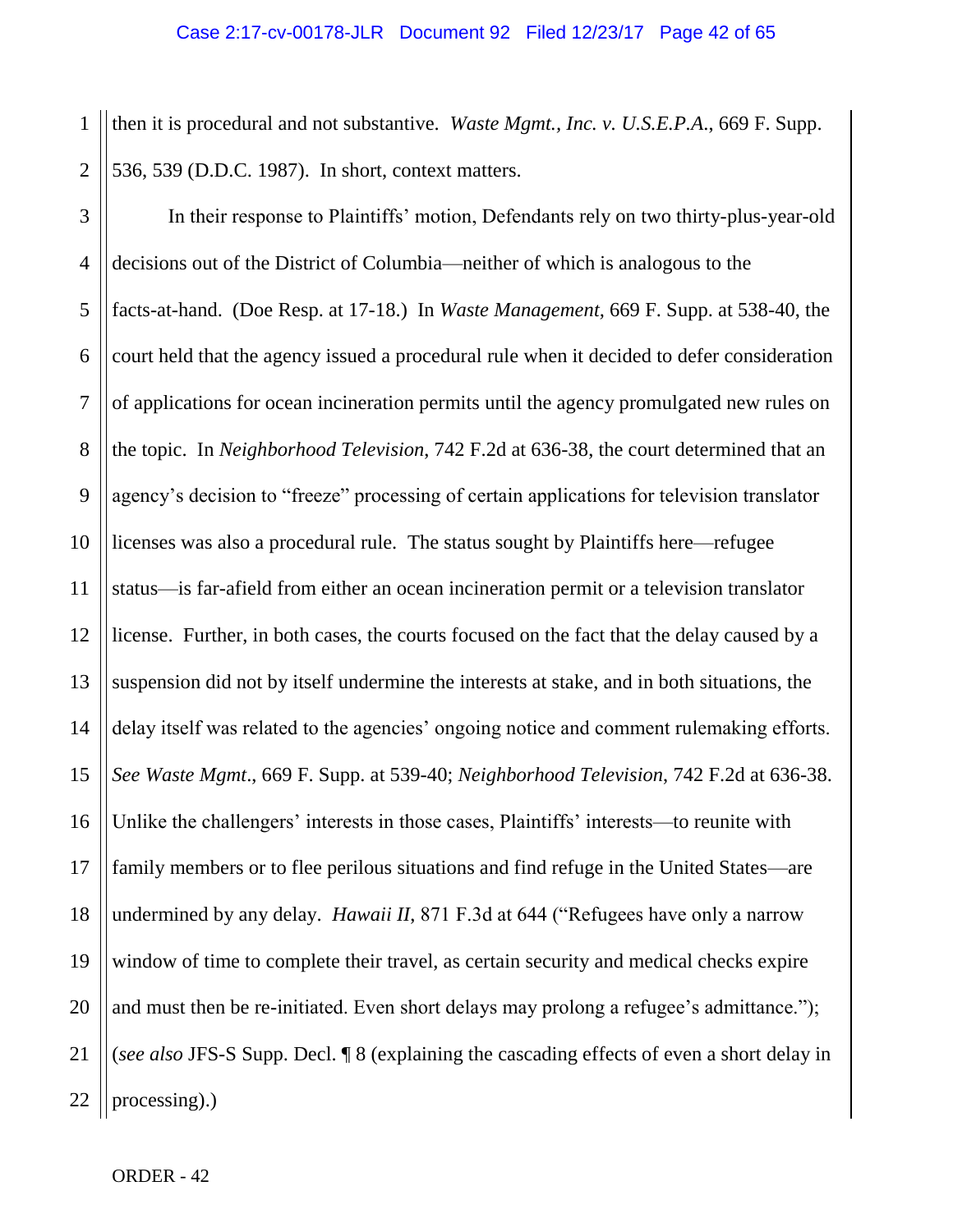1 2 3 4 5 6 7 8 9 10 11 12 13 Further, 8 C.F.R. part 207, the regulations implementing the Refugee Act of 1980, and subsequent amendments outlining procedures for the FTJ program, were subject to notice and comment before they were codified. *See* Aliens and Nationality; Refugee and Asylum Procedures, 46 Fed. Reg. 45,116 (Sept. 10, 1981) (to be codified at 8 C.F.R. pt. 207); Procedures for Filing a Derivative Petition (Form I-730) for a Spouse and Unmarried Children of a Refugee/Asylee, 63 Fed. Reg. 3792 (Jan. 27, 1988) (to be codified at 8 C.F.R. § 207.7). Where the original rule was adopted after a notice and comment period, courts have generally found the decision to alter those rules to be substantive, and therefore subject to APA rulemaking procedures as well. *See, e.g*., *Sequoia Orange Co. v. Yeutter*, 973 F.2d 752, 757 (9th Cir. 1992) (ruling that the decision to alter voting procedures was subject to APA rulemaking requirement because the original voting procedures were adopted after notice and comment); *Arlington Oil Mills, Inc. v. Knebel*, 543 F2d 1092, 1100 (5th Cir. 1976).

14 15 16 17 18 19 20 21 22 In addition, "[w]hen a policy acts as a substantive rule and alters an existing regulatory scheme," the agency "must adopt that policy according to procedures set forth in the APA." *Mt. Diablo Hosp. Dist. v. Bowen*, 860 F.2d 951, 956 (9th Cir. 1988). The Agency Memo indefinitely suspends the entire FTJ refugee program, and it suspends the admission of all refugees (with limited exceptions) from the 11 SAO countries. As discussed above, the regulatory scheme for processing principal and derivative refugees, such as FTJ refugees, is set forth in detail in 8 C.F.R. part 207. The court has little // //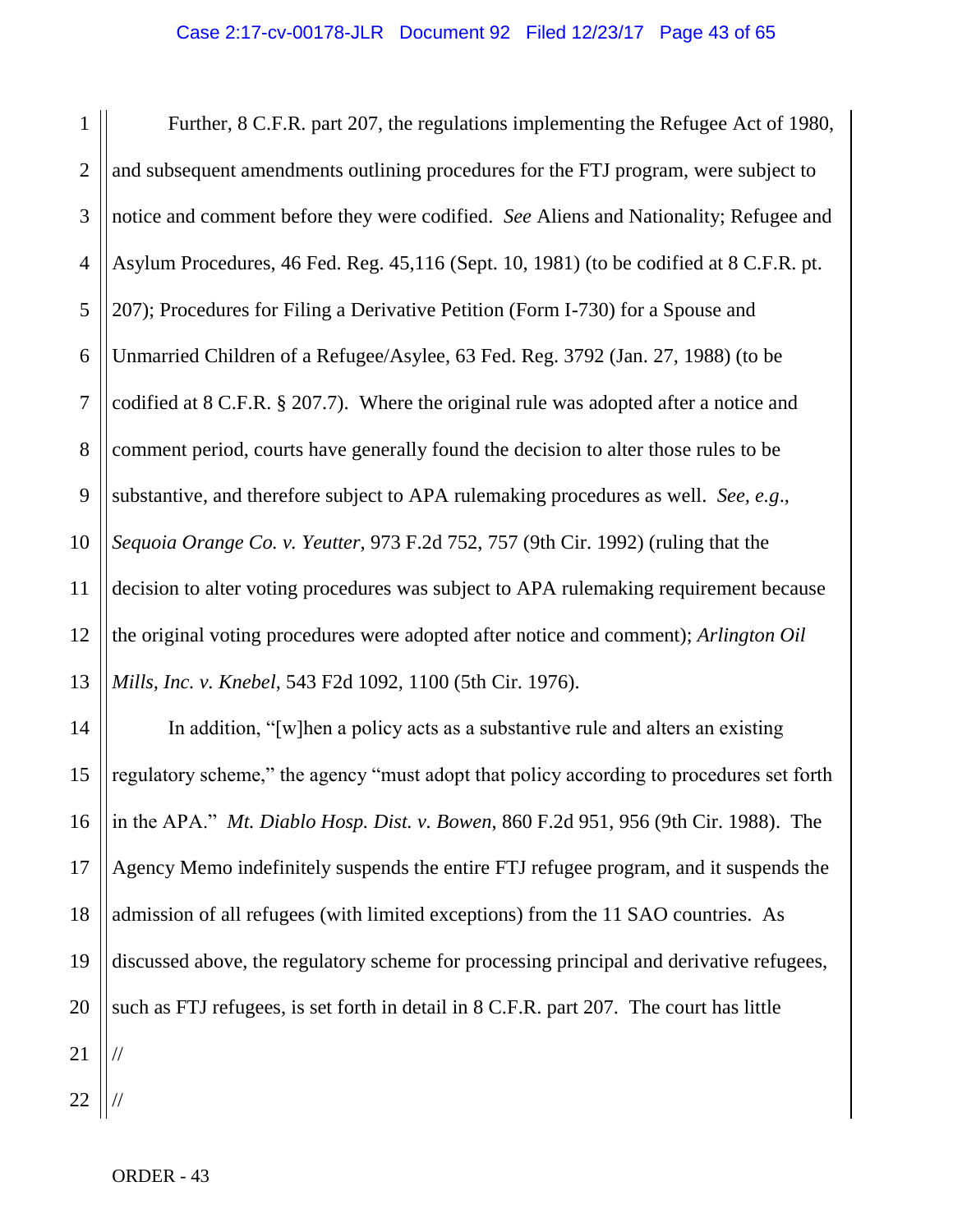1 2 difficulty in concluding that such changes "alter" that "existing regulatory scheme."<sup>20</sup> *See Mt. Diablo*, 860 F.2d at 956.

3 4 5 6 7 8 9 10 11 12 13 14 15 16 17 18 19 Defendants also assert that the SAO provisions are exempt from rulemaking because they fall within the APA's foreign affairs exception. (JFS Resp. at 19-20); *see* 5 U.S.C.  $\S$  553(a)(1) ("This section applies ... except to the extent that there is involved . . . a . . . foreign affairs function of the United States."). The Ninth Circuit cautions that the "foreign affairs exception would become distended if applied to INS actions generally, even though immigration matters typically implicate foreign affairs." *Yassini v. Crosland*, 618 F.2d 1356, 1360 (9th Cir. 1980). Indeed, "[f]or the exception to apply, the public rulemaking provisions should provoke definitely undesirable international consequences." *Id*. Although the Ninth Circuit cautioned that a rule of law "that would inhibit the flexibility of the political branches should be adopted with only the greatest of caution," nevertheless "[r]eview of decisions involving aliens . . . remains available." *Id*. Defendants rely on *Rajah v. Mukasey*, 544 F.3d 427, 437 (2d Cir. 2008), in which the Second Circuit reviewed the National Security Entry-Exit Registration System, a program devised after September 11, 2001, that required registration for certain individuals from specific countries. (*See* JFS Resp. at 19-20.) The Second Circuit found that rulemaking was not required due to the foreign affairs exception. *Rajah*, 544 F.3d at 437. The Second Circuit was concerned that in explaining why some of a particular

21 22  $20$  In addition, those refugees who fall within the SAO provisions of the Agency Memo and who would otherwise meet the definition of "refugee" are now barred from admission for at least 90 days unless they can demonstrate the additional, agency-created requirement that their admission would "fulfill critical foreign policy interests." (Agency Memo at 2.)

 $\overline{a}$ 

20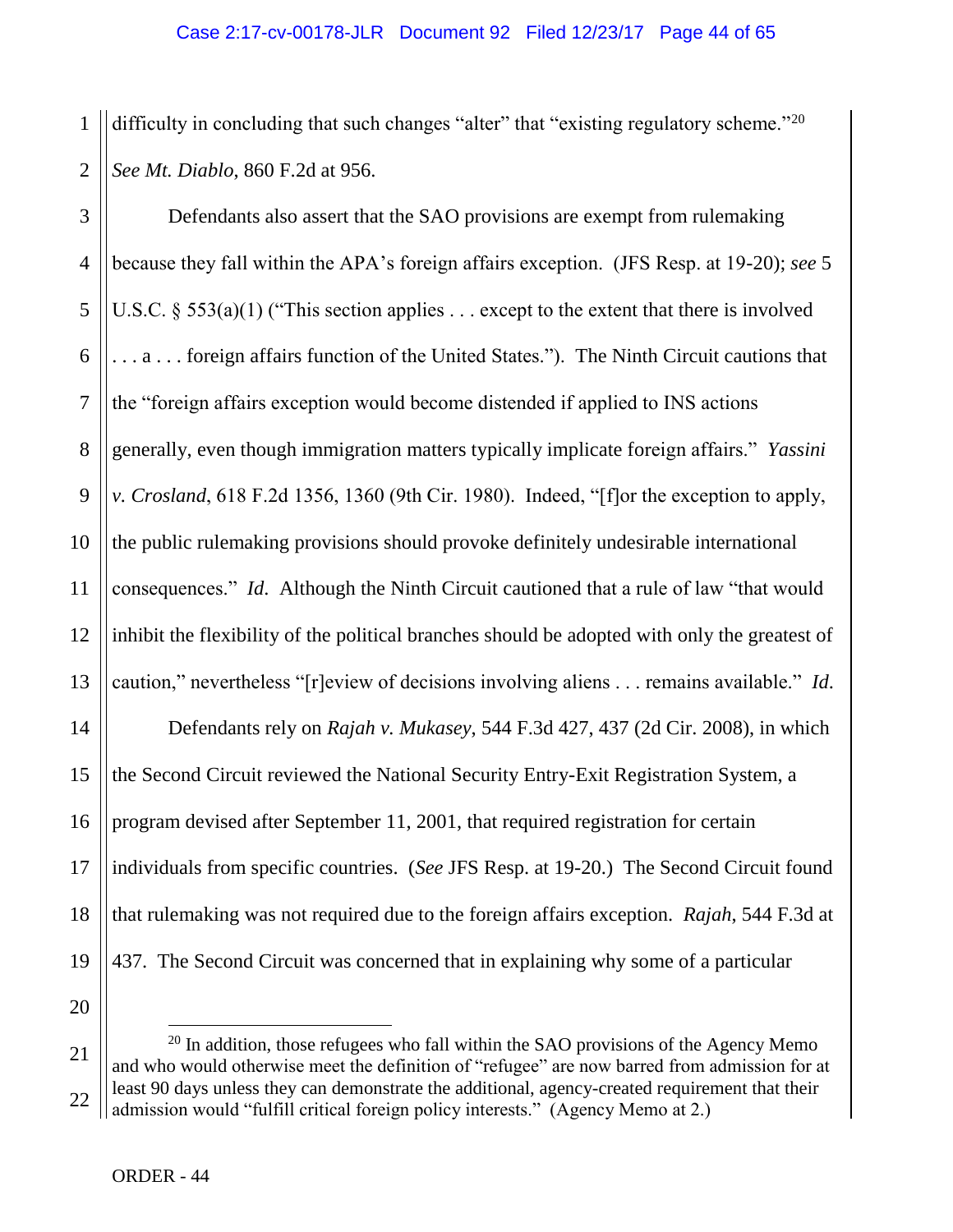1 2 3 4 nation's citizens were regarded as a threat, (1) sensitive foreign intelligence might be revealed, (2) relations with other countries might be impaired, and (3) the process would be slow and diminish the Government's ability to protect against a potential terrorist attack. *Id.* 

5 6 7 8 9 10 11 12 13 14 15 16 17 The court agrees with Plaintiffs, however, that *Rajah* is inapposite for a number of reasons. (*See* JFS Reply at 9.) First, Plaintiffs do not seek rulemaking on whether particular countries should be on the SAO list, but rather on whether and how the USRAP should be suspended while the review is conducted. (*See id.*) Second, it is not evident that such rulemaking would "provoke definitively undesirable international consequences," *see Yassini*, 618 F.2d at 1360 n.4, and Defendants proffer no evidence that it would (*see generally* Dkt.). The court is simply unwilling to apply the exception without some evidence to support its application. *Compare Yassini*, 618 F.2d at 1360-61 (applying the exception only after examining the affidavits of the Attorney General and Deputy Secretary of State establishing the directive's relationship to the Iran hostage crisis); *with Jean v. Nelson*, 711 F.2d 1455, 1477 (11th Cir. 1983) (holding that a rule directing the detention of Haitians at the border was not within the exception given the lack of evidence of any consequences), *aff'd*, 472 U.S. 846 (1985).

18 19 20 21 22 Finally, when the *Rajah* and *Yassini* courts applied the foreign affairs exception, they were grappling with agency directives issued in response to dire national emergencies—the September 11 attack and the Iranian hostage crisis. *See Rajah*, 544 F.3d at 433; *Yassini*, 618 F.2d at 1361. Although not determinative, the circumstances in which the courts applied the exception provides context for their decisions. Here,

ORDER - 45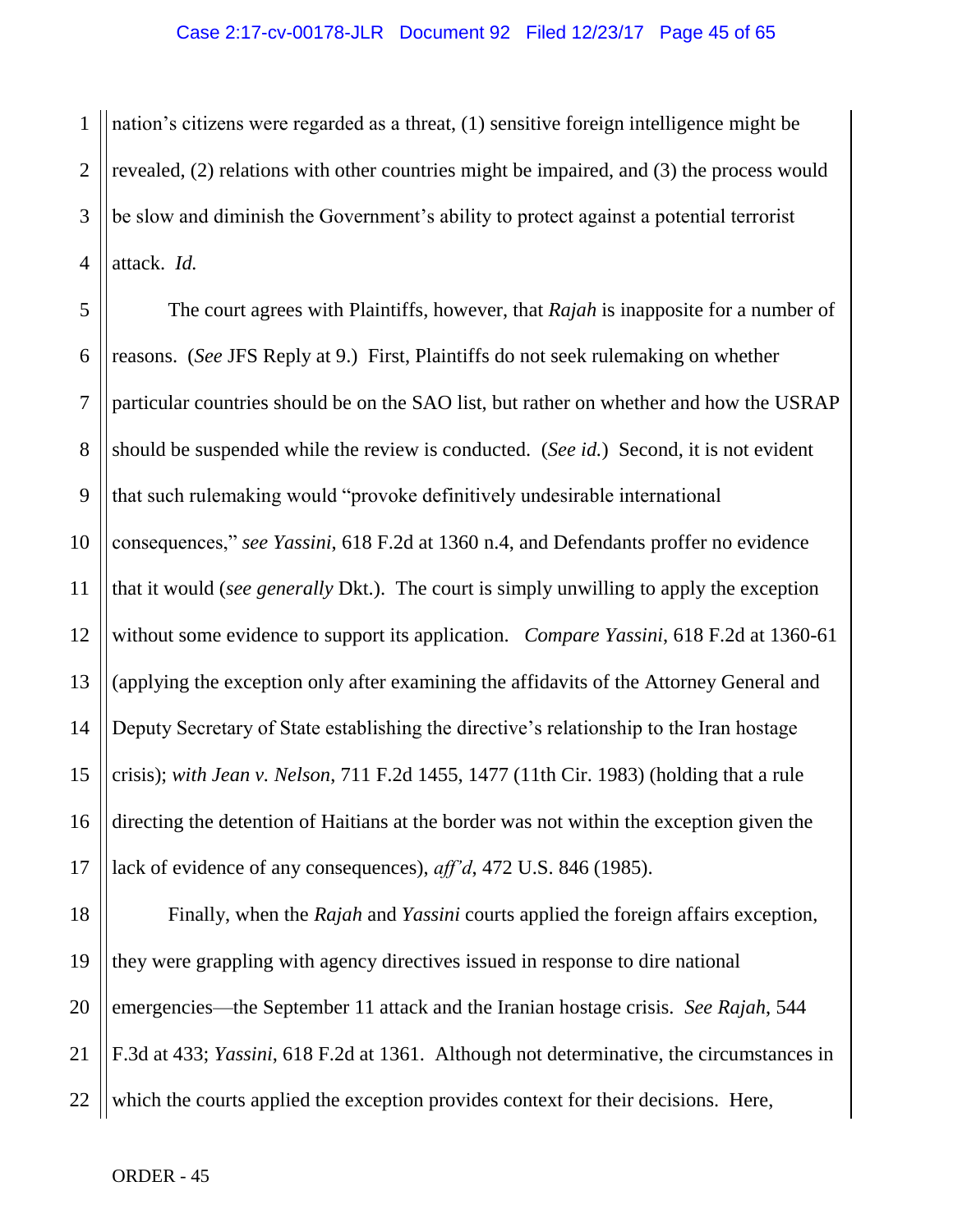1 2 3 4 5 6 7 8 9 10 11 12 13 14 15 16 17 18 19 20 21 Defendants offer no evidence that the agencies issued the SAO suspension in response to a national security or foreign affairs crisis. Indeed, all the Agency Memo states to justify the 90-day suspension of refugees from SAO countries (with limited exceptions) is that the Secretaries of DOS and DHS and the DNI "continue" to have unspecified "concerns" regarding their admission. (Agency Memo at  $2.2^{21}$  Thus, the exigent factual circumstances under which the agency directives were issued in *Yassini* and *Rajah* is another distinguishing factor that diminishes the applicability of those cases here. For the foregoing reasons, the court agrees with Plaintiffs that the foreign affairs exception to rulemaking is inapplicable to the SAO provisions and that the agencies should have engaged in APA rulemaking before issuing both the SAO and FTJ provisions at issue in the Agency Memo. Accordingly, the court concludes that Plaintiffs have demonstrated that they are likely to succeed on the merits of their claim that the agencies violated the APA's rulemaking requirement.<sup>22</sup> // // //  $\overline{a}$  $21$  The court notes that the only evidence in the record is to the contrary—that operating USRAP in SAO countries does not pose a significant risk to the country. (Joint Decl. Former Nat'l Sec. Officers (17-1707 Dkt. #46) | 12 ("During the four decades from 1975 to the end of 2015, over three million refugees have been admitted to the United States. Despite this number, only three refugees have killed people in terrorist attacks on U.S. soil during this period. None of these refugees were from the [SAO] countries.").) Instead, the evidence before the court is that the SAO provisions of the Agency Memo undermine the country's national security and foreign policy interests, "rather than making us safer." (*Id.* ¶ 14.)  $22$  Concluding that Plaintiffs are likely to succeed on the merits of this statutory claim is

22 sufficient to fulfill this requirement for preliminary relief. Nevertheless, the court also considers a second statutory claim.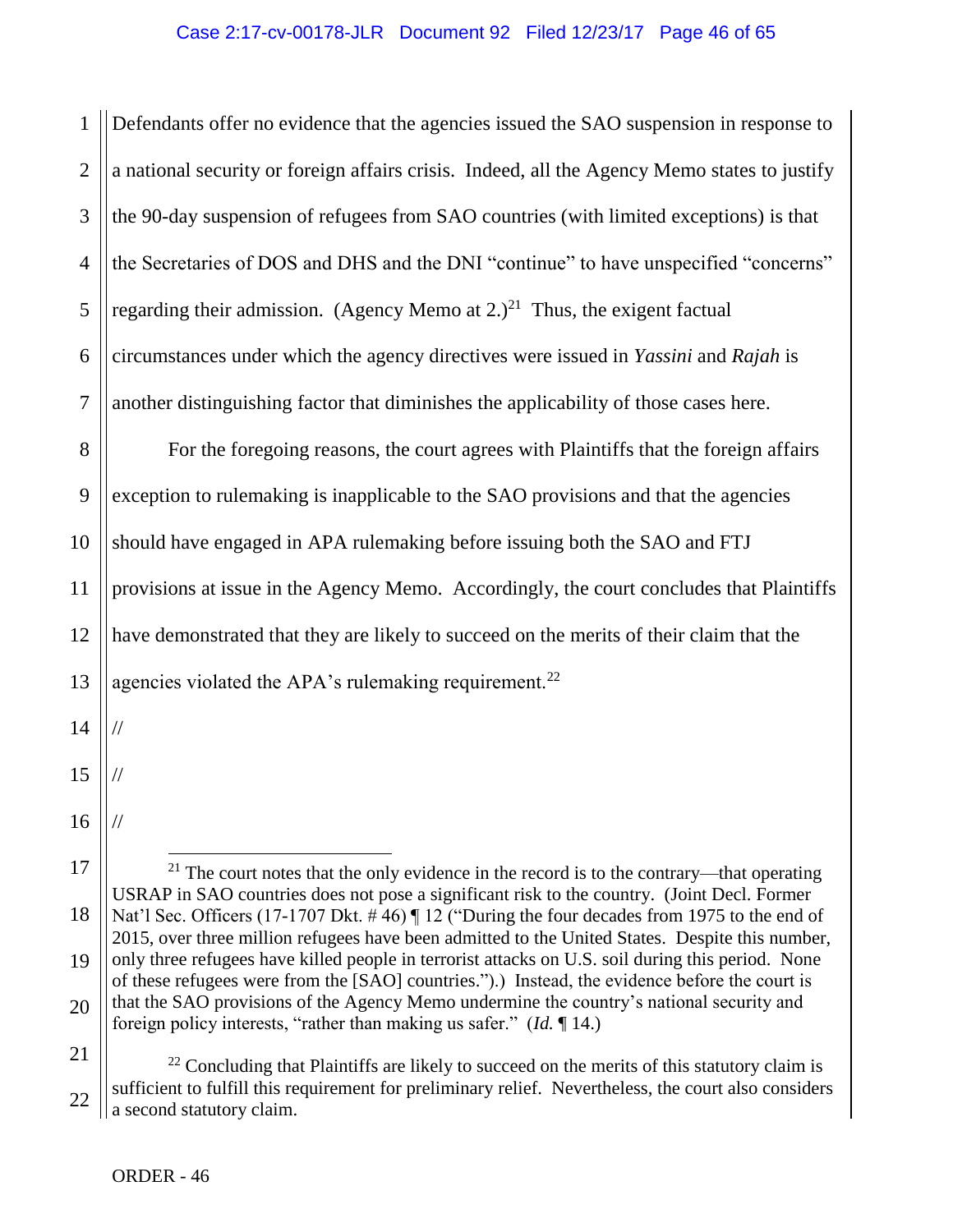# 2 3 4 5 6 7 8 9 10 11 12 13 14 15 16 17 18 19 20 21

1

# 3. INA Challenges

Plaintiffs also argue that the Agency Memo violates the INA. The Doe Plaintiffs argue that the FTJ provisions of the Agency Memo violate 8 U.S.C. § 1157(c)(2)(A) of the INA by indefinitely suspending the processing of FTJ derivative refugee applications and indefinitely barring their entry into the country. (Doe PI Mot. at 9-12.) The JFS Plaintiffs argue that the SAO provisions of the Agency Memo are ultra vires under the APA because they suspend the processing of refugee applications from SAO countries and bar the entry of refugees from those countries (with limited exceptions) for at least 90 days in violation of 8 U.S.C.  $\S 1157(c)(1)$  of the INA. (JFS PI Mot. at 19, 21-22.)

22 The APA provides a right of action for plaintiffs who challenge administrative actions that violate a federal statute. Any "person . . . adversely affected or aggrieved by agency action within the meaning of a relevant statute, is entitled to judicial review thereof." 5 U.S.C. § 702; *see also Cetacean Cmty.*, 386 F.3d at 1176-77 ("[T]he end result is the same whether the underlying statute grants standing directly or whether the APA provides the gloss that grants standing. In both cases, the plaintiff can bring suit to challenge the administrative action in question. In the first case, the substantive statute grants statutory standing directly to the plaintiff. In the second case, the substantive statute is enforced through Section 10(a) of the APA."); *Hernandez-Avalos v. I.N.S*., 50 F.3d 842, 846 (10th Cir. 1995) ("[A] plaintiff who lacks a private right of action under the underlying statute can bring suit under the APA to enforce the statute."). The court has already determined that Plaintiffs in both cases fall within the zone of interest protected by the Refugee Act of 1980 and the INA. *See supra* § III.A.2. Because 5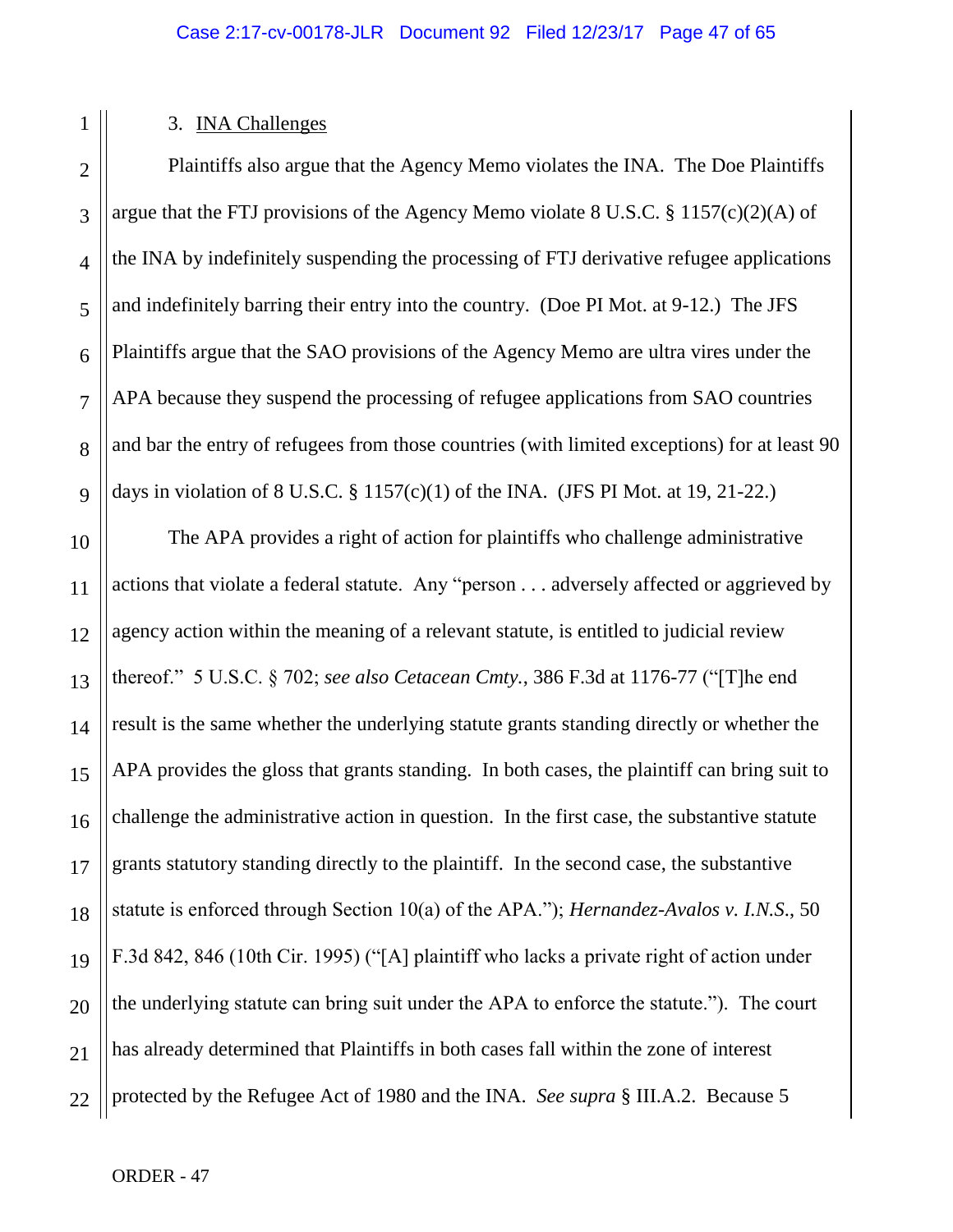1 2 3 4 5 6 7 8 9 10 11 12 13 14 15 16 17 18 19 20 21 U.S.C. § 702 applies, Plaintiffs in both the Doe Case and the JFS Case can bring their INA statutory challenges under the APA. Under 5 U.S.C. § 706(2)(C), a "reviewing court shall . . . hold unlawful and set aside agency action . . . found to be . . . in excess of statutory jurisdiction, authority, or limitations, or short of statutory right." 5 U.S.C. § 706(2)(C); *see also Texas*, 809 F.3d at 178. The court will address whether Plaintiffs have demonstrated that they are likely to succeed on each claim. *a. FTJ Provisions* Doe Plaintiffs argue that the suspension of processing FTJ refugee applications and the indefinite bar on their entry into the United States violates the INA. (*See* Doe PI Mot. at 9-12.) Specifically, Plaintiffs argue that the award of FTJ refugee status in 8 U.S.C.  $\S$  1157(c)(2)(A) is not up to the Secretary's discretion. Instead, this section of the INA contains indisputably mandatory language: A spouse or child . . . of any refugee who qualifies for admission under paragraph (1) **shall**, if not otherwise entitled to admission under paragraph (1) and if not a person described in the second sentence of section 1101(a)(42) of this title, **be entitled to the same admission status** as such refugee if accompanying, or following to join, such refugee and if the spouse or child is admissible . . . as an immigrant under this chapter. 8 U.S.C. § 1157(c)(2)(A) (emphasis added). Doe Plaintiffs contrast the use of the word "shall" with permissive language Congress utilized in the same section concerning principal refugees, which states in pertinent part that the Secretary "may, in the [Secretary's] discretion . . . admit any refugee." 8 U.S.C. § 1157(c)(1).<sup>23</sup> The Supreme  $\overline{a}$ 

<sup>22</sup>  $23$  The statute refers to the "Attorney General," but the statutory references to the Attorney General in this provision are now deemed to refer to the Secretary of DHS. 6 U.S.C. § 557; *see Durable Mfg. Co. v. U.S. Dep't of Labor*, 548 F.3d 497, 499 n.1 (7th Cir. 2009)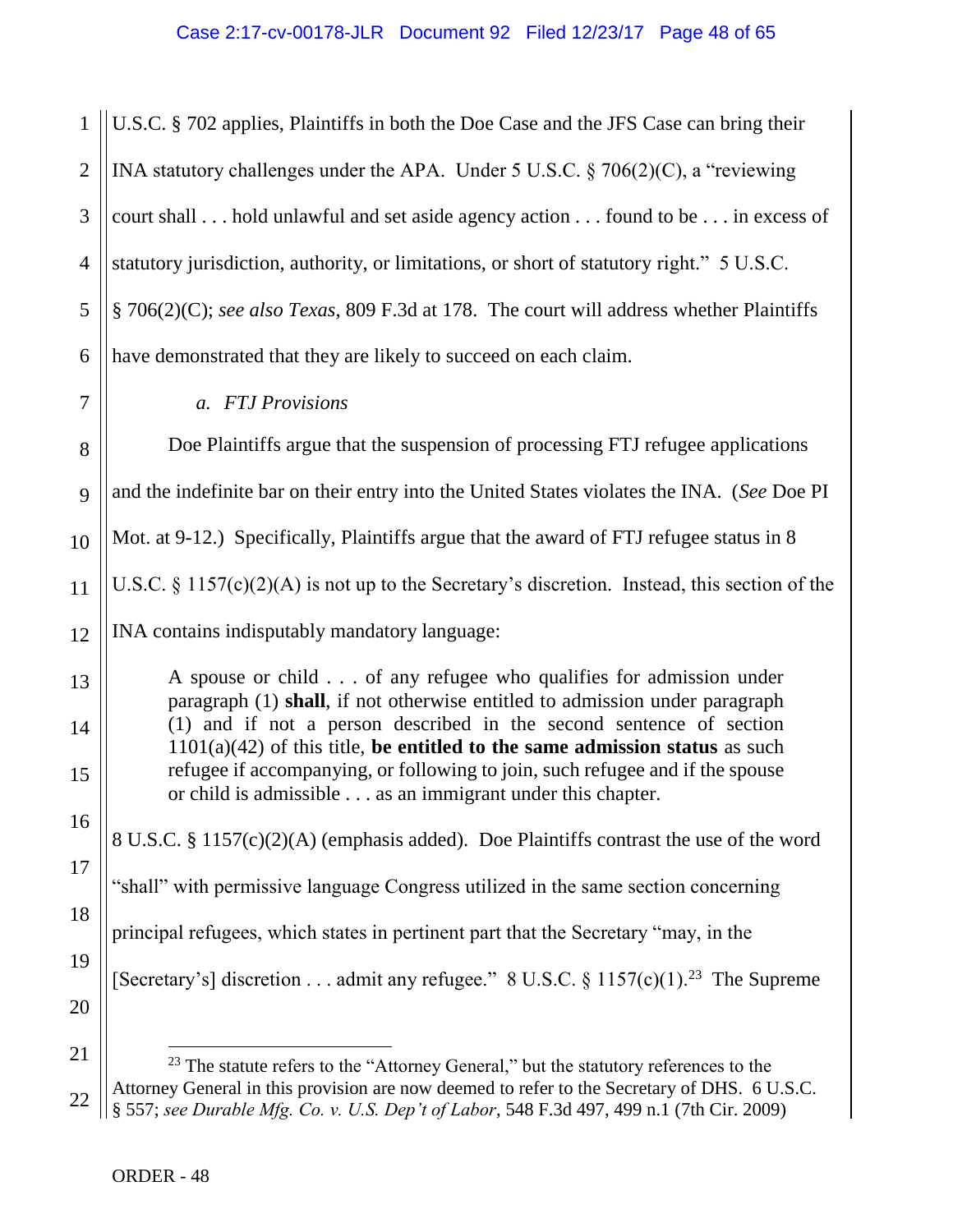1 2 3 4 5 6 7 Court has observed that Congress's use of "may" contrasts with its use of "a mandatory 'shall' in the very same section" and has interpreted Congress's use of "shall" under such circumstances "to impose discretionless obligations." *Lopez v. Davis*, 531 U.S. 230, 241 (2001). Plaintiffs assert that the remaining language Congress used in Section  $1157(c)(2)(A)$ —that FTJ refugees are "entitled to the same admission status" as the principal refugee—only reinforces Congress's intent to abrogate the agency's discretion in this instance. (Doe PI Mot. at 11.) The court agrees.

8 9 10 11 12 13 14 15 16 17 18 19 20 Defendants argue that  $8 \text{ U.S.C. } \frac{8}{9} \frac{1157(c)(2)(\text{A})}{\text{A}}$  does not guarantee admission into the United States because FTJ refugees must still be found to be otherwise admissible under the chapter. (Doe Resp. at 12-13.) Indeed, Defendants argue that 8 U.S.C. § 1157(c)(2)(A) conditions FTJ refugee status on admissibility, which is not ultimately adjudicated until an individual appears at a port to seek entry to the United States. (*Id*. at 13 (citing 8 U.S.C. § 1201(h) ("Nothing in this chapter shall be construed to entitle any alien, to whom a visa or other documentation has been issued, to be admitted [to] the United States, if, upon arrival at a port of entry in the United States, he [or she] is found to be inadmissible under this chapter, or any other provision of law.") and 8 C.F.R. 207.7(d) (explaining that approval of an I-730 Petition for a FTJ refugee can be "revoked" prior to entry)).) However, in *Spencer*, the Ninth Circuit held that the word "shall" in 8 U.S.C. § 1153(b)(5) indicated a nondiscretionary statutory duty to grant a

<sup>21</sup> 22 ("Under 6 U.S.C. § 557, references in federal law to any agency or officer whose functions have been transferred to DHS shall be deemed to refer to the Secretary of DHS or other official or component to which the functions were transferred.").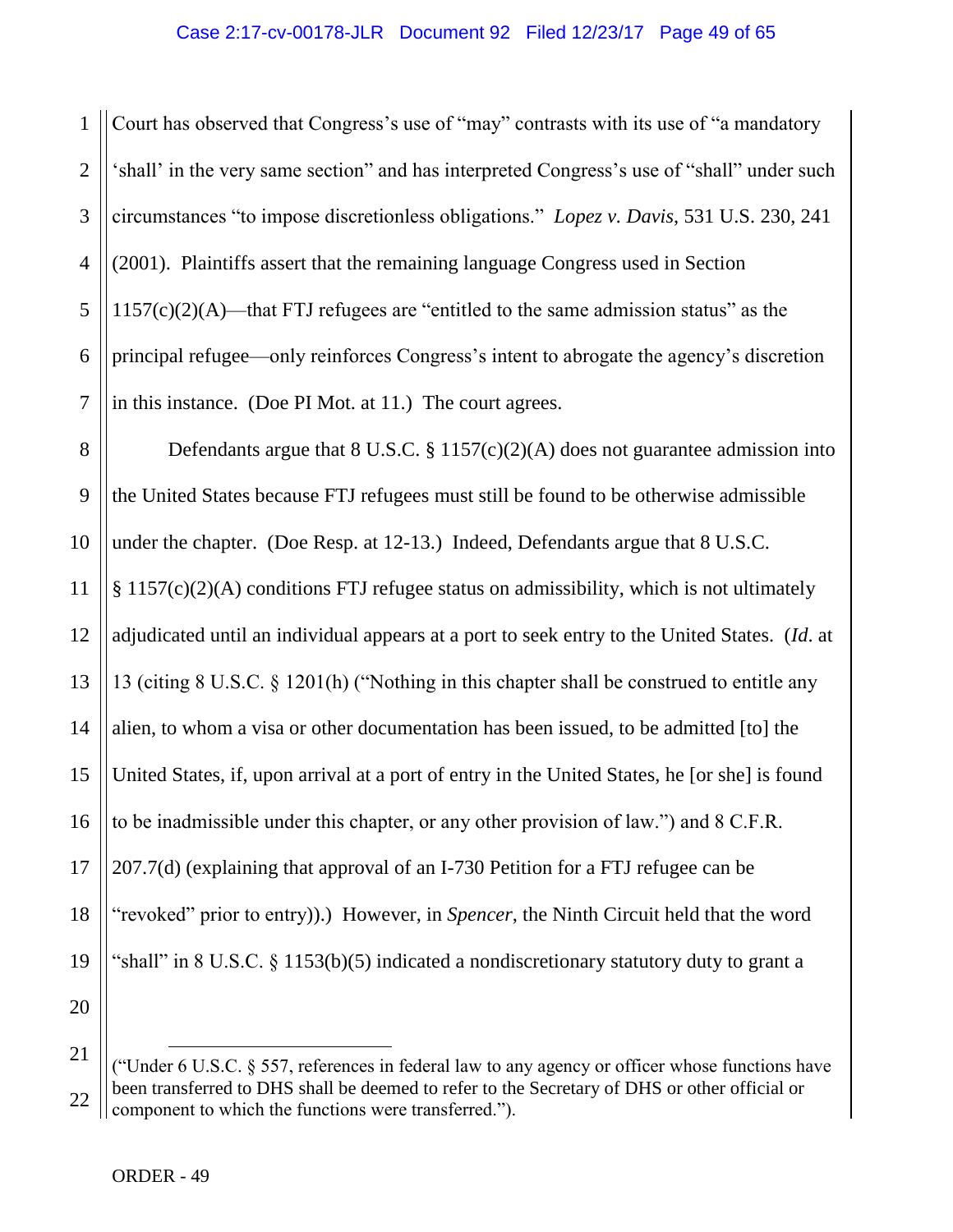1 2 3 type of visa under the immigrant investor program. 345 F.3d at 691. Further, the application of statutory eligibility requirements did not render the agency's determination a discretionary one. *Id.* Accordingly, the court rejects Defendants' argument.

4 5 6 7 8 9 Defendants also respond that Plaintiffs' argument lacks merit because the Agency Memo does not "rescind" anything, but only suspends the admission of FTJ refugees until such time as security or screening procedures are reinforced. (JFS Resp. at 12.) However, Defendants cite no authority for the proposition that the Secretary can indefinitely suspend a nondiscretionary statutory duty, and so the court rejects this argument, too.

10 11 12 13 14 15 16 17 18 19 20 Further, Defendants mischaracterize Plaintiffs' claim as "seeking to compel their immediate admission" or "suggest[ing] ... that  $[8 \text{ U.S.C. } \S]$  1157(c)(2)(A) requires their admission now." (Doe Resp. at 13-14.) As noted above, Plaintiffs do not claim that they or their family members are entitled to immediate admission into the United States; rather, Plaintiffs claim that Defendants are not entitled to, and do not have the statutory authority to, indefinitely suspend FTJ refugee processing at will. By using mandatory language in 8 U.S.C. § 1157(c)(2)(A), Congress created an entitlement for spouses and children of principal refugees to "the same refugee status" as the principal refugee assuming the spouse and children are otherwise admissible. Nothing in the statute authorizes the Secretary to stop, terminate, or suspend the ability of otherwise qualified applicants from seeking and obtaining that entitlement.

21 22 Based on the foregoing authorities and analysis, the court concludes that Plaintiffs have demonstrated that they are likely to succeed on the merits of their claim that the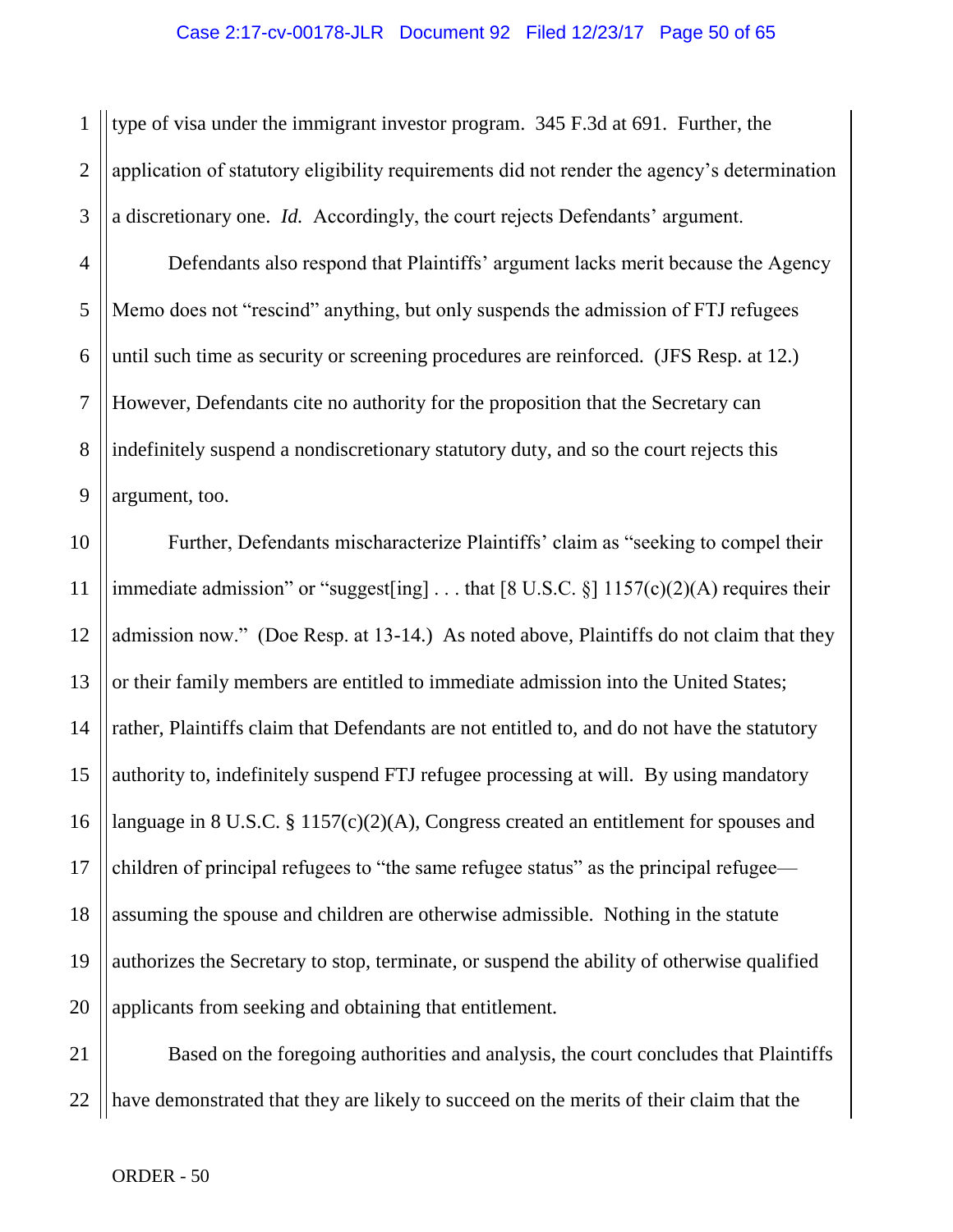Agency Memo's FTJ provisions of the Agency Memo at issue here violate 8 U.S.C.

2  $\S 1157(c)(2)(A)$  of the INA and, therefore, also violate 5 U.S.C.  $\S 706(2)(C)$  of the APA.

# *b. SAO Provisions*

JFS Plaintiffs argue that the 90-day suspension of processing for refugees applications (with limited exceptions) from SAO countries and the bar to entry into the United States violates the INA. (*See* JFS PI Mot. at 19, 21-22.) Despite suspending over 40 percent of all refugees currently admitted under USRAP,<sup>24</sup> the Agency Memo itself provides no statutory basis for the 90-day SAO suspension. (*See* Agency Memo at 2.) In their briefing and argument to the court, Defendants point to two INA provisions as underpinning the suspension—6 U.S.C.  $\S 202(4)$  and  $8$  U.S.C.  $\S 1157(c)(1)$ .<sup>25</sup> (*See JFS* Resp. at 16.) The court addresses each of these statutory grounds and finds neither to confer the necessary authority. *See La. Pub. Serv. Comm'n v. FCC*, 476 U.S. 355, 374 (1986) ("[A]n agency literally has no power to act . . . unless and until Congress confers power upon it.").

Section 202(4) of Title 6 states that the Secretary of DHS is responsible for "[e]stablishing and administering rules . . . governing the granting of visas or other forms of permission, including parole, to enter the United States to individuals who are not a citizen or an alien lawfully admitted for permanent residence in the United States." (JFS Resp. at 16 (quoting 6 U.S.C. § 202(4)).) Without citation to legal authority, Defendants

- <sup>24</sup> (*See* Smith Decl. ¶ 15 ("Out of the 138,710 refugees resettled in the United States in Fiscal Years 2016 and 2017, 60,309, or 43.5%, were from one of the 11 SAO countries.").)
- $25$  Defendants rely on no other statutory grounds for the SAO provisions in the Agency Memo. (*See* JFS Resp. at 16-17.)

 $\overline{a}$ 

1

3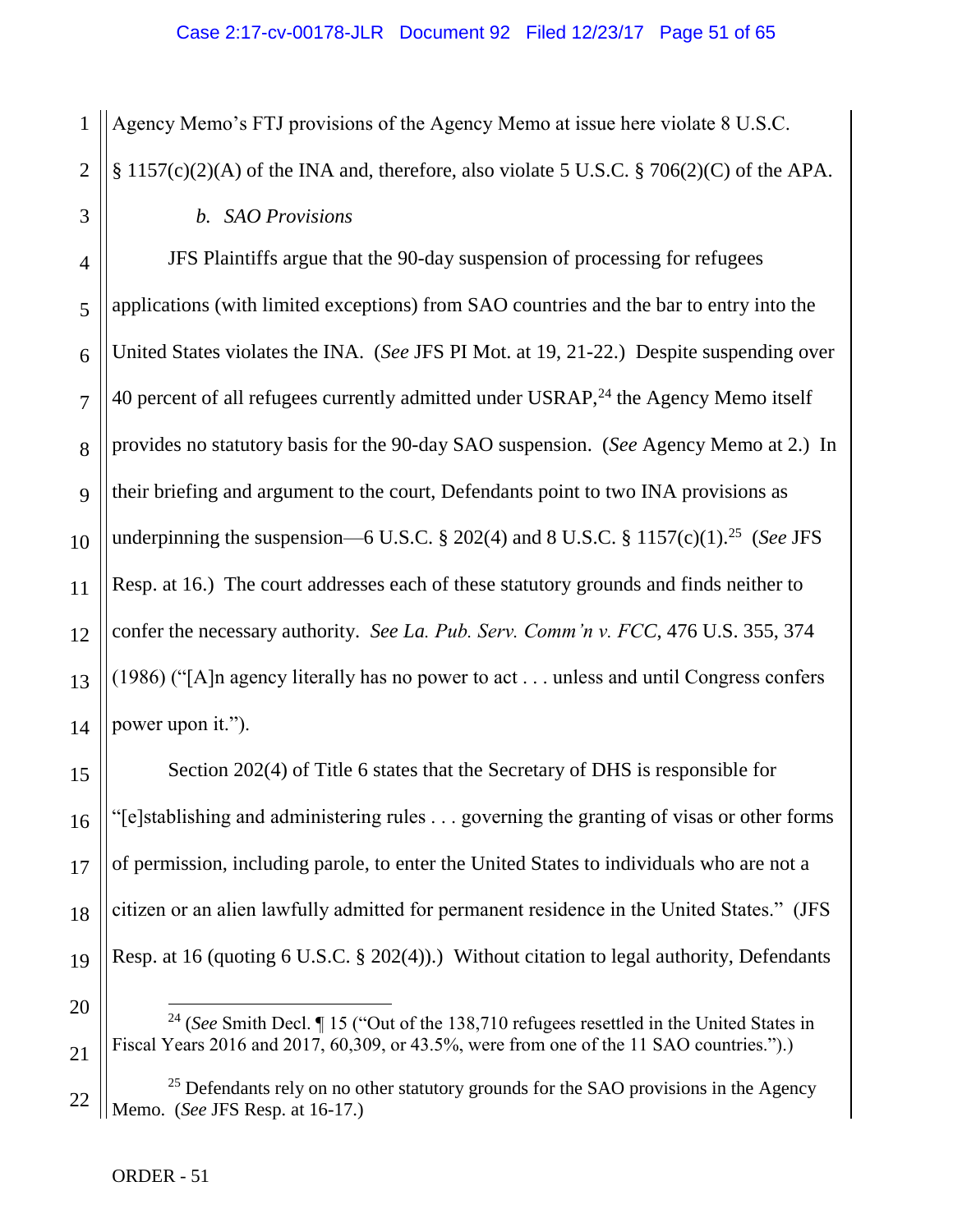# Case 2:17-cv-00178-JLR Document 92 Filed 12/23/17 Page 52 of 65

| $\mathbf{1}$   | assert that the authority granted in 6 U.S.C. § 202(4) over entry into the United States                                                                |  |
|----------------|---------------------------------------------------------------------------------------------------------------------------------------------------------|--|
| $\mathbf{2}$   | "necessarily encompasses authority to restrict entry." (JFS Resp. at 16.) They assert that                                                              |  |
| $\mathfrak{Z}$ | this is all that the SAO provisions do—restrict entry for all refugees from SAO countries.                                                              |  |
| $\overline{4}$ | Defendants also rely on 8 U.S.C. $\S$ 1157(c)(1), which states:                                                                                         |  |
| 5              | [The Secretary] may, in the [Secretary's] discretion and pursuant to such<br>regulations as the [Secretary] may prescribe, admit any refugee who is not |  |
| 6              | firmly resettled in any foreign country, is determined to be of special                                                                                 |  |
| $\overline{7}$ | humanitarian concern to the United States, and is admissible as an<br>immigrant under this chapter.                                                     |  |
| 8              | 8 U.S.C. § 1157 $(c)$ . <sup>26</sup> Defendants argue that the permissive language in this section                                                     |  |
| 9              | invests the Secretary with the discretion to admit any refugee and thus implicitly also                                                                 |  |
| 10             | confers the discretion to exclude any refugee without time limitation.                                                                                  |  |
| 11             | But taking Defendants' position to its logical end, the court would be required to                                                                      |  |
| 12             | conclude that these two statutory provisions provide the Secretary with the authority to                                                                |  |
| 13             | exclude all refugees, and indeed—in the case of $6$ U.S.C. $\S$ 202(4)—all immigrants from                                                              |  |
| 14             | admission to the country. When the court asked in oral argument for Defendants to                                                                       |  |
| 15             | provide some limiting principle that would avoid this result, they could not. This cannot                                                               |  |
| 16             | be what Congress intended when it drafted these two provisions.                                                                                         |  |
| 17             | Congress's stated purpose in passing the Refugee Act of 1980 was as follows:                                                                            |  |
| 18             | The objectives of this Act are to provide a permanent and systematic<br>procedure for the admission to this country of refugees of special              |  |
| 19             | humanitarian concern to the United States and to provide comprehensive and<br>uniform provisions for the effective resettlement and absorption of those |  |
| 20             | refugees who are admitted.                                                                                                                              |  |
| 21             |                                                                                                                                                         |  |
| 22             | <sup>26</sup> See supra note 21.                                                                                                                        |  |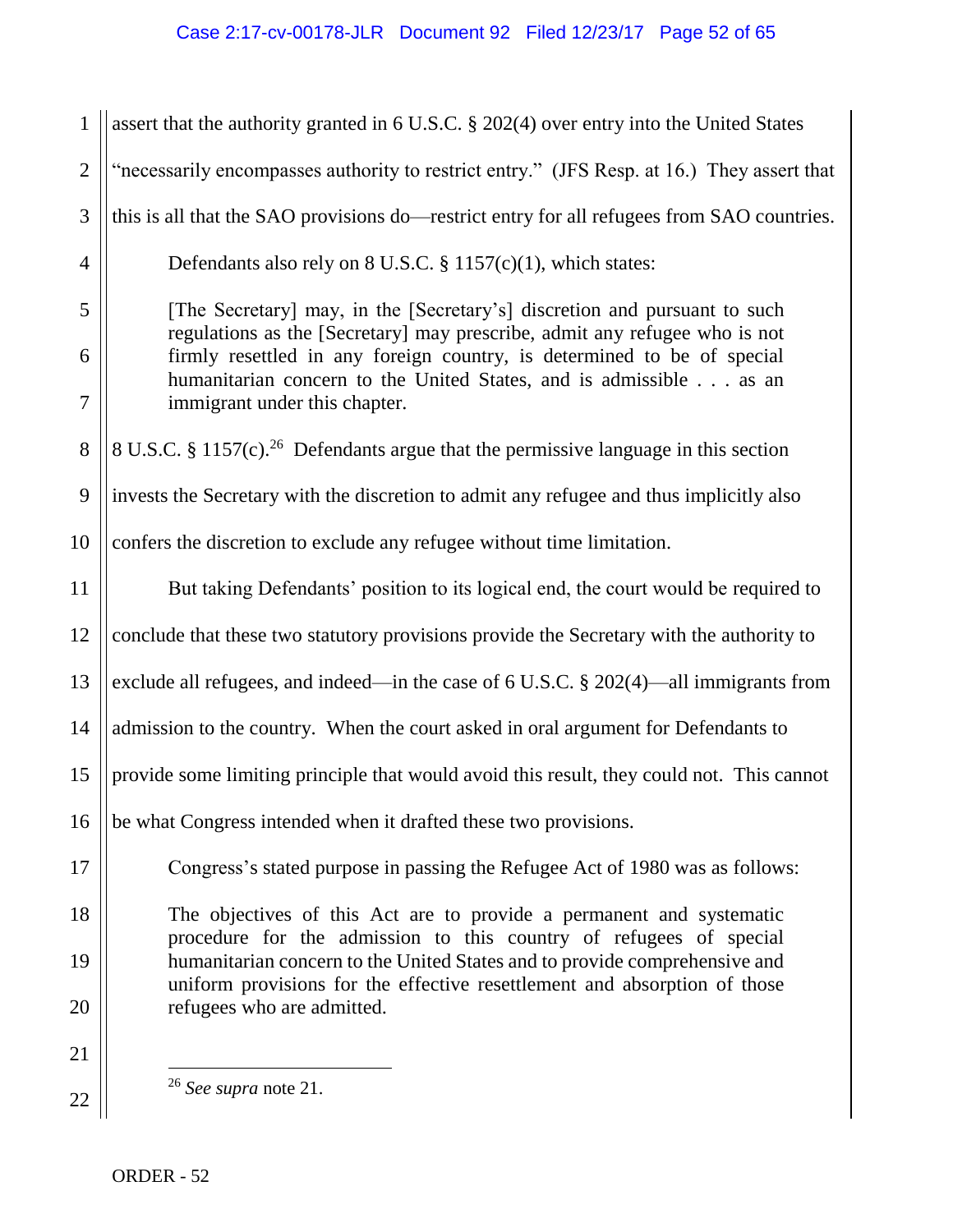1 2 3 4 5 6 7 8 9 Refugee Act of 1980, Pub. L. No. 96-212 § 101(b), 94 Stat. 102. Defendants' interpretation of 6 U.S.C. § 202(4) and 8 U.S.C. § 1157(c) is untenable in light of this stated purpose. Defendants' interpretation would allow either provision to swallow whole the remainder of the Refugee Act of 1980. *See Abourezk v. Reagan*, 785 F.2d 1043, 1057-58 (D.C. Cir. 1986), *aff'd*, 484 U.S. 1 (1987) (finding "persuasive" the plaintiff's argument that the government's statutory interpretation violated provisions of the INA "because it effectively swallow[ed] up" another provision, thereby "nullif[ying] the contours of existing inadmissibility grounds and "evad[ing] the limitations of Congress").

10 11 12 13 14 15 16 17 18 19 20 21 22 Although it involved different INA provisions, the Fifth Circuit recently dealt with a similar overreach of statutory interpretation by the Government. In *Texas*, several states challenged the DHS Secretary's creation of the "Deferred Action for Parents of Americans and Lawful Permanent Residents" ("DAPA") program. 809 F.3d at 146. In striking down DAPA as "an unreasonable interpretation that is 'manifestly contrary' to the INA," the Fifth Circuit held that the Government's "interpretation of [the INA] statutory provisions that the Secretary advance[d, which] would allow him to grant lawful presence and work authorization to any illegal alien in the United States," was "an untenable position in light of the INA's intricate system of immigration classifications and employment eligibility." 809 F.3d at 184. Likewise, Defendants' broad interpretation of both 6 U.S.C.  $\S 202(4)$  and 8 U.S.C.  $\S 1157(c)(1)$ , which they argue allows them to exclude all refugees of certain national origins, and by extension would allow them to exclude all refugees, is untenable because it allows the DHS Secretary to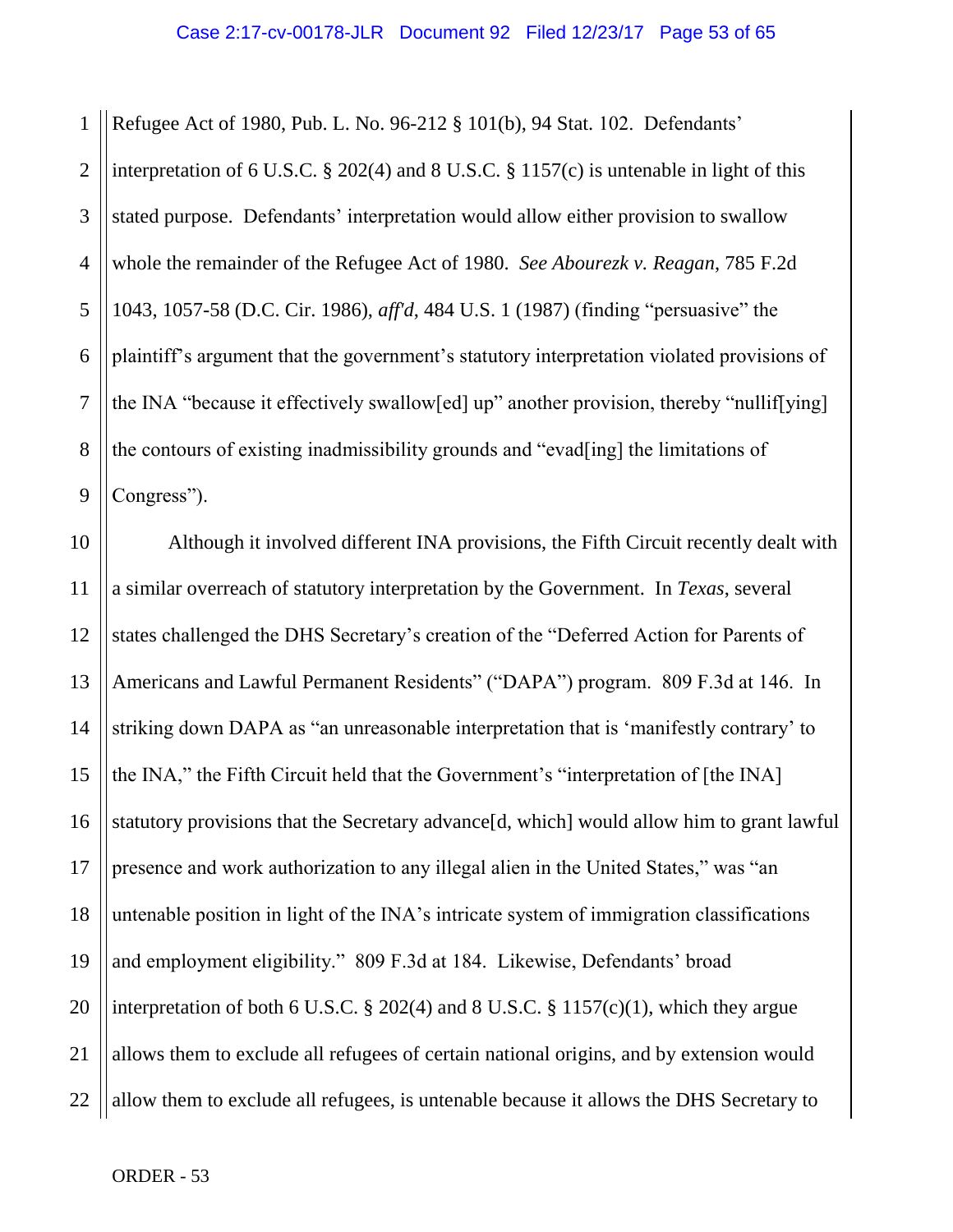1 2 3 4 5 simply ignore the "permanent and systematic procedure" for refugee admission and resettlement that Congress established in the Refugee Act of 1980. *See* Refugee Act of 1980, Pub. L. No. 96-212 § 101, 94 Stat. 102; *see also Hawaii III*, 2017 WL 6547095, at \*11-13 (concluding that EO-3 "conflicts with the statutory framework of the INA by indefinitely nullifying Congress's considered judgments on matters of immigration").

6 7 8 9 10 11 12 13 14 Plaintiffs also argue that the SAO provisions conflict with the INA and Refugee Act of 1980 in additional ways. First, Plaintiffs assert that the SAO provisions run roughshod over the Refugee Act's definition of "refugee." (JFS PI Mot. at 21.) In 8 U.S.C. § 1101(a)(42), Congress set forth the specific statutory elements that individuals must satisfy to be admitted as a refugee.<sup>27</sup> *Id.* Congress also specified criteria as to who would be excluded from the definition. *Id.* By either prohibiting refugees from SAO countries from participating in USRAP or by grafting on the additional requirement that refugees from SAO countries must also "fulfill critical foreign policy interests" to qualify, the agencies impermissibly redefine the term "refugee." They either add to the

16 17 18 19 20 21  $\overline{a}$  $^{27}$  In defining a refugee, Congress set forth specific criteria including that (1) the person must be outside his or her country of nationality or outside any country in which he or she last habitually resided, (2) the person must be unable or unwilling to return to, or unable or unwilling to avail himself or herself of the protection of, that country, (3) this inability or unwillingness must be due to persecution or a well-founded fear of persecution, and (4) the persecution must be on account of race, religion, nationality, membership in a particular social group, or political opinion. *Id*. In addition, Congress has specified that a person who has been forced to abort a pregnancy or to undergo involuntary sterilization, or been persecuted for their refusal to do these things or for other resistance to a coercive population control program, is deemed to have met some of the qualifications for refugee status listed above. *Id*. Finally, Congress specified criteria that would exclude a person from refugee status. Specifically, the term "does not include any person who ordered, incited, assisted, or otherwise participated in the persecution of any person on account of race, religion, nationality, membership in a particular social group, or political

15

<sup>22</sup> opinion." *Id*.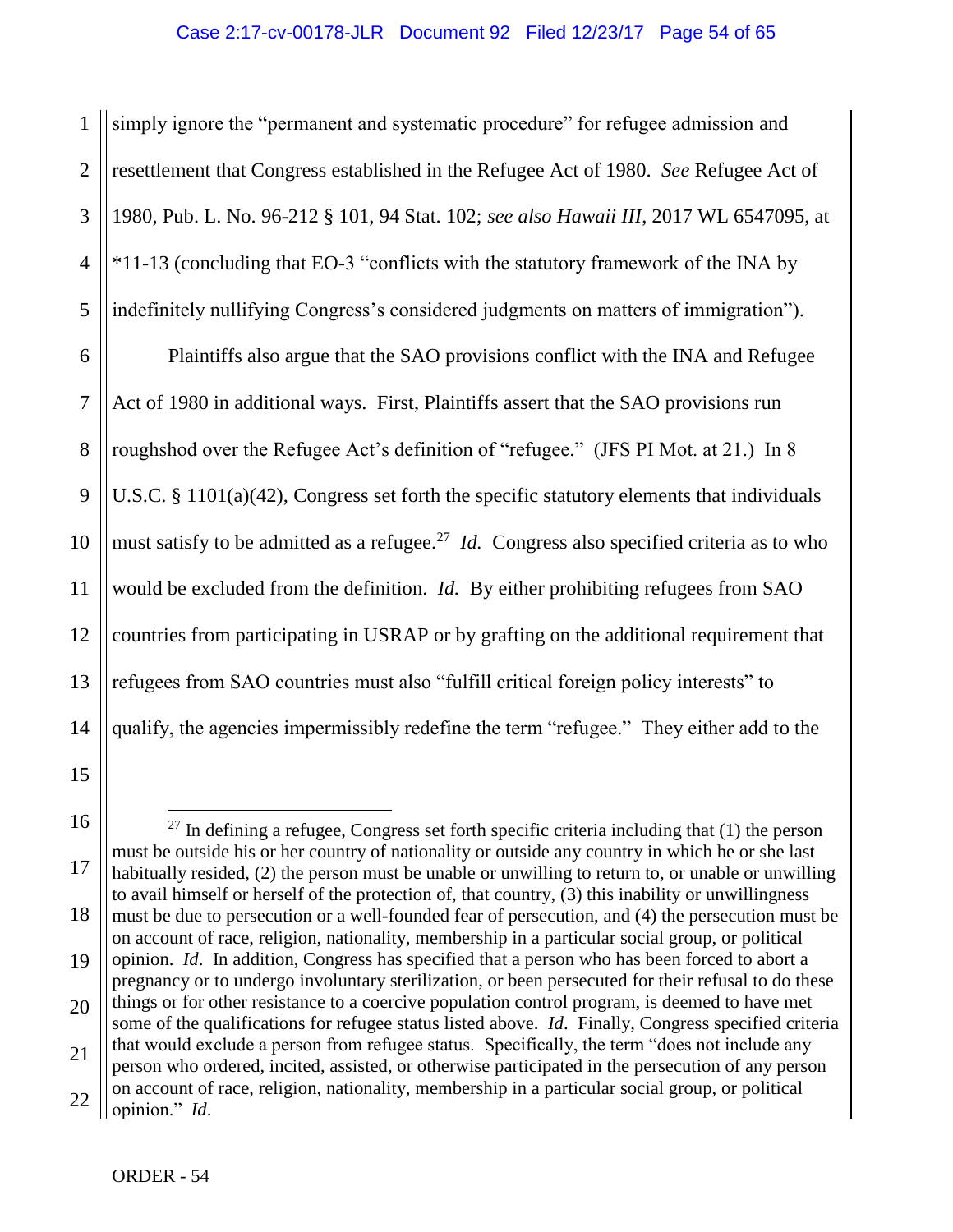1 2 3 criteria that Congress delineates to exclude one from refugee status or add an element to Congress's carefully-crafted definition. Either way, the Agency Memo impermissibly conflicts with this provision.

4 5 6 7 8 9 10 11 12 13 14 15 16 Second, the nation-based SAO suspension impermissibly alters the admissibility standards set by Congress in 8 U.S.C. § 1182(a). An individual refugee may enter the country only if she is not subject to one of the inadmissibility bars. *See* 8 U.S.C.  $§ 1157(c)(1)$  ("The Secretary] may ... admit any refugee who ... is admissible ... as an immigrant under this chapter."). Section 1182(a) contains a long list of detailed inadmissibility bars, including on "criminal," "security," "terrorist," and "foreign policy" grounds. *See* 8 U.S.C. § 1182. The INA "emphatically did not commit the decision to exclude an alien to standardless agency discretion; the statute lists [numerous] distinctly delineated categories that conspicuously provide standards to guide the Executive in its exercise of exclusion power." *Abourezk*, 785 F.2d at 1051. Defendants cannot alter the contours of admissibility as sculpted by Congress or evade these congressional limitations by creating a new and separate inadmissibility ground that does not exist in the INA.<sup>28</sup>

17

<sup>18</sup> 19 <sup>28</sup> Defendants' observation that the "Government routinely grants *preferences* on the basis of nationality" under the Refugee Act (JFS Resp. at 17 (italics in original)) supports rather than undermines Plaintiffs. Such preferences are granted either pursuant to a Presidential determination required by the Refugee Act, 8 U.S.C. § 1157(a)(3) (requiring the President to allocate refugee admissions after appropriate consultation with Congress), as is the case with the Priority 2 designations—including the Central American Minors program—and Priority 3

<sup>20</sup> designations, *see* U.S. Dep't of State, Proposed Refugee Admissions for FY 2018, at 7 (Oct. 4,

<sup>21</sup>  $2017$ ) (report to Congress), (noting that section  $207(a)(3)$  of the INA grants authority to determine the USRAP priority system), or pursuant to a duly issued regulation that permits the Secretary to prioritize certain refugee admissions based on appropriate criteria, including "reuniting

<sup>22</sup> families, close association with the United States, compelling humanitarian concerns, and public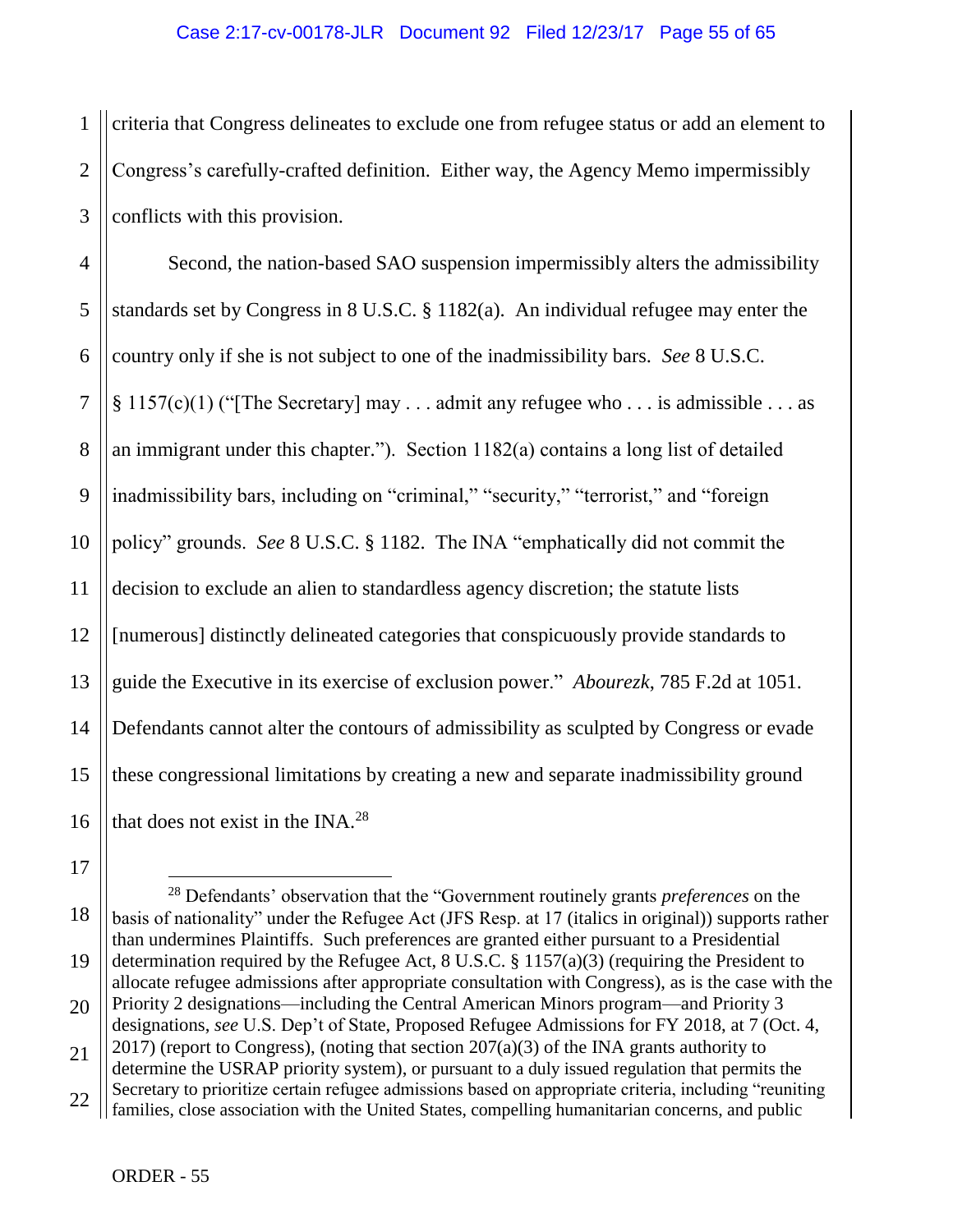1 2 3 4 Based on the foregoing authorities and analysis, the court concludes that Plaintiffs have demonstrated that they are likely to succeed on the merits of their claim that the Agency Memo's SAO provisions at issue here violate the INA and, therefore, also 5 U.S.C. § 706(2)(C) of the APA.<sup>29</sup>

4. Irreparable Harm

6 7 8 9 10 11 12 13 14 15 16 To qualify for a preliminary injunction, Plaintiffs must show that they are "likely to suffer irreparable harm in the absence of preliminary relief." *Winter*, 555 U.S. at 20. The individual Plaintiffs argue that the suspensions in the Agency Memo will prolong the separation of their family members and that this is an irreparable harm. They are correct. This Circuit has repeatedly found that "separation from family members" is an irreparable harm. *Leiva-Perez v. Holder*, 640 F.3d 962, 969-70 (9th Cir. 2011) (quoting *Andreiu v. Ashcroft*, 253 F.3d 477, 484 (9th Cir. 2001) (en banc). The related Executive Order litigation has reaffirmed this holding. *See Hawaii I*, 859 F.3d at 782-83 ("prolonged separation from family members" is irreparable harm); *Washington*, 847 F.3d at 1169 (identifying "separated families" as an irreparable harm); *see also Int'l Refugee Assistance Project*, 857 F.3d at 583-84.

Defendants respond that the Agency Memo "would at most delay the entry of Plaintiff's family members." (Doe Resp. at 21; JFS Resp. at 30-31.) According to

19

20

17

18

5

interest factors," 8 C.F.R. § 207.5 (2017). Although section 207.5 may permit the agency to preference certain admissions based on these criteria, this authority—on which Defendants did not base their actions—does not encompass the categorical suspension at issue here.

<sup>21</sup> 22  $29$  Because the court concludes that Plaintiffs are likely to succeed on two of their statutory claims, it does not consider Plaintiffs' third statutory claim or Plaintiffs' constitutional claims.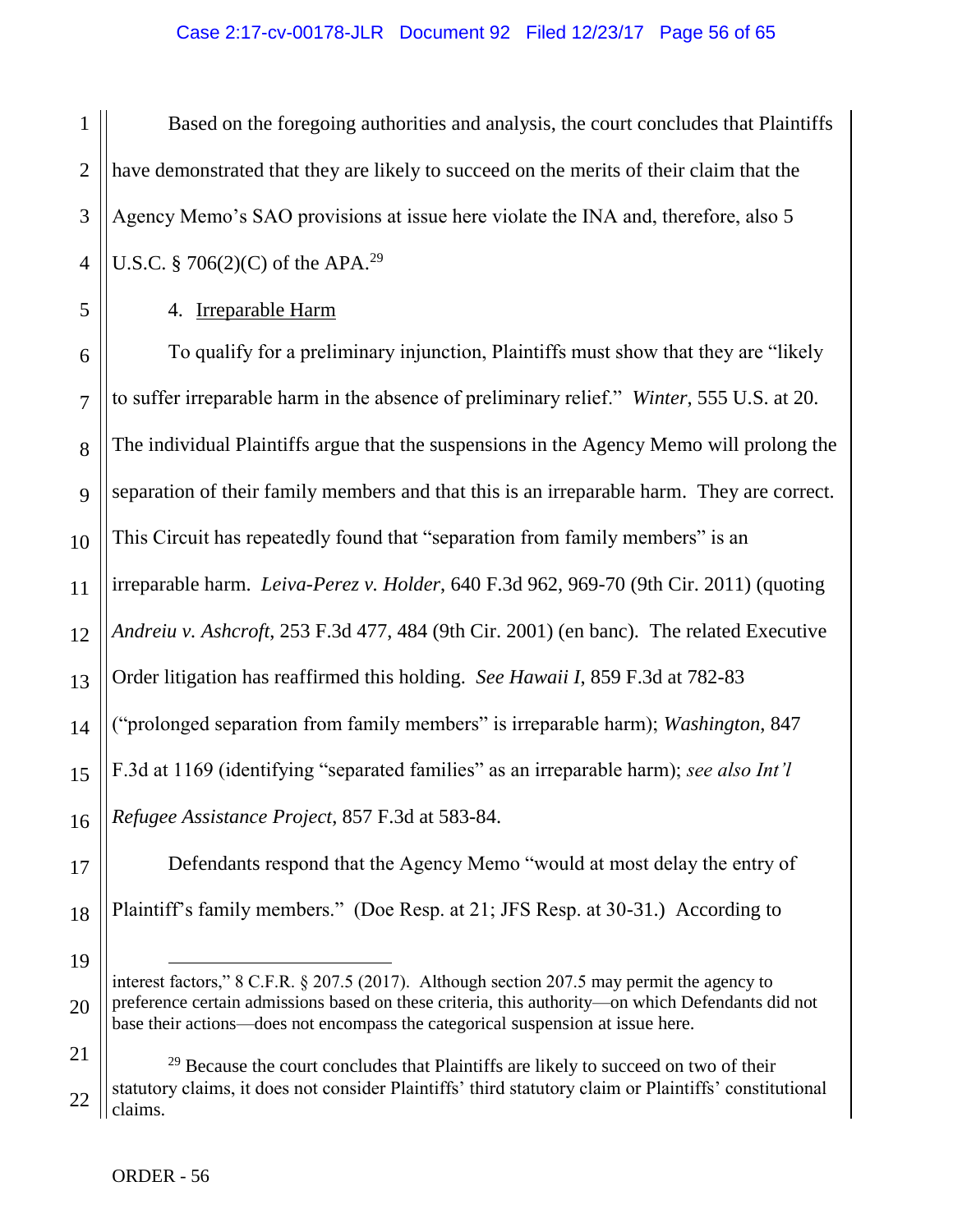1 2 3 4 5 6 7 8 9 Defendants, "[s]uch delay alone does not amount to irreparable harm, as processing times for refugees can vary widely and on average are quite lengthy." (*Id.*) Defendants do not distinguish delayed unification from prolonged separation, nor do they cite any authority that delay is not irreparable harm. (*See* Doe Resp.; JFS Resp.) Further, the Ninth Circuit has at least implicitly rejected the notion that delay is not irreparable harm. *See Hawaii I*, 859 F.3d at 768 (holding that the plaintiffs "will face substantial hardship if we were to first require that they try to obtain a waiver before we will consider their case"). No matter which synonym one uses, the court finds that the Agency Memo causes irreparable harm to individual Plaintiffs whose separation from their family members is prolonged.

10 11 12 13 14 15 16 17 18 19 The organizational Plaintiffs also suffer irreparable harm from the Agency Memo. JFS-S and JFS-SV have dedicated significant resources to helping refugees from the SAO countries. (JFS PI Mot. at 12-13.) Due to the Agency Memo's suspension of refugees, the organizations claim that they will need to lay-off employees, reduce services, cancel established programs, lose institutional knowledge, and ultimately lose goodwill with volunteers and community partners. (*See id.*) "Evidence of threatened loss of . . . goodwill certainly supports a finding of the possibility of irreparable harm." *Stuhlberg Int'l Sales Co., Inc. v. John D. Brush & Co., Inc.*, 240 F.3d 832, 841 (9th Cir. 2001); *see also Rent-A-Ctr. v. Canyon Television & Appliance Rental, Inc.*, 944 F.2d 597, 603 (9th Cir. 1991).

20 21 22 Defendants recycle their "delay" argument to claim that the organizations have not suffered irreparable harm. (*See* JFS Resp. at 30-31.) This argument is similarly unavailing here. Moreover, the indefinite duration of the "delay" in admitting refugees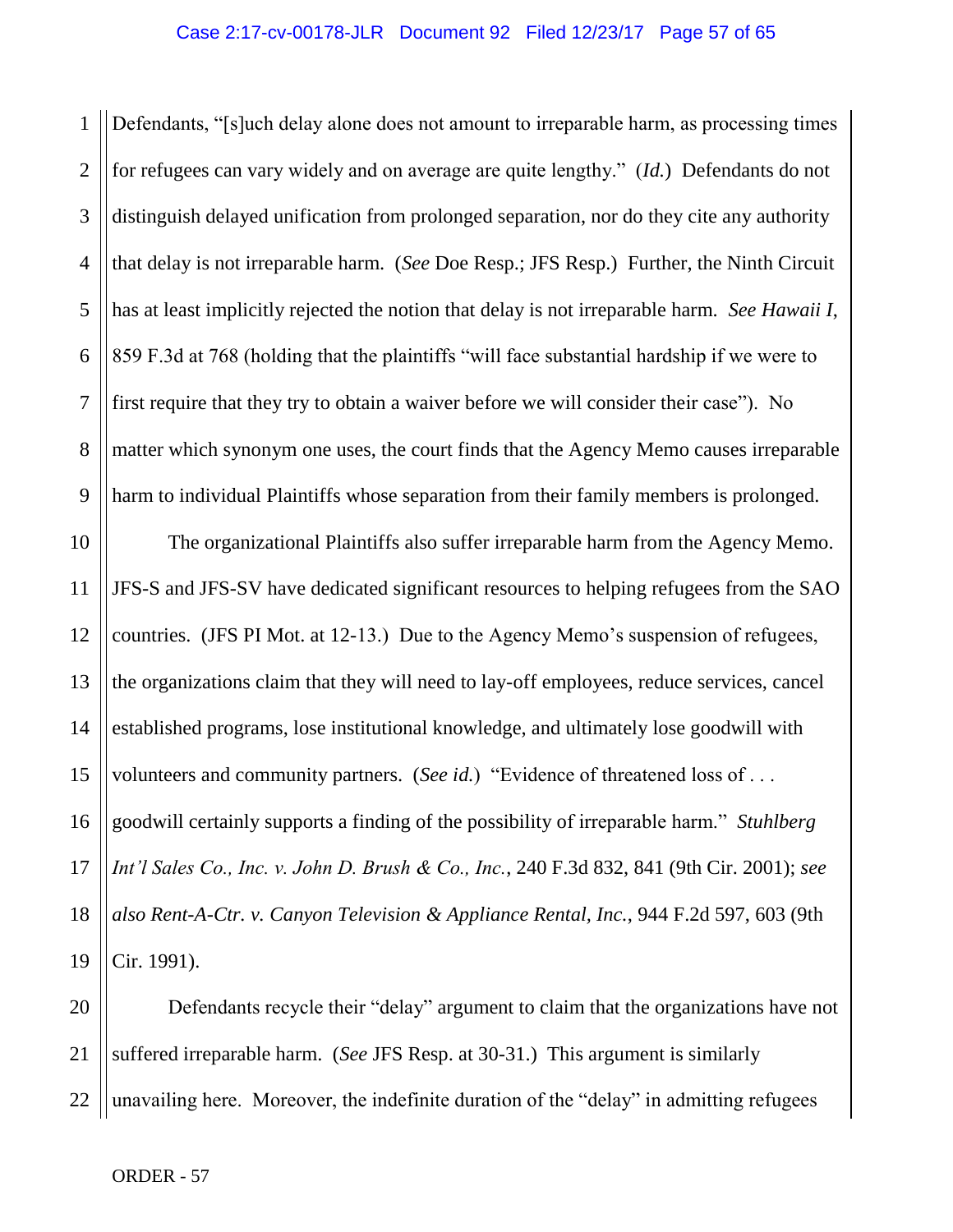1 2 3 4 5 6 7 8 9 10 11 12 13 14 15 16 17 18 19 leaves the organizations unable to operate or plan effectively, further deteriorating goodwill and adding to their harms. Defendants also argue that the organizations are not irreparably harmed because "these organizations already fulfill their missions by representing such clients who are unaffected by the challenged provisions." (*Id.* at 12.) The evidence before the court, however, is that JFS-S and JFS-SV are not able to simply shift resources to "unaffected" refugees. Rather, these organizations have built programs specifically to serve Muslim and Arabic-speaking refugees. (JFS-S Supp. Decl.  $\P\P$  6-7; JFS-SV Supp. Decl. ¶ 4.) Throughout the time it will take JFS-S and JFS-SV to adequately build programs to service other populations, the organizations will suffer irreparable harm. *See Exodus Refugee Immigration, Inc. v. Pence*, 165 F. Supp. 3d 718, 739 (S.D. Ind. 2016), *aff'd*, 838 F.3d 902 (7th Cir. 2016) ("Although the funding denied to [the agency] could be reimbursed, [the agency] has presented evidence that, in the interim, its organizational objectives would be irreparably damaged by its inability to provide adequate social services to its clients."); *see also Hawaii I*, 859 F.3d at 782-83 (finding the "State's inability to assist in refugee resettlement" was an irreparable harm). Further, as explained above, any sudden shift in the organizations' priorities will threaten their relationships and goodwill with community partners. In short, the Agency Memo threatens the organizational Plaintiffs' mission, services, and goodwill, and therefore causes them irreparable harm.

20 21 Based on the foregoing, the court concludes that Plaintiffs are likely to suffer irreparable harm in the absence of preliminary relief.

22

//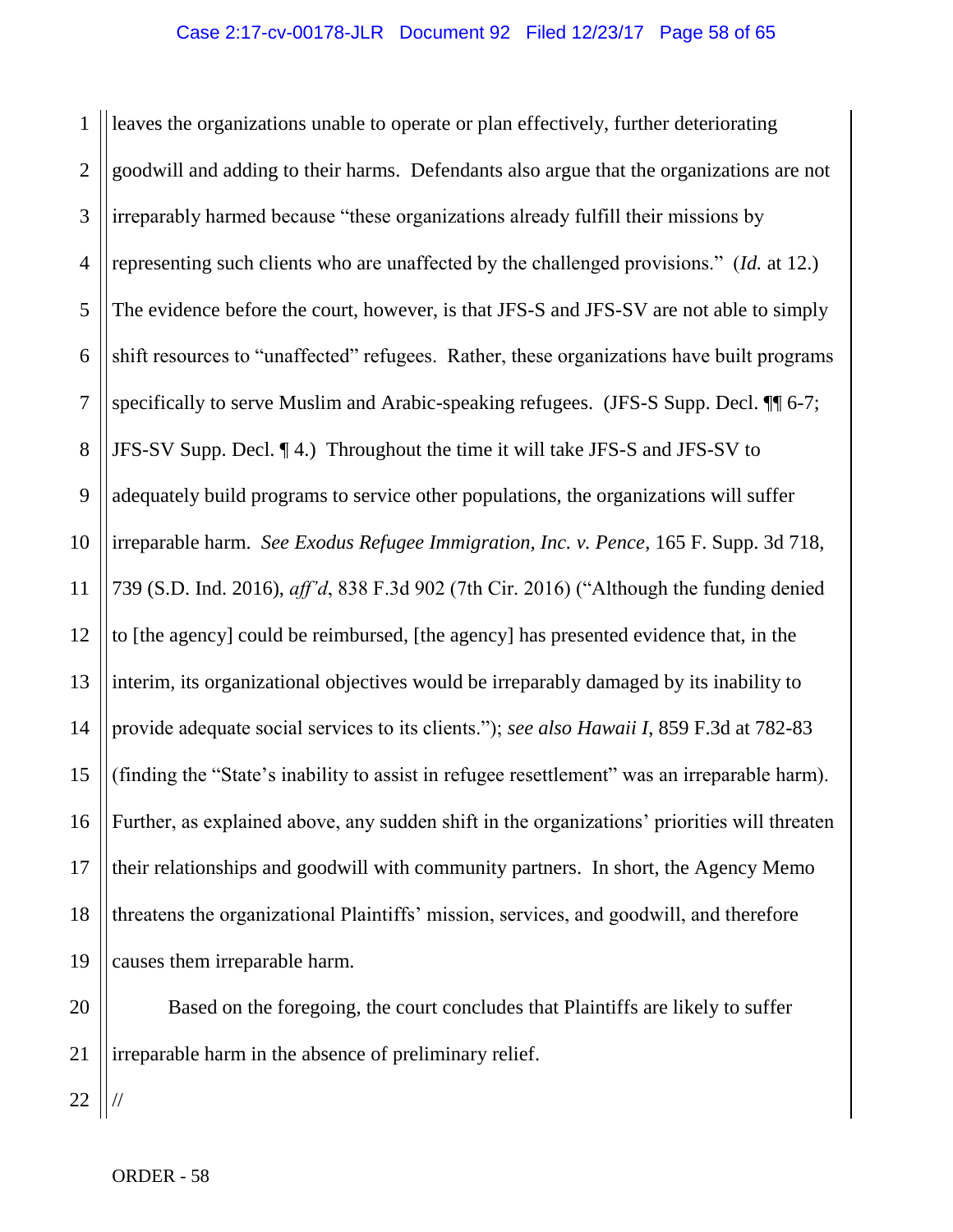2 3 4

1

# 5. Public Interest and Balancing the Equities

5 6 7 8 9 10 11 12 13 14 15 The balancing of the equities and the public interest inquiries are distinct. *See Winter*, 555 U.S. at 20. In weighing equities, a court "must balance the competing claims of injury and must consider the effect on each party of the granting or withholding of the requested relief." *Id*. at 24 (internal citation omitted). Conversely, when determining the public interest, a court "primarily addresses impact on non-parties rather than parties." *League of Wilderness Defs./Blue Mountains Biodiversity Project v. Connaughton*, 752 F.3d 755, 766 (9th Cir. 2014). That said, "[t]hese factors may merge where the Government is a party" because the Government purports to be acting in the public interest. *See Colo. River Indian Tribes v. Dep't of Interior*, No. ED CV14-02504 JAK (SPx), 2015 WL 12661945, at \*34 (C.D. Cal. June 11, 2015); *see also Hawaii*, 241 F. Supp. 3d at 1139-40 (combining the balance of equities and public interest analyses). Here, the Defendant's sole argument for the balancing of equities and public interest factors is the Government's weighty interest in national security. (*See* Doe Resp. at 24; JFS Resp. at 28.) The court, therefore, considers these factors together.

16 17 18 19 20 21 22 The court agrees that the Government has a "compelling" interest in national security. *Haig v. Agee*, 453 U.S. 280, 307 (1981); *see also Hawaii I*, 859 F.3d at 78 ("National security is undoubtedly a paramount public interest."). Defendants, however, do not point to any specific national security threat that the Agency Memo curtails. At most, the Agency Memo expresses general "concerns" with admitting FTJ refugees and refugees from SAO countries. (*See* Agency Memo at 2-3.) Further, Defendants have not put forth evidence of how a preliminary injunction might cause specific injury or harm in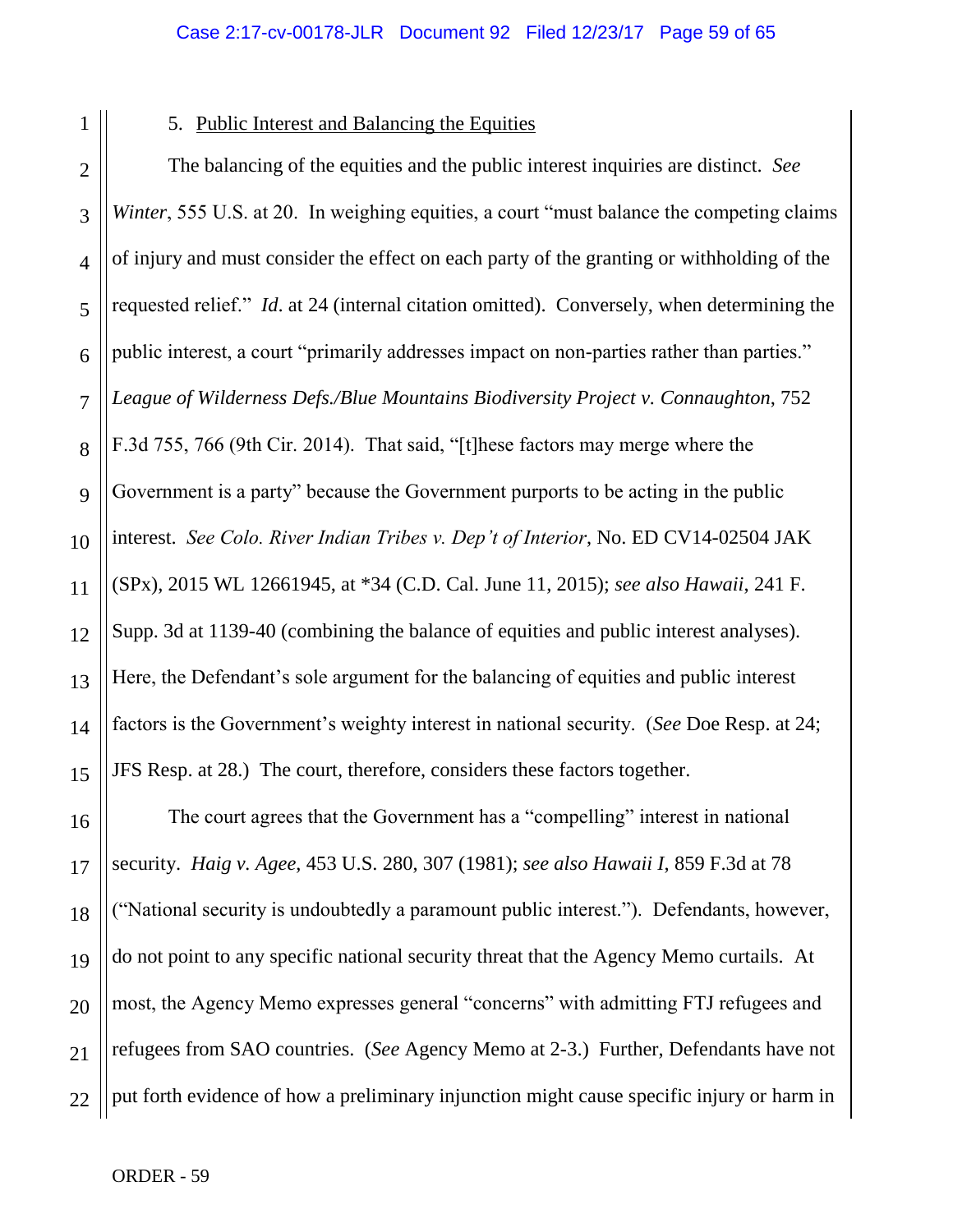1 2 this instance or how the recent preliminary injunction of EO-1's or EO-2's suspensions of all or portions of USRAP caused any harm or injury. (*See generally* Dkt.)

3 4 5 6 7 8 9 10 11 12 On the other hand, former national security officials—many of whom held "the most senior responsibility within the U.S. Government for overseeing the refugee resettlement process"—expressed that they are "unaware of any national security threat that would justify" the Agency Memo. (Joint Decl. Former Nat'l Sec. Officers ¶¶ 4, 7.) In fact, the former officials detailed concretely how the Agency Memo will harm the United States' national security and foreign policy interests. (*Id.* at ¶¶ 14-15.) Enjoining portions of the Agency Memo will simply restore refuge procedures and programs to the position they were in prior to its issuance, which already includes "the most thorough vetting of any travelers to the United States. (*Id.* ¶ 8); *see Hawaii I*, 859 F.3d at 783 (noting this same effect of enjoining portions of EO-2).

13 14 15 16 17 18 19 20 21 22 In any event, national security, although undoubtedly "a paramount public interest," *see Hawaii I*, 859 F.3d at 784, does not always override all other public interests, *see IRAP*, 137 S. Ct. at 2088-89. Moreover, the agencies must exercise national security authority lawfully. "[C]urtailing unlawful executive action" also serves the public interest. *Texas*, 809 F.3d at 187; *see also Hawaii I*, 859 F.3d at 784. Further, suspending the FTJ refugees program and the processing of refugee applications (with limited exceptions) from SAO countries hinders Plaintiffs' ability to reunite with their families while increasing refugees' exposure to perilous circumstances abroad, and its also disrupts and hinders JFS-S's and JFS-SV's ability to resettle and serve refugees. *See supra* § II.B. Thus, "[t]he public interest in uniting families and supporting humanitarian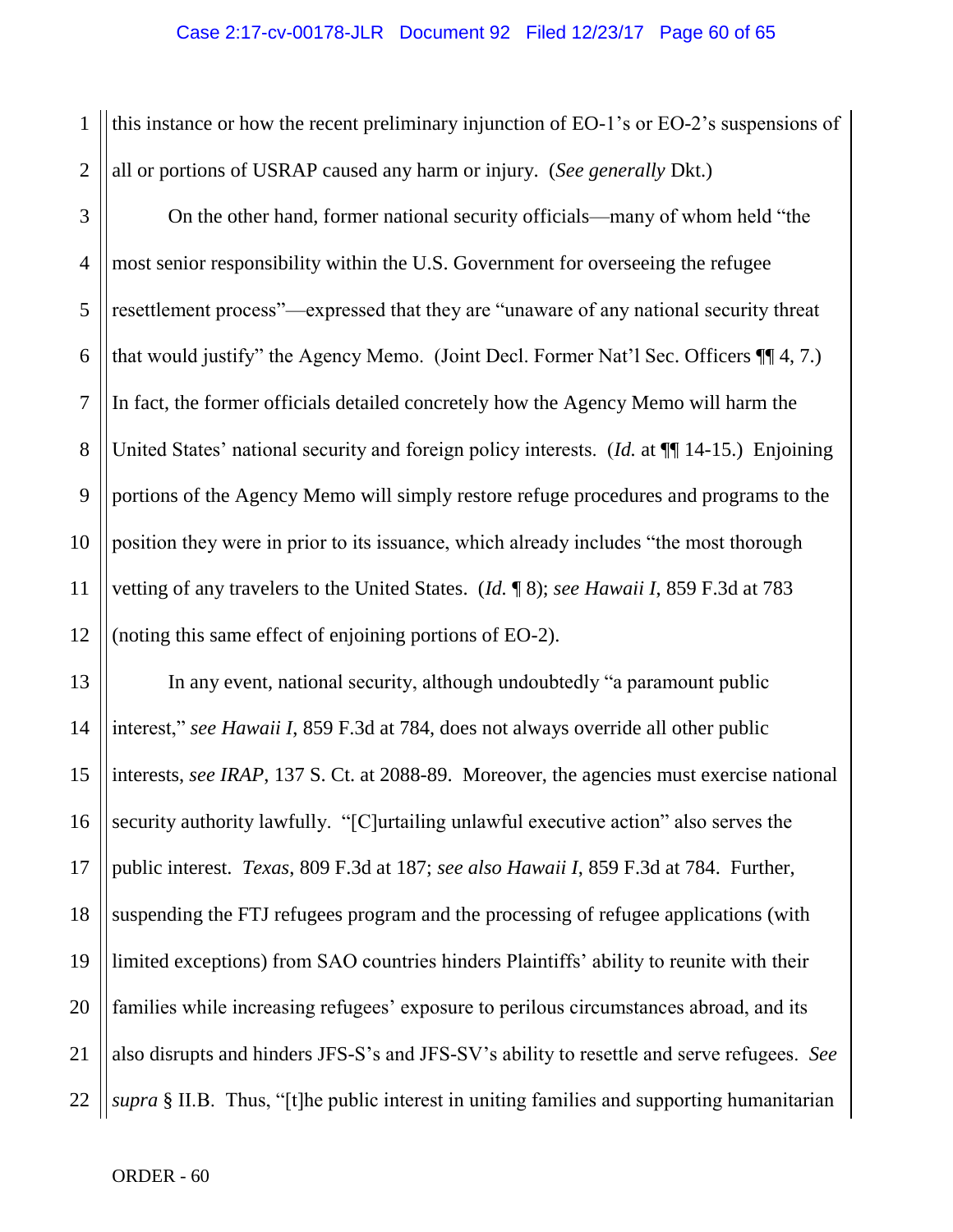1 2 3 4 5 6 7 8 9 10 11 12 13 14 15 efforts in refugee resettlement support the conclusion that the public interest is served by preliminarily enjoining [portions of the agency Memo] and maintaining the status quo." *See Hawaii I,* 859 F.3d at 784 (citing *Solis-Espinoza v. Gonzales*, 401 F.3d 1090, 1094 (9th Cir. 2005) ("Public policy supports recognition and maintenance of a family unit. The [INA] was intended to keep families together. It should be construed in favor of family units and the acceptance of responsibility by family members.")). Further, the INA should be construed in accordance with its "humane purpose . . . to reunite families." *Kaliski v. Dist. Dir. of Immigration & Naturalization Serv.*, 620 F.2d 214, 217 (9th Cir. 1980). In *Hawaii I*, the Ninth Circuit concluded that, because a preliminary injunction of EO-2 would serve the foregoing interests, it was in the public interest. 859 F.3d at 784-85. Likewise, this court concludes that Plaintiffs have demonstrated that a preliminary injunction of the FTJ and SAO suspensions here is in the public interest. Nevertheless, the court's analysis would not be complete without considering the Supreme Court's recent decision in *IRAP*, 137 S. Ct. 2080, and the court will tailor any preliminary injunction it issues to the confines of that ruling.<sup>30</sup> When evaluating whether

17

<sup>16</sup>

<sup>&</sup>lt;sup>30</sup> The court recognizes that the Supreme Court recently stayed two preliminary injunctions relating to EO-3, pending appeals in the Fourth Circuit and Ninth Circuit, respectively. *See Trump v. Int'l Refugee Assistance Project*, No. 17A560, 2017 WL 5987435, at

<sup>18</sup> \*1 (U.S. Dec. 4, 2017); *Trump v. Hawaii*, No. 17A550, 2017 WL 5987406, at \*1 (U.S. Dec. 4, 2017). The Court's rulings, however, do not provide any analysis or explanation why it stayed

<sup>19</sup> the injunctions. On December 5, 2017, this court ordered the parties "to provide supplemental briefing concerning what impact, if any, the Supreme Court's December 4, 2017, orders have concerning the two pending motions for preliminary injunction." (Supp. Br. Order (Dkt. # 68) at

<sup>20</sup> 2; *see also* Doe Supp. Brief; JFS Supp. Brief; Def. Supp. Brief.) After considering the parties'

<sup>21</sup> supplemental briefs and the Supreme Court's December 4, 2017, rulings, this court will still rely on *IRAP*, 137 S. Ct. 2080 (2017), the only reasoned opinion from the Supreme Court on a related matter to date. Nothing in the December 4, 2017, rulings expressly undermines, let alone

<sup>22</sup> mentions, *IRAP*. Moreover, the December 4, 2017, rulings dealt exclusively with immigrants—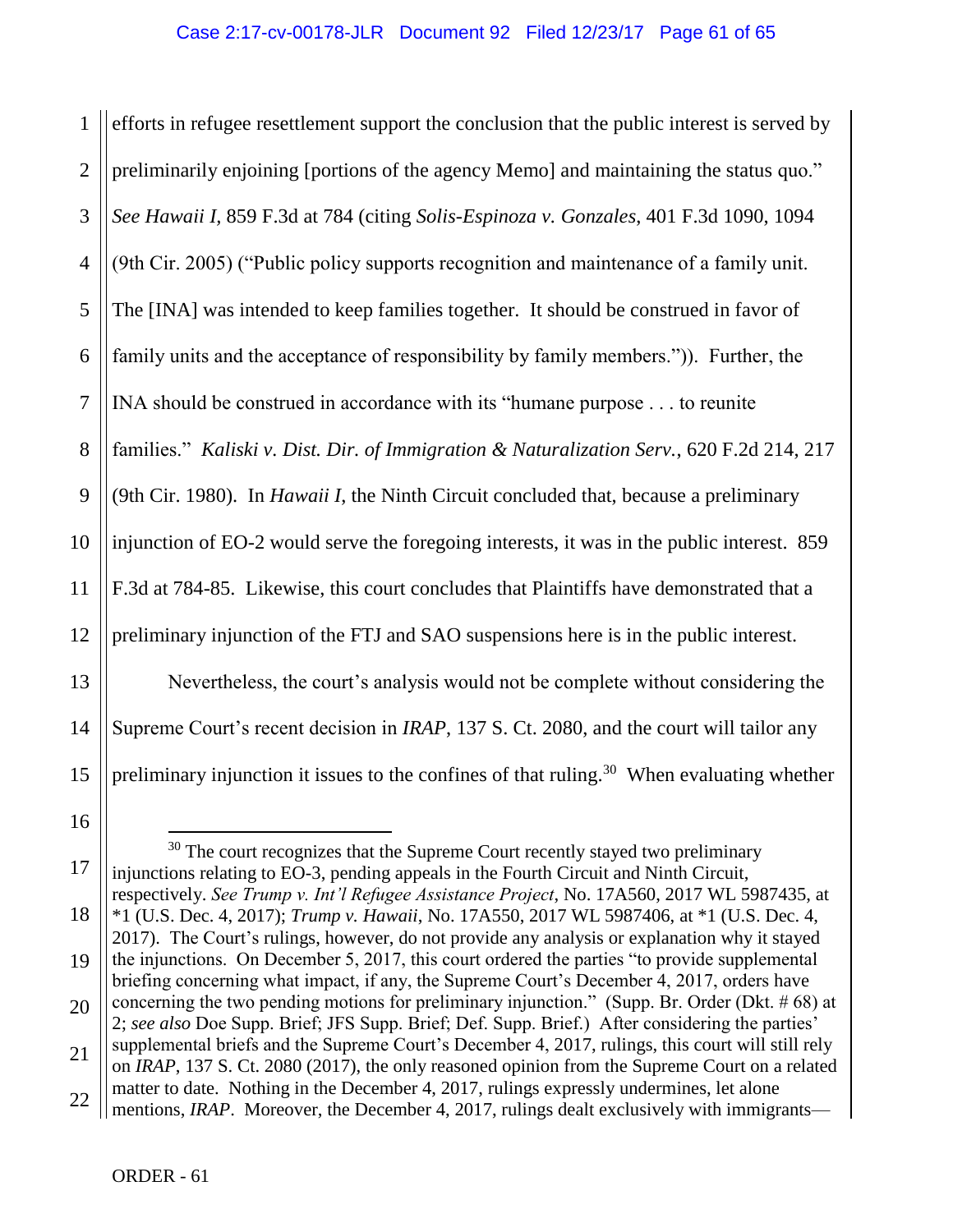1 2 3 4 5 6 7 8 9 10 11 12 13 to issue a stay of the EO-2 preliminary injunctions, the Supreme Court determined that the balance of equities favored "foreign nationals who have a credible claim of a bona fide relationship with a person or entity in the United States." *Id*. at 2088. The Court recognized that the Government's interest in protecting national security was at its apex when considering the admission of foreign nationals with no connection to the United States. *Id.* However, the Supreme Court found that the balance of equities was different when considering the admission of aliens who had a credible claim of a bona fide relationship with a person or entity within the United States. *Id*. With respect to these individuals, the Supreme Court upheld the lower courts' injunctions against enforcement of EO-2. *Id*. The Court also specifically extended this balancing of equities to refugees: "[a]n American individual or entity that has a bona fide relationship with a particular person seeking to enter the country as a refugee can legitimately claim concrete hardship if that person is excluded." *Id.* at 2089.

By statutory definition, as Defendants conceded at oral argument, all FTJ refugees have a bona fide relationship with a person in the United States. *See* 18 U.S.C. § 1157(c). Thus, a preliminary injunction will be applicable to all FTJ refugees. The same, however, is not true for all refugees from SAO countries. These refugees are not necessarily in a relationship with a United States person or organization. The *IRAP* Court held that for "refugees who lack any such connection to the United States . . . the balance

 $\overline{a}$ 

14

15

16

17

18

19

20

<sup>21</sup> 22 not refugees or the INA provisions currently at issue. It is simply impossible to say how the Court considered the equities in the December 4, 2017, rulings, and whether the Court's analysis applies here.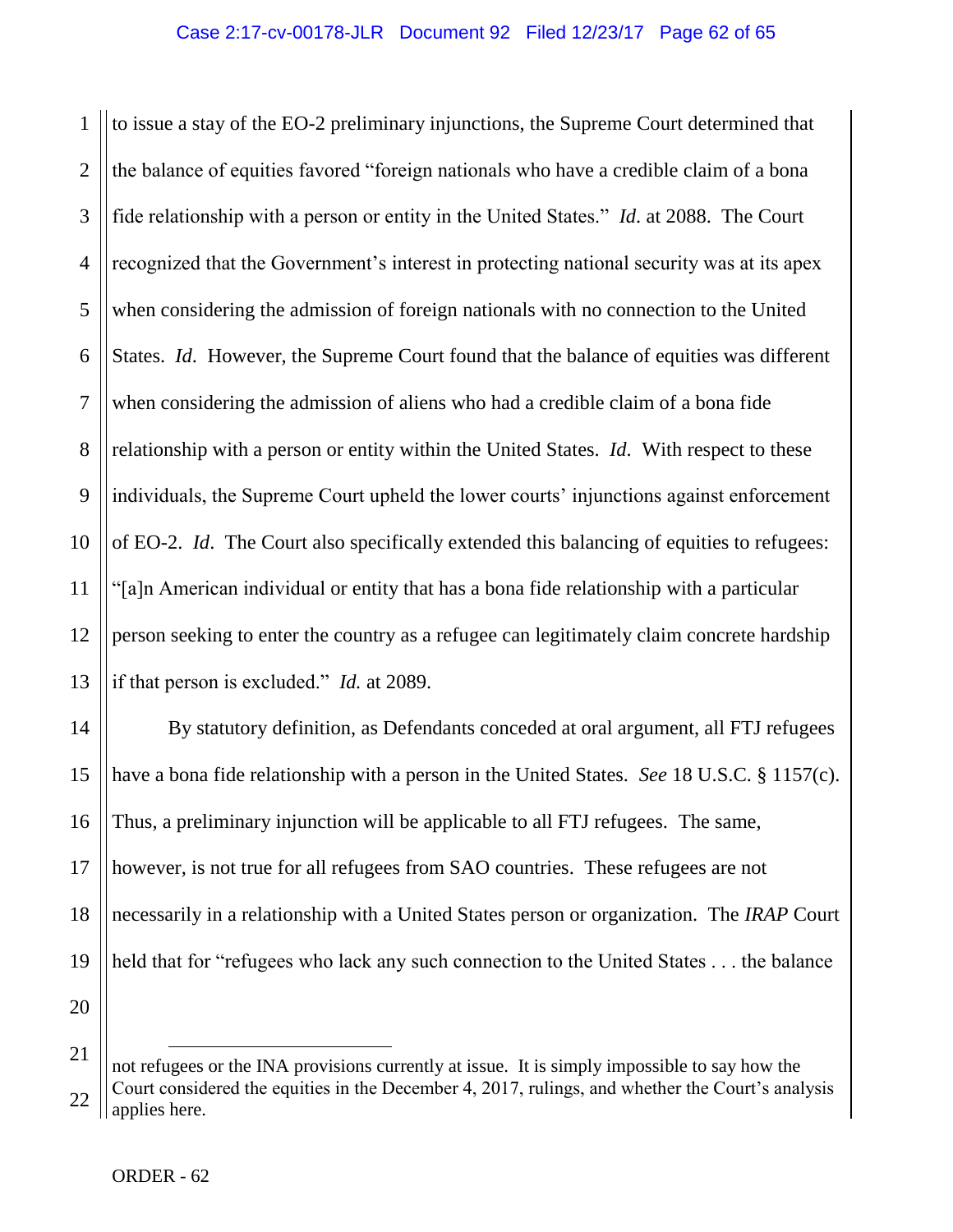1 2 3 4 tips in favor of the Government's compelling need to provide for the Nation's security." 137 S. Ct. at 2089. Thus, any preliminary injunction concerning refugees from SAO countries will apply only to individuals with a bona fide relationship to a person or entity within the United States.<sup>31</sup> See id.

5 6 8 For the reasons stated above and with the noted limitations based on the Supreme Court's decision in *IRAP*, the court finds that the balance of equities and the public interest factors weigh in favor of enjoining the FTJ and SAO provisions in the Agency Memo at issue here.

9 10 11

12

13

14

15

16

7

# 6. Scope of the Injunction

Defendants argue that any preliminary injunction should apply to the individual Plaintiffs in this action only. (Doe Resp. at 22-23; JFS Resp. at 28-29.) An injunction is not necessarily overbroad by extending benefits or protection to persons other than the prevailing parties—even in the absence of a certified class—if such breadth is necessary to give the prevailing parties the relief to which they are entitled. *Hawaii I*, 859 F.3d at 788. "Narrowing the injunction to apply to only Plaintiffs would not cure the statutory violation identified, which in all applications would violate provisions of the INA." *Id.*  In addition, partial implementation of the challenged provisions in the Agency Memo

18

17

<sup>19</sup> 20 21 22  $31$  With respect to a "bona fide relationship" with an American organization, the Supreme Court held that for such a relationship to exist, it "must be formal, documented, and formed in the ordinary course, rather than for the purpose of evading [the Executive Order at issue]." *See IRAP*, 137 S. Ct. at 2088. The Ninth Circuit has interpreted this language to include refugee applicants covered by a formal assurance from a refugee resettlement agency. *See Hawaii II*, 871 F.3d at 658. Thus, those refugees from SAO countries who have a formal assurance from JFS-S, JFS-SV, or some other refugee resettlement agency or humanitarian organization, would be covered by the preliminary injunction.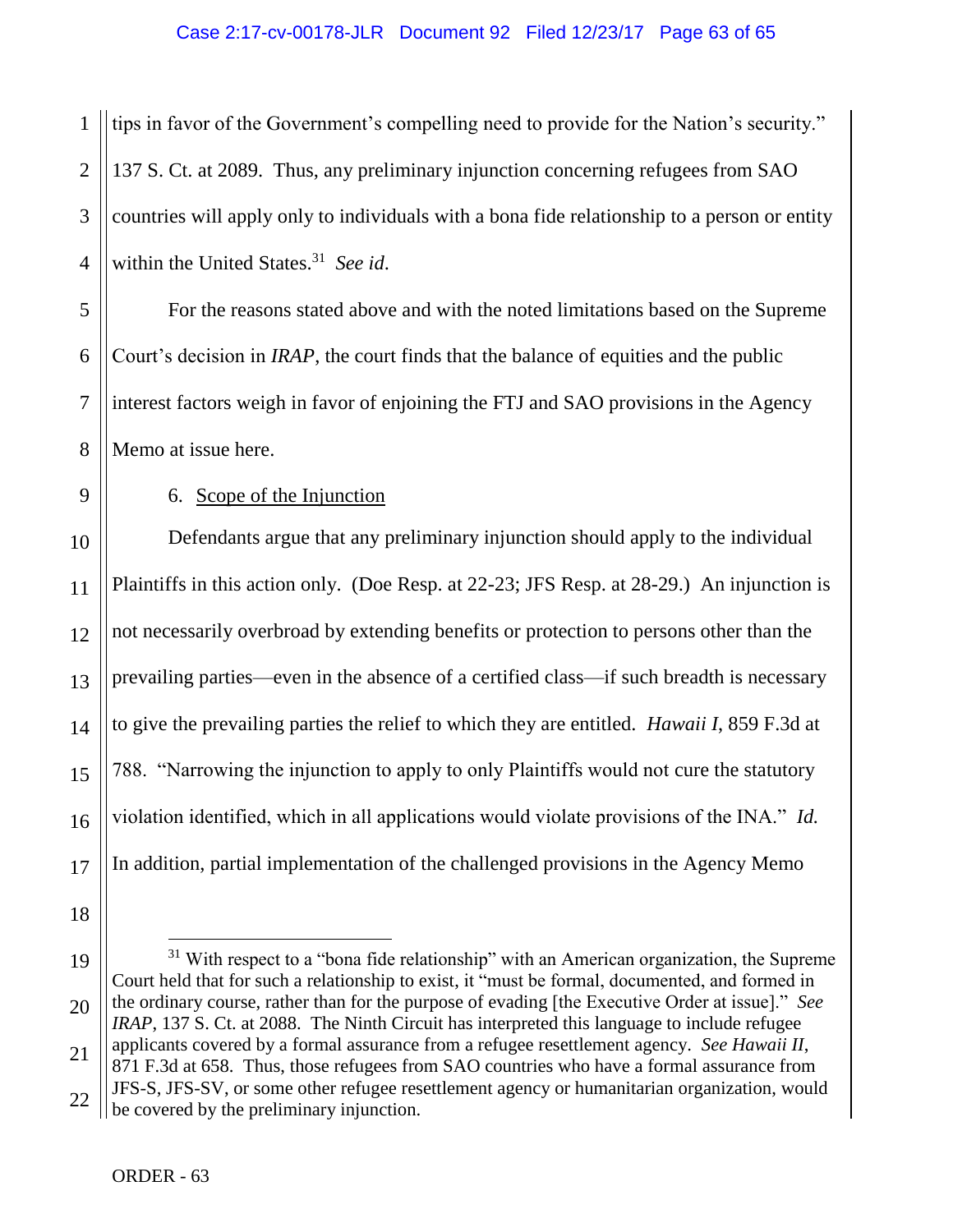1 2 3 4 5 6 7 8 9 would undermine uniform enforcement of the nation's immigration laws. *See Texas*, 809 F.3d at 155 (issuing nationwide injunction concerning the DAPA program because "partial implementation of the Executive Order 'would undermine the constitutional imperative of 'a uniform Rule of Naturalization' and Congress's instruction that 'the immigration laws of the United States should be enforced vigorously and uniformly'") (footnotes omitted) (quoting U.S. CONST, art. I, § 8, cl. 4 and Immigration and Reform Control Act of 1986, Pub. L. No. 99-603, § 115(1), 100 Stat. 3359, 3384); *see also Hawaii III*, 2017 WL 6547095, at \*25 (holding that the "the district court did not abuse its discretion by granting a nationwide injunction" with respect to EO-3).

10 11 12 13 14 15 16 17 18 Accordingly, the court issues a nationwide preliminary injunction<sup>32</sup> as follows: 1. Defendants and their officers, agents, servants, employees, attorneys, and all members and persons acting in concert or participation with them from the date of this Order, are enjoined and restrained from enforcing those provisions of the Agency Memo that suspend the processing of FTJ refugee applications or suspend the admission of FTJ refugees into the United States. This portion of the preliminary injunction does not apply to Defendants' efforts to implement "additional security measures" or align "the screening mechanisms for [FTJ] refugees" with "processes employed for principal refugees" as described in the Agency Memo.

19

//

<sup>20</sup> 21 22 <sup>32</sup> The preliminary injunction does not apply to the President. *See Hawaii I*, 859 F.3d at 788 (holding that the court lacked jurisdiction to enjoin the President). However, the preliminary injunction runs against all other Defendants. *See id.* ("Injunctive relief . . . may run against all other executive officials, including the Secretary of Homeland Security and the Secretary of State.").